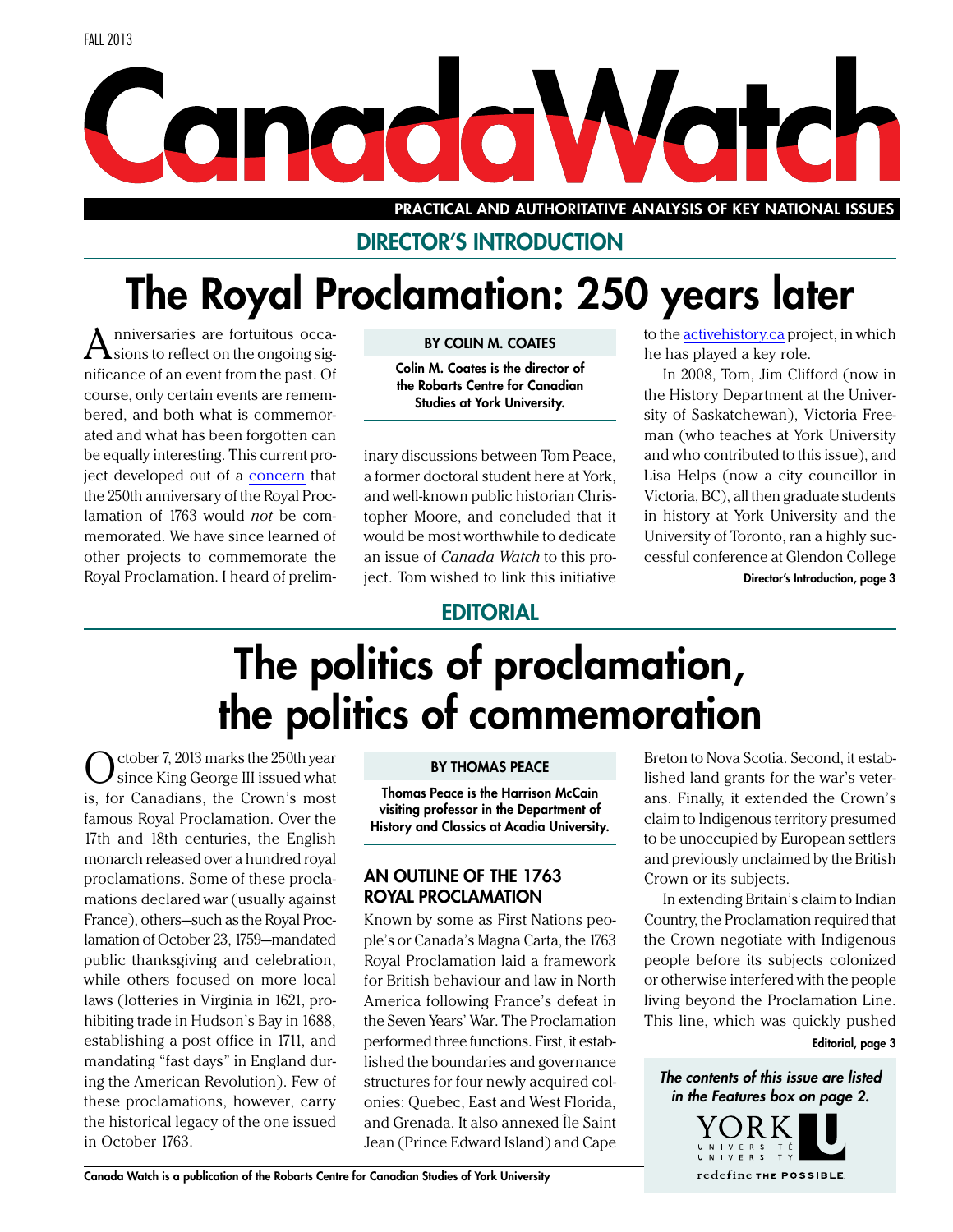### Canada Watch Fall 2013

### The 1763 Royal Proclamation in Historical Context

*This issue is a joint project of the Robarts Centre for Canadian Studies of York University and [ActiveHistory.ca.](http://activehistory.ca)*

### **FEATURE**

### *[Director's Introduction](#page-0-0)*

[The Royal Proclamation:](#page-0-0)  [250 years later](#page-0-0) [By Colin M. Coates . .](#page-0-0) . . . . . . . . . . 1

### *[Editorial](#page-0-0)*

| The politics of proclamation,<br>the politics of commemoration                            |
|-------------------------------------------------------------------------------------------|
| By Thomas Peace                                                                           |
| The Royal Proclamation-<br>"The Indians' Magna Carta"?                                    |
| By J.R. Miller $\dots \dots$<br>$\overline{\phantom{a}}$                                  |
| Is the Royal Proclamation<br>of 1763 a dead letter?                                       |
| By Brian Slattery                                                                         |
| The significance of the<br>Royal Proclamation of<br>1763 for Atlantic Canada <sup>*</sup> |
| By John Reid.<br>8                                                                        |
| La Proclamation royale<br>vaut-elle pour tous les Indiens                                 |
| de la Province de Québec?*                                                                |
| Par Denys Delâge et<br>Jean-Pierre Sawaya.                                                |
| The Royal Proclamation                                                                    |
| and the Canadiens                                                                         |
| By Donald Fyson.<br>11                                                                    |
| The Haundenosaunee/<br>Six Nations and the Royal                                          |
| Proclamation of 1763                                                                      |
| By Keith Jamieson<br>13                                                                   |
|                                                                                           |
| The Royal Proclamation of 1763                                                            |
| The complete text $\dots \dots \dots \dots \dots$ 14                                      |

| Parchment, wampum, letters,     |
|---------------------------------|
| and symbols: Expanding          |
| the parameters of the Royal     |
| Proclamation commemoration      |
| By Alan Ojiig Corbiere.<br>17   |
| Reflections on 1763 in          |
| <b>Far Northern Ontario</b>     |
| By John S. Long $\dots$ .<br>19 |
| "The said Lands  shall be       |
| purchased only for Us":         |
| The effect of the Royal         |
| Proclamation on government      |
| By Brandon Morris and           |
| Jay Cassel<br>21<br>.           |
| Much ado about nothing:         |
| The Royal Proclamation          |
| on the edge of empire           |
| By Robert Englebert.<br>23      |
| The life and times of           |
| the Royal Proclamation          |
| of 1763 in British Columbia     |
| By Neil Vallance                |
| and Hamar Foster.<br>25         |
| The spirit of 1763: The Royal   |
| Proclamation in national        |
| and global perspective          |
| By Ken Coates<br>27             |
| The Royal Proclamation and      |
| colonial hocus-pocus:           |
| A learned treatise              |
| By Victoria Freeman.<br>29      |
|                                 |
| <b>FURTHER READING</b><br>. 31  |





### **EDITOR**

Colin Coates, Director, *Robarts Centre for Canadian Studies, York University* 

### **GUEST EDITOR**

Thomas Peace, Harrison McCain Visiting Professor, *Acadia University* 

### Managing Editor

Laura Taman, Coordinator, Robarts Centre for Canadian Studies, York Unversity

#### Columnists in this issue

Colin M. Coates Thomas Peace J.R. Miller Brian Slattery John Reid Denys Delâge Jean-Pierre Sawaya Donald Fyson Keith Jamieson

Alan Corbiere John S. Long Brandon Morris Jay Cassel Robert Englebert Neil Vallance Hamar Foster Ken Coates Victoria Freeman

#### **PRODUCTION**

WordsWorth Communications

#### Contact for information

Canada Watch 7th Floor, Kaneff Tower 4700 Keele St., Toronto, Ontario M3J 1P3 Phone 416-736-5499, Fax 416-650-8069 <http://robarts.info.yorku.ca>

For information regarding future issues, contact Laura Taman, Coordinator, Robarts Centre.

Please address comments to Colin M. Coates, Director, Robarts Centre.

Canada Watch is produced by the Robarts Centre for Canadian Studies of York University.

Copyright © 2013 The Robarts Centre for Canadian Studies

Printed in Canada ISSN 1191-7733



### redefine THE POSSIBLE.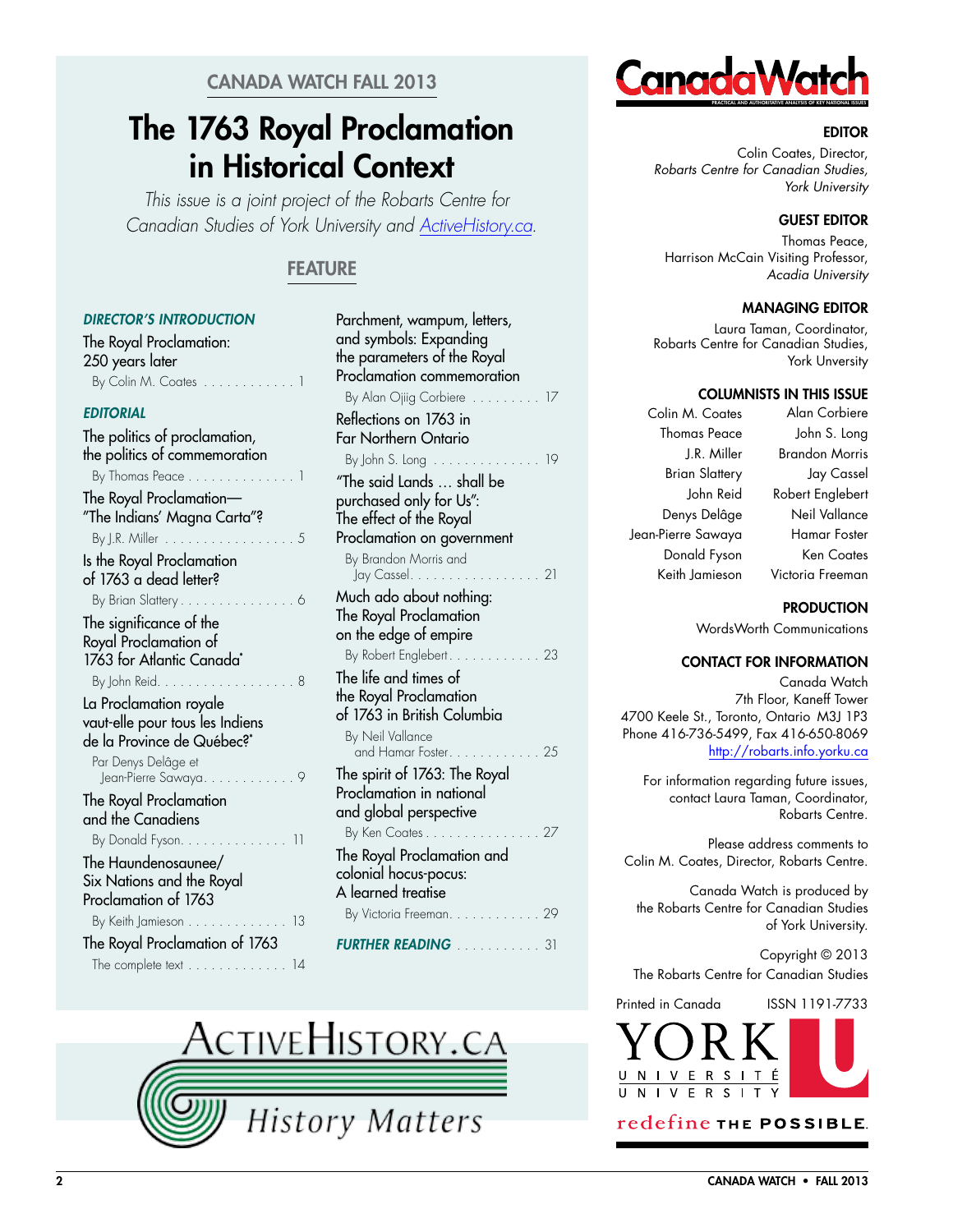### Director's Introduction continued from page 1

on the theme of "Active History." They wished to demonstrate how historical research can inform current-day concerns, and indeed how contemporary issues must be set in their historical context. The peer-reviewed [activehis](http://activehistory.ca/)[tory.ca](http://activehistory.ca/) website developed as a means of reaching a broad public, and it currently receives between 16,000 and 20,000 unique visits each month.

Tom completed his PhD in the Department of History in 2011, comparing the impact of the British Conquest of Acadia and New France on the Mi'kmaq in

## Editorial continued from page 1

westward, was initially drawn between the headwaters flowing into the Atlantic Ocean and those flowing into the Ohio and Mississippi Rivers. In drawing this boundary, the Proclamation sought to clearly demarcate settler space from Indigenous space. The Crown, after all, was concerned with the "great Frauds and Abuses [that] have been committed in the purchasing Lands of the Indians" beyond the reach of colonial authority. Anyone living on land not properly ceded to the Crown was to be removed. In issuing the Proclamation, the British wished "that the Indians may be convinced of Our Justice, and determined Resolution to remove all reasonable Cause of Discontent."

This last point gave the document a lasting legacy in Canada. How it did so, and how it shaped North America's political geography more broadly, is the subject of the following essays. In soliciting contributions to this issue, we asked a diverse array of scholars with an expertise on this document and its historical context to reflect on why it was (or was not) so significant.

### An Introduction to the Essays

The issue begins with two essays, one by J.R. Miller and the other by Brian Slattery. Both pieces outline the Proclamation's broad context, its general impact on Canadian society and legal

the early 18th century and the Wendat in the mid-18th century. He then took up a post-doctoral fellowship at Dartmouth College in New Hampshire to study Indigenous engagement with colonial colleges and day schools at the end of the 18th century. He is currently the Harrison McCain Visiting Professor in the Department of History and Classics at Acadia University. We are indebted to Tom for his initiative on this project and his efficient work in bringing together this range of specialists.

The views of the significance of the

Royal Proclamation vary a great deal in the pages that follow. For some experts, the Proclamation deserves the designation as a "Magna Carta" for First Nations peoples in Canada, while others believe that the document has little relevance for today's concerns. This debate is both informative and challenging, and that has been our goal with this publication. York University's Robarts Centre for Canadian Studies is pleased to offer this contribution to the ongoing discussion of this important document in the history of Canada.

Though not wholly optimistic, [Ken] Coates observes that for Canada today, honouring the spirit of 1763 not only requires the meeting of technical and legal obligations; but must also involve a cultural, and therefore personal, transformation.

culture, and its role in shaping public discourse today. John Reid then situates the Proclamation in its Atlantic Canadian context, emphasizing the edict's role in crafting the region's political geography, though not its various governments' policies toward Indigenous peoples. Two essays then address the Proclamation's impact on the St. Lawrence Valley. Denys Delâge and Jean-Pierre Sawaya argue that the Proclamation applies to all Indigenous peoples in the St. Lawrence Valley (specifically the Seven Fires Confederacy), not merely those people living in the region before the French arrived. Similarly, Donald Fyson lays out the law's ambiguous impact on the colony's French Catholic population, demonstrating that the on-the-ground legal implementation differed from what one might assume through a literal interpretation of the text.

Four essays address the Proclama-

tion's history around the Great Lakes. Keith Jamieson and Alan Corbiere, respectively, address this subject through the lens of Haudenosaunee and Anishinaabe history. Making considerably different arguments, both scholars conclude that the King's declaration in 1763 meant little to either people. They emphasize instead the long diplomatic history that preceded and followed the fall of New France. John Long makes a similar point in addressing how the Proclamation shaped the oral nature of negotiations of Treaty Nine in northern Ontario. Finally, this section concludes with a reflection on the Proclamation, governance, and litigation written by Jay Cassell and Brandon Morris, historians working for Ontario's Ministry of Aboriginal Affairs.

The next three essays address spaces wherein 1763 the British had little Editorial, page 4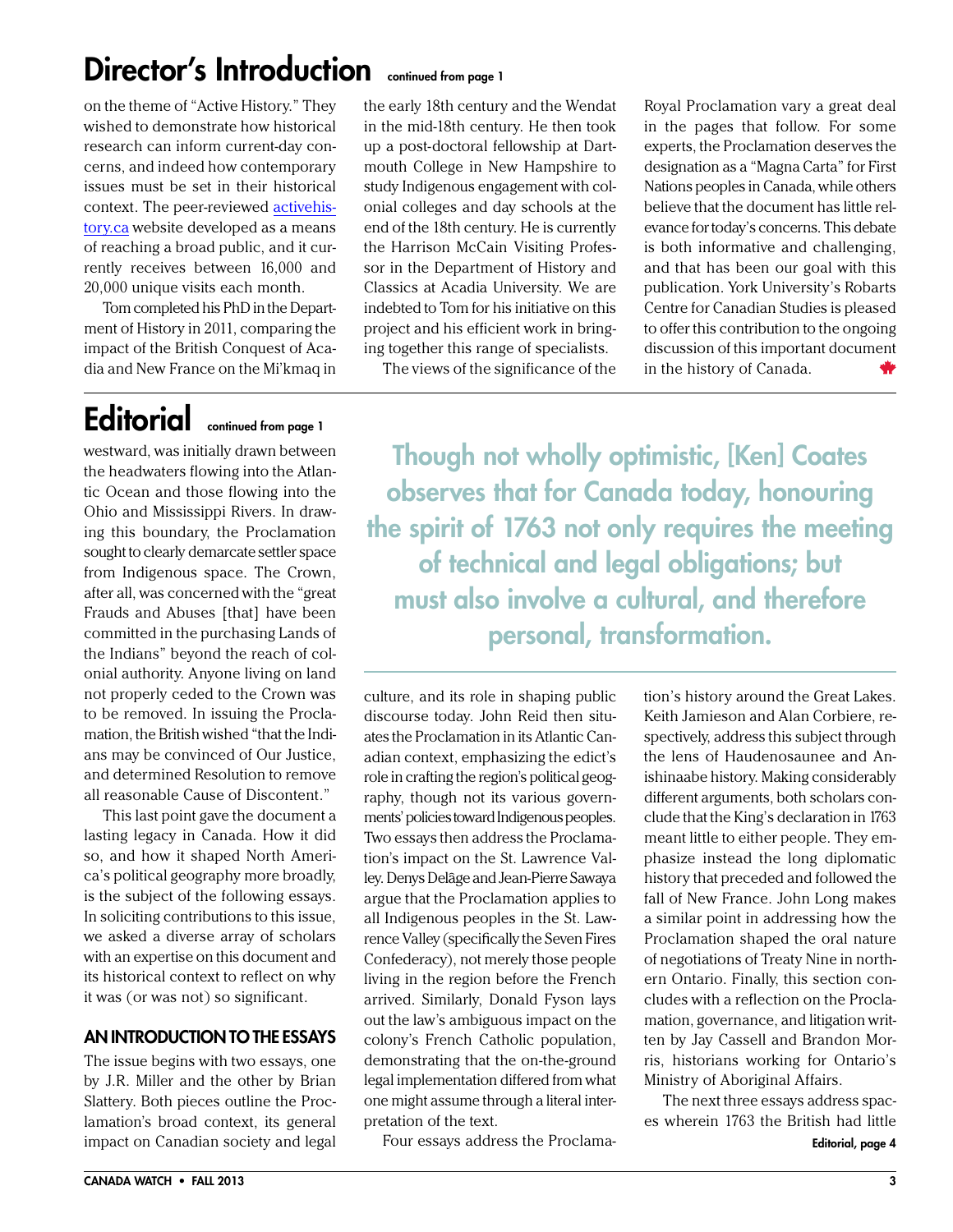### Editorial continued from page 3

to no influence. Robert Englebert reflects on the Proclamation's impact on what became the Midwest United States, emphasizing how French settlements located deep in what by 1763 was considered "Indian Territory" undermined the Proclamation's rigid division between Indigenous and settler spaces. Neil Vallance and Hamar Foster explain the Proclamation's idiosyncratic application in British Columbia, illustrating the document's contested nature over the course of the 20th century. Similarly, Ken Coates situates the Proclamation in its national and international context to demonstrate the document's broader resonance with other colonial and post-colonial histories. Though not wholly optimistic, Coates observes that for Canada today, honouring the spirit of 1763 not only requires the meeting of technical and legal obligations, but must also involve a cultural, and therefore personal, transformation.

It is for this reason that I chose to end the collection with Victoria Freeman's contribution. Though she considers her essay to be a "rant," rather than something more academic, Freeman's personal approach uniquely addresses the complications of the Proclamation for Canadian society today. Her perspective builds upon and directly connects with the broader contemporary political context in which this issue of *Canada Watch* was compiled and the Royal Proclamation is remembered.

### The Politics of Commemoration

This year's commemoration of the 1763 Royal Proclamation falls at a time when Canada's history is under intense scrutiny. With two-thirds of the year complete, 2013 promises to be a banner year for popular discussions about the past. Idle No More continues to draw Canada's attention to the failed relationship between Canadians, Indigenous people in Canada, and the Canadian state. The publicity of recent historical studies conducted by Maureen Lux and Ian Mosby, documenting hor-

The stakes of commemoration are high, presenting both opportunities to learn about the past but also — as we have seen in recent years — for narrowing the scope of public historical inquiry.

rifying nutritional and medical testing on Indigenous populations, captured national and international attention and renewed discussions about whether the Canadian state committed genocide through its policies toward First Nations peoples. More broadly, debates over the politics of history and commemoration (so common in the 1980s and 1990s) have been rekindled and moved beyond the classroom, frequently appearing in the op-ed pages of our national newspapers, and on radio and television programs.

For the most part, we have Stephen Harper to thank for this period of rich intellectual discussion. More than any other year in recent memory, 2012 marked a profound shift in history- and heritage-related public policy. In that single year, the government launched a formal celebration of the War of 1812, using it to build toward the 150th anniversary of Confederation in 2017. While celebrating the past with one hand, however, the same government launched extreme cutbacks to funding for archives, museums, and national parks across the country with the other. These are the very institutions responsible for preserving Canada's documentary and material heritage. Despite pleas for the release of important and necessary

government records about residential schools, the government has withheld these documents from its own appointed commission examining the history and legacy of this dark period in Canada's history.

Commemorating the Royal Proclamation has fallen into this politically charged environment. This issue of *Canada Watch* originated from a series of conversations between Christopher Moore, Colin Coates, and me that focused on the need to draw the public's attention to this important historical document. Alan Corbiere's essay in this issue implicitly critiques our approach, pointing out that a focus on the Proclamation presents its own set of problems about how the past is remembered. In commemorating the Proclamation—a document written by and for Europeans—we neglect the outbreak of Pontiac's War, an Indigenous war against the British that nearly vanquished European troops from the western Great Lakes and Ohio Valley. The stakes of commemoration are high, presenting both opportunities to learn about the past but also—as we have seen in recent years—for narrowing the scope of public historical inquiry.

This issue of *Canada Watch* seeks to promote the former outcome. In his reflection here, J.R. Miller considers the place of the Proclamation in Canadian society as a barometer of Canada's (and Canadians') relationship with Indigenous peoples. I would like to suggest that in 2013, it is equally a barometer of what type of history is important and what events ought to be publicly considered as part of Canada's founding narrative. The essays in this collection do not present a unified perspective on this question. They provide, however, an evidence-based and informed foundation from which to evaluate the Proclamation's historical significance, the history of Canada's relationship with Indigenous peoples, and today's contemporary politics of commemoration.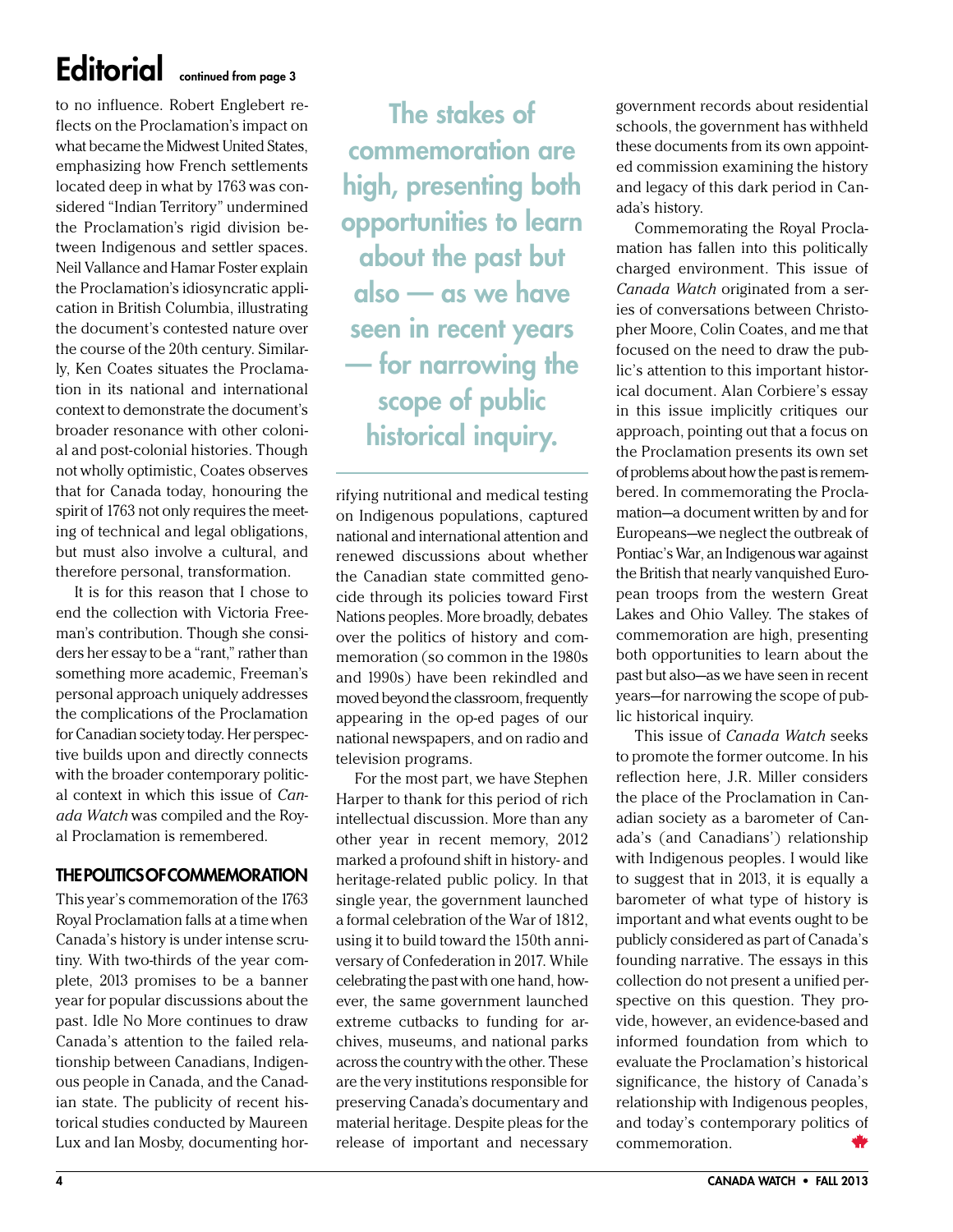## The Royal Proclamation— "The Indians' Magna Carta"?

### <span id="page-4-0"></span>**PROTECTING** Aboriginal Rights?

Because its concluding paragraphs deal with First Nations and their lands, the Royal Proclamation of 1763 is sometimes referred to as "the Indians' Magna Carta." Many people regard George III's policy for the new territories the United Kingdom had acquired following the Seven Years' War as the guarantor of Aboriginal title law in Canada today. Its greatest champions argue that it is like the foundation of constitutional government and law in Britain, the document that the barons made King John sign in 1215.

Is the Royal Proclamation as central to Aboriginal rights in Canada as the Magna Carta is in the UK? Or have the so-called Indian clauses of the Royal Proclamation been a dud so far as First Nations' rights are concerned? Have Indigenous peoples not been systematically stripped of their traditional territories by rapacious settler societies that emerged in Canada as they did in other former British colonies of settlement?

As other essays in this collection demonstrate, the policy document for eastern North America that King George III issued in October 1763 certainly did not single out First Nations' rights for attention. Its first eleven paragraphs dealt with the boundaries of newly acquired territories and their institutions of governance and law. Only the last five paragraphs addressed First Nations' issues. First, the Proclamation recognized some sort of Indigenous right to possess territories that lay beyond existing colonial boundaries and the height of land to the west of the Thirteen Colonies. These lands, it said, were "reserved to the … Indians." Then, the document specified the protocol by which these protected lands could legally be acquired. To discourage freelancing by land speculators, the Proc-

#### By J.R. Miller

J.R. Miller is a professor in the Department of History at the University of Saskatchewan.

In practice, the Proclamation was only partially successful in protecting First Nations' lands from fraud and conflict.

lamation said that the reserved and protected lands could be obtained only by the Crown, acting through its appointed agents. These Crown agents could only negotiate for Native land "at some public meeting" called "for the Purpose by the Governor."

### Fraud and Conflict

These provisions aimed to prevent Britain being dragged into conflicts with First Nations. Before the 1760s, unscrupulous land speculators in the Thirteen Colonies had sometimes obtained a fraudulent deed from a Native American by bribery or alcohol, knowing that the putative vendor had no authority to surrender lands that belonged to his community. When innocent homesteaders who purchased lands from the speculator tried to establish farms in Indian territory, there was pushback from the Natives that sometimes resulted in warfare between First Nations and colonial troops. To end the conflict, the Proclamation closed the interior of the continent to settlement, regulated access to it by traders, and promulgated the rules for exclusive Crown purchase of Native lands.

In practice, the Proclamation was only partially successful in protecting First Nations' lands from fraud and conflict. Beginning in 1764, the custom of having British-appointed governors and Indian Department officials conduct negotiations for First Nations' lands evolved in what is now southern Ontario. Although irregularities occurred—the governor of the region twice had to issue ordinances reminding everyone of the rules—by the 1820s, a system of treaty-making for First Nations' lands was established. As direct control by Britain's Indian Department gave way in stages, between the 1840s and 1860s, to administration of Indian affairs by colonial governments dominated by settlers, the degree of loyalty to the Proclamation protocol for dealing with lands waned.

The staying power of Crown monopoly over negotiating for First Nations' land was illustrated in the 1870s. When the government of Sir John A. Macdonald had to devise a policy for dealing with the tens of thousands of First Nations who occupied the southern portions of the Hudson's Bay Company land in the West, it reached instinctively for the Proclamation-based protocol. In striking contrast to the practices of the American government, which was busy through the 1870s fighting bloody Indian wars in the West, Canada appointed Crown commissioners to negotiate with First Nations for peaceful access to lands for settlement. Quietly and quickly, seven territorial treaties were negotiated that provided for unopposed settlement of a vast inland empire. From 1899 until 1921 in the North, the Crown similarly negotiated another four territorial treaties that gave Canada uncontested access to an enormous storehouse of natural resources. As had been the case in the middle of the 19th century, though, as time went on and the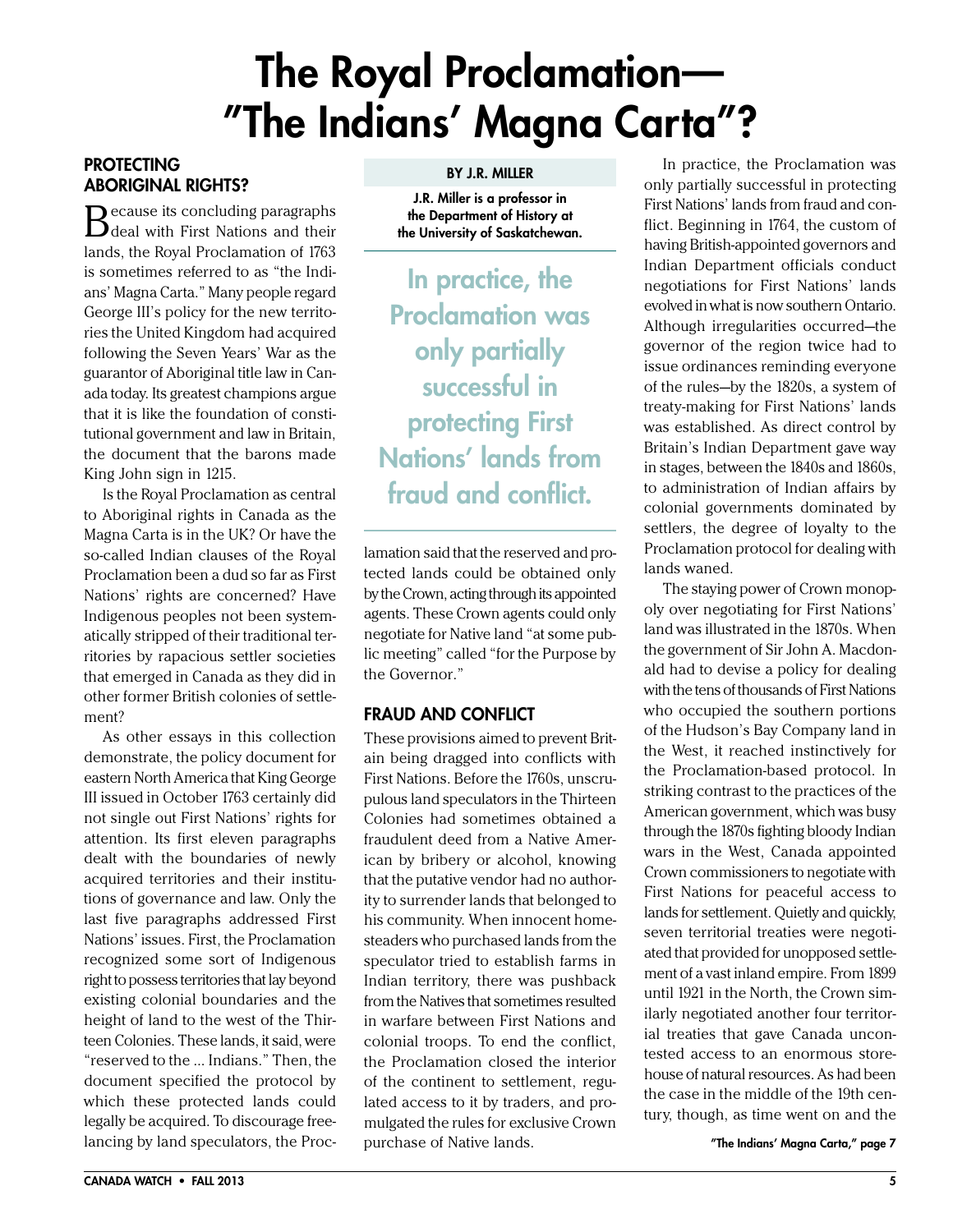## <span id="page-5-0"></span>Is the Royal Proclamation of 1763 a dead letter?

The Royal Proclamation is now 250 years old. Is it still relevant today? Arguably not. The document was drafted in London in the spring and summer of 1763 by a handful of bureaucrats and politicians. It was part of a project to enforce British imperial claims to a vast American territory from which France had recently withdrawn. Most of the territory was actually controlled by independent Indigenous nations some of them former allies and trading partners of the French, many of them hostile to the incoming English or at best suspicious. The Proclamation was designed to allay those fears while at the same time further imperial ambitions. In effect, it was crafted to deal with a very specific situation—one that has long since passed into history.

In the past two and a half centuries, the territories to which the Proclamation applied have undergone sweeping and profound changes in every sector—political, legal, demographic, economic, social. Territories that were once in the exclusive possession of Aboriginal nations are now shared with people originating from every sector of the globe and ruled by governments elected by popular majorities. How can this ancient document speak to the modern position of Indigenous Canadian peoples? Isn't it just as obsolete as the schooners and barques that carried copies of the Proclamation to America?

In reality, the Proclamation is as relevant as it ever was—some would say more relevant. It embodies the fundamental legal principles that have informed relations between the Crown and Indigenous American peoples almost since the first British settlements were founded in America in the early 1600s. In the watershed *Calder* decision of 1973, Justice Emmett Hall of the Supreme Court of Canada described the Proclamation as akin to the Magna Carta—and the analogy is an appropriate one. While

#### **BY BRIAN SLATTERY**

Brian Slattery is a professor of law and distinguished research professor at Osgoode Hall Law School, York University.

How can this ancient document speak to the modern position of Indigenous Canadian peoples?

responding to a particular historical situation, the Proclamation, like the Magna Carta, sets out timeless legal principles. Changes in circumstances have altered the way in which these principles apply, but the principles themselves are as fresh and significant as ever. Three of these principles stand out.

### Timeless Legal Principles

First, Indigenous Canadian peoples are autonomous nations that have ancient historical connections with the Crown, which stands as the guarantor of their autonomy and basic rights.

Second, these peoples hold legal title to their traditional territories, which cannot be settled or taken from them without their consent.

Third, any important matters that arise between Indigenous peoples and the Crown—such as the transfer or sharing of lands—are to be settled by binding treaties freely concluded between the Crown and the Aboriginal peoples concerned.

In modern times, all three principles have been recognized by the Supreme Court of Canada as part of the legal bedrock of modern Aboriginal and treaty rights, which are now guaranteed in section 35(1) of the *Constitution Act,* 

*1982*. Unfortunately, as the court has noted, in the past these principles were often honoured as much in the breach as in the observance, giving rise to difficult questions as to how they may best be implemented in modern times and how past injustices may best be acknowledged and remedied.

### The Honour of the Crown

In grappling with these questions, the Supreme Court has increasingly been drawn to the concept of the "honour of the Crown" as the overarching principle of Aboriginal and treaty rights one that invigorates the jurisprudence on Aboriginal rights as a whole and acts as a touchstone for the reconciliation of those rights with those of the larger Canadian community.

In decisions such as *Haida Nation* (2004) and *Manitoba Metis Federation* (2013), the Supreme Court has held that the honour of the Crown requires that Aboriginal rights be determined, recognized, and respected. This process must observe the basic principles implicit in the Crown's historical relationships with Aboriginal peoples as well as fundamental principles of justice and human rights.

The honour of the Crown also infuses the processes of treaty-making and treaty interpretation, so that the Crown must act with honour and integrity, avoiding even the appearance of "sharp dealing." Where treaties remain to be concluded, it requires the Crown to engage in negotiations with Aboriginal peoples leading to a just settlement of Aboriginal claims.

Further, the honour of the Crown gives rise to a duty to consult with Aboriginal peoples and, where appropriate, to accommodate their claims, in instances when the Crown contemplates an action that will affect a claimed but as yet unproven Aboriginal interest.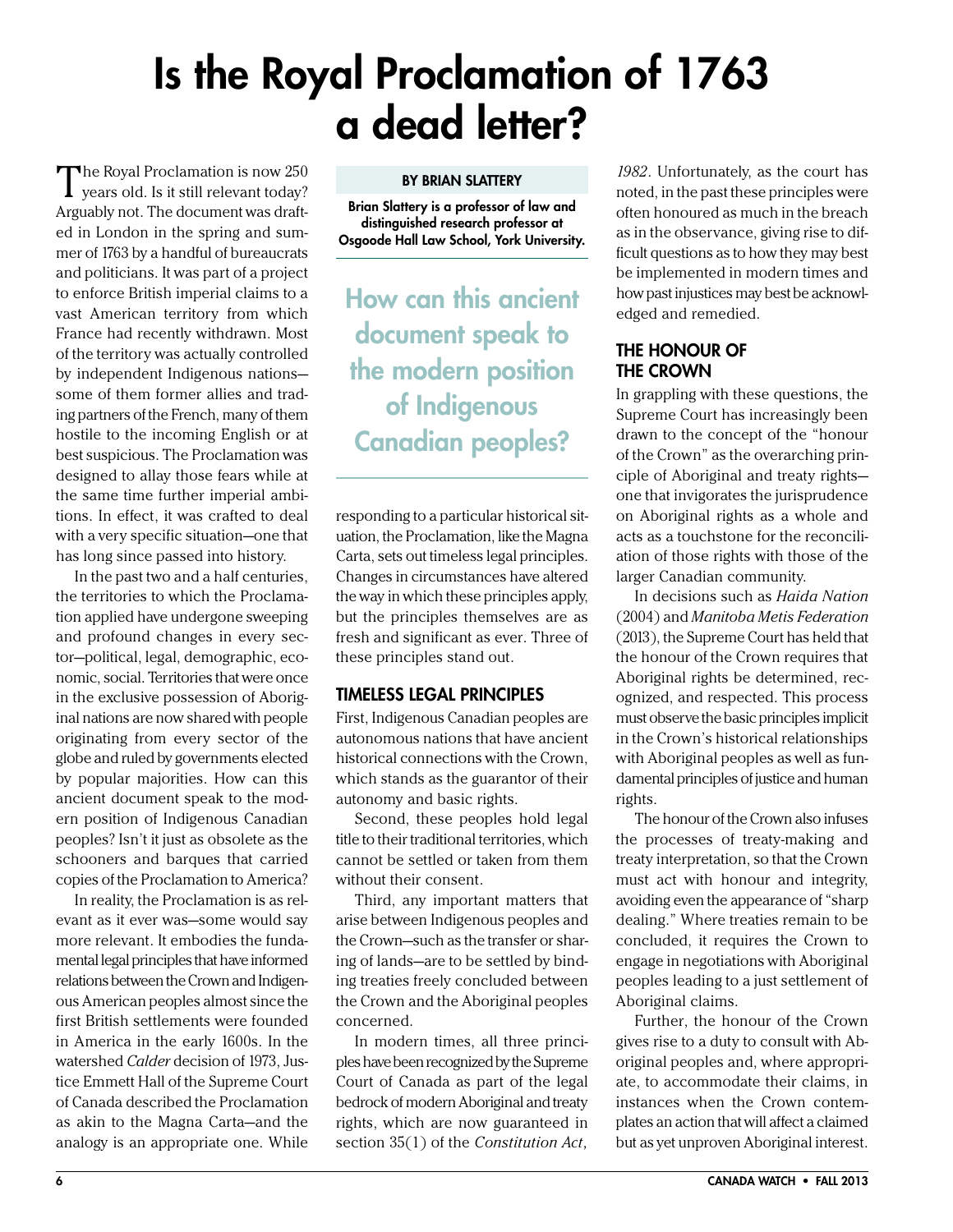Finally, as the Supreme Court has recently held, the honour of the Crown requires the Crown to fulfill its constitutional obligations to Aboriginal peoples in a diligent and purposive manner.

In a sense, these judicial developments are all prefigured in the words of the Royal Proclamation, penned two and a half centuries ago, where the Crown declares in resounding terms:

Whereas it is just and reasonable, and essential to Our Interest and the Security of Our Colonies, that the several Nations or Tribes of Indians, which whom We are connected, and who live under Our Protection, should not be molested or disturbed …

The Supreme Court has increasingly been drawn to the concept of the "honour of the Crown" as the overarching principle of Aboriginal and treaty rights.

And whereas great Frauds and Abuses have been committed in the purchasing Lands of the Indians, to the great Prejudice of Our Interests, and to the great Dissatisfaction of the said Indians; in order therefore to prevent such Irregularities for the future, and to the End that the Indians may be convinced

of Our Justice, and determined Resolution to remove all reasonable Cause of Discontent …

The Crown goes on to enact specific measures to address these problems. But the Proclamation's work is not yet done. Today, 250 years later, "reasonable Cause of Discontent" remains.

### "The Indians' Magna Carta" continued from page 5

non-Native population outstripped the Indigenous, the government's adherence to Proclamation-based protocol weakened.

### Aboriginal Title

The courts revived the Proclamation as a shield of First Nations' rights. The highest court in the British Empire in 1888 had ruled in *St. Catherine's Milling and Lumber Company v. The Queen* that the Proclamation recognized only "a possessory and usufructuary right dependent on the goodwill of the Sovereign." In other words, Indigenous people had a right of usage that Crown and Parliament could abridge or cancel. Beginning in the 1970s, the Supreme Court of Canada began to revise this view of the Proclamation and the law of Aboriginal title. First, in 1973 the *Calder* decision recognized that Aboriginal title existed in law, and could therefore presumably be enforced. Then, the same court in the 1997 *Delgamuukw* decision found that Aboriginal title was something substantive and robust. It was, the Supreme Court said, "a right to the land itself."

This rapid evolution of judicial interpretation was attributable to two things. First Nations were becoming increasingly assertive and effective in advancThe Proclamation is better understood as a barometer of Native–newcomer relations in Canada.

ing their rights. Second, an energetic group of lawyers—Aboriginal and non-Aboriginal—fashioned an expansive understanding of Aboriginal rights in law. As well, when Canada's political leaders refashioned the country's Constitution in 1982, they referenced the Proclamation in the *Charter of Rights and Freedoms*.

A quarter of a millennium after its promulgation, does the Royal Proclamation of 1763 stand as "the Indians' Magna Carta"? Perhaps, but never wholly, and largely belatedly. The Proclamation is better understood as a barometer of Native–newcomer relations in Canada. When non-Natives need First Nations, relations are harmonious. Proclamation principles are then respected. But when the relationship cools, usually because non-Natives no longer think they need Aboriginal people economically, the commitments concerning Aboriginal lands in the Proclamation are scouted by governments dominated by non-Natives. Whether Magna Carta or barometer of Native–newcomer relations, though, the Royal Proclamation is undoubtedly critically important to Indigenous affairs in Canada today.



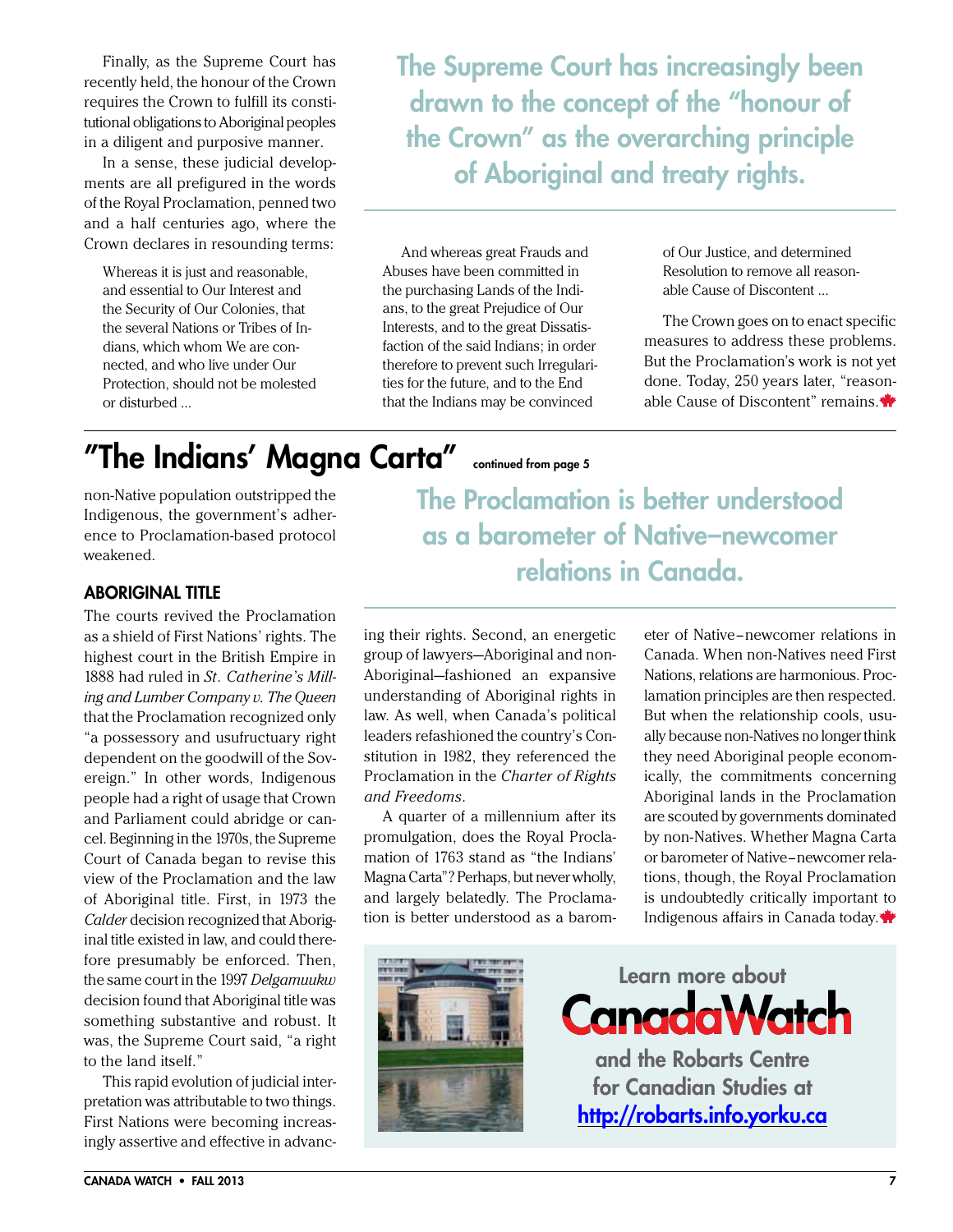## <span id="page-7-0"></span>The significance of the Royal Proclamation of 1763 for Atlantic Canada<sup>\*</sup>

### Shifting Boundaries

The implications of the Royal Proc-<br>
lamation of 1763 for the territories and adjoining waters of what was later to be known as Atlantic Canada were profound. They were also diffuse and varied widely according to the political and physical geography of that vast area. The Proclamation redrew the imperial political geography. To the existing colony of Nova Scotia, it added the two large islands in the Gulf of St. Lawrence that had been surrendered by France in the Treaty of Paris: the Island of St. John (later Prince Edward Island) and Cape Breton Island. There were changes still to come. In addition to the continuing uncertainty over the western boundary of Nova Scotia with New England, the enlarged "Old" Nova Scotia of the Proclamation lasted only six years and underwent repeated revision thereafter. The Island of St. John became an autonomous colony in 1769, as did New Brunswick and Cape Breton Island in 1784, though Cape Breton reintegrated with Nova Scotia in 1820. Whatever the complications, the Proclamation was a key stage in this colonial evolution.

The Proclamation also put "the Coast of Labrador and the adjacent Islands" including Anticosti, the Magdalen Islands, and many smaller islands—under the naval governance of Newfoundland. The coast of Labrador, as defined in the Proclamation, extended from the Rivière Saint-Jean, the mouth of which was almost directly opposite the western tip of Anticosti, to "Hudson's Straights" at a point later determined as Cape Chidley. The definition led toward the long-lasting Labrador boundary dispute,

### By John Reid

John Reid is a professor of History and Atlantic Canada Studies at Saint Mary's University.

The Proclamation redrew the imperial political geography.

in which both the nature of Newfoundland's jurisdiction over the area and the depth or otherwise of the coastal territory involved came into repeated question in the interests of the competing claim of Canada and Quebec. Nevertheless, the Proclamation was foundational to the imperial determination in 1927 that Labrador—with some boundary adjustments over time—appertained to Newfoundland, or (as it became formally known in 2001) to the province of Newfoundland and Labrador. Even so, the restoration to France of the islands of St. Pierre and Miquelon in the Treaty of Paris, also in 1763, was at least as significant as any provision of the Proclamation.

### Indigenous History WAS CENTRAL

Important as the Proclamation was for matters relating to imperial governance and the boundaries involved, the broader reality of 1763 was that the impingements of empire, either British or French, had had limited significance for Indigenous peoples. Without underestimating the disruptions brought about by the environmental changes from European resource-harvesting (which on the island of Newfoundland undermined the economy of Beothuk communities that were increasingly denied access to the coast), it remained true in general that Indigenous history in the region was central, and imperial or colonial history remained on the periphery.

In Labrador, the Proclamation opened the way for Newfoundland naval governors to attempt to defuse tensions and hostilities between European fishers and the Inuit. They did so partly through diplomacy and also by facilitating the missionary activities of the Moravian Brethren, which gathered strength with the foundation of the Nain Mission Station in 1771. Colonial settlement on any significant scale, however, remained predictably absent, both for environmental reasons and because the coast of Labrador was regarded for imperial purposes as an area where, as on the island of Newfoundland, settlement was neither proscribed nor encouraged. In Nova Scotia—even though the establishment of Halifax, the deportation of the Acadians, and the influx of New England planters pointed toward a harsher future—the level of settlement in the mid-1760s remained manageable for the Mi'kmaq and Maliseet through treaty-making and occasional threats of armed intervention.

### A Complex History

Despite explicit evidence that the Proclamation applied throughout "Old" Nova Scotia, its provisions relating to Indigenous land had a troubled and complex history in the maritime colonies. Nova Scotia was included in key royal instructions issued on December 12, 1761, which, foreshadowing the Proclamation, put severe limits on non-Indigenous land acquisitions from "the several nations or tribes of Indians bordering upon the said colonies." Then in January 1764, Governor Montagu Wilmot assured London that the Proclamation had been received and published in the province—which, in the British definition of the time, covered

Significance of the Royal Proclamation, page 10

<sup>\*</sup> For valuable advice while I was preparing this essay, I thank Gillian Allen, Jerry Bannister, James K. Hiller, and Olaf Janzen.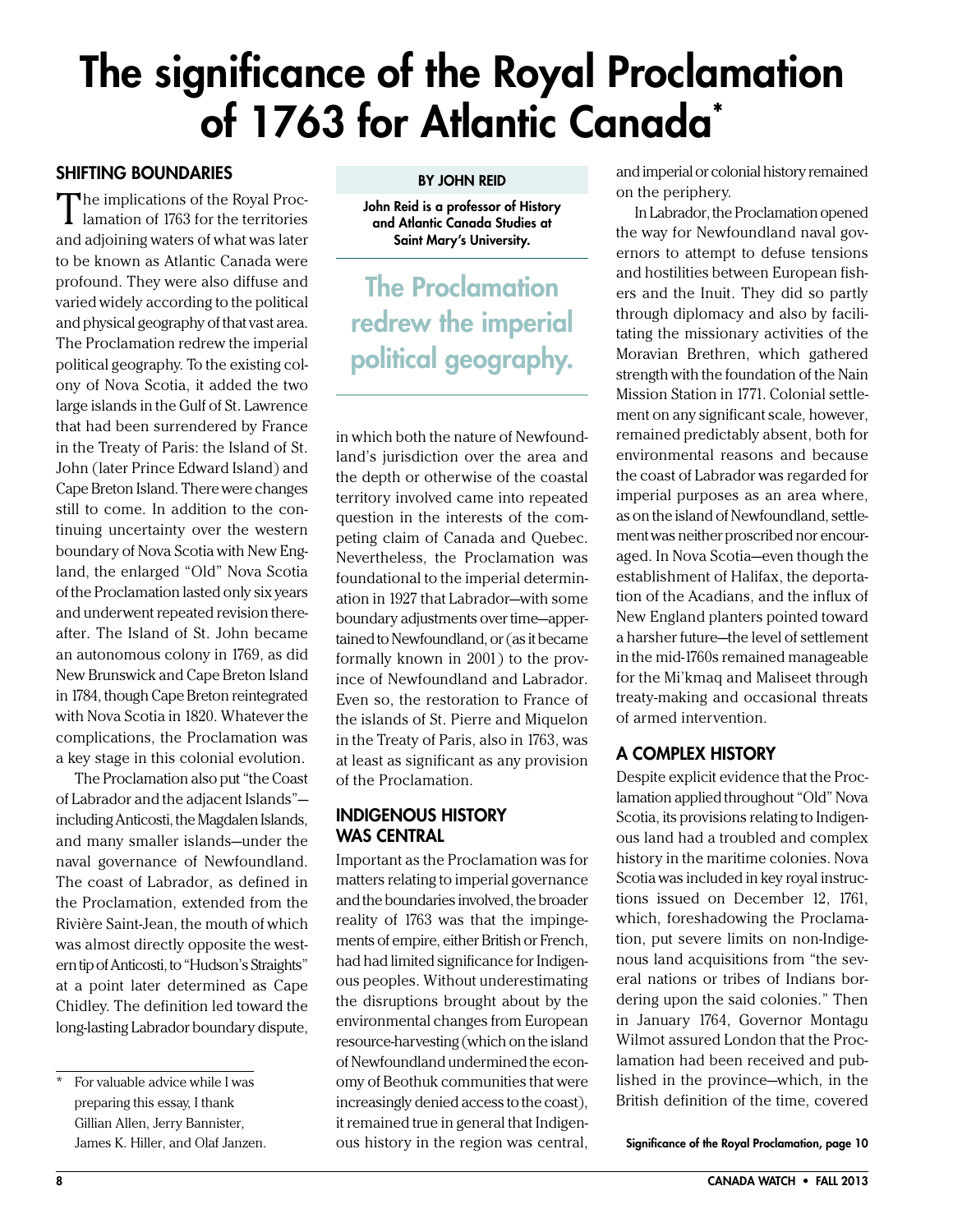## <span id="page-8-0"></span>La Proclamation royale vaut-elle pour tous les Indiens de la Province de Québec?\*

Le 24 décembre 1763, au nom du roi George III d'Angleterre, le surintendant des affaires indiennes, William Johnson rend publique la Proclamation royale du 7 octobre 1763. Nous savons que les Amérindiens domiciliés (Iroquois, Algonquins, Népissingues, Hurons, Micmacs) en ont été informés, puisqu'un parchemin de cette Proclamation fut affiché dans chacun de leurs villages de la Province de Québec au cours des semaines qui ont suivi sa publication<sup>1</sup>. Les Algonquins et les Népissingues ont exigé et obtenu que le représentant du roi à Montréal, John Johnson, le fils de William Johnson, signe le document de la Proclamation<sup>2</sup>. Cette exigence des Algonquins implique qu'ils y voyaient une promesse formelle à laquelle s'engageaient publiquement le roi d'Angleterre et son représentant.

### Une différence entre les amérindiens d'occupation immémoriale et immigrants?

Pourtant, même après avoir fait afficher la Proclamation dans tous les villages, un doute demeurait quant à son application universelle pour les Indiens du Québec d'alors. Cela valait-il alors pour ceux qui venaient d'ailleurs : Iroquois de la région de Montréal, Abénaquis de celle de Trois-Rivières et Hurons de Lorette? William Johnson débattit explicitement de cette question avec le commandant général des troupes britanniques, Thomas Gage en janvier 1764. Il était d'avis qu'il fallait distinguer les Indiens du Québec qui y habitent de tout temps, de ceux que les Français avaient fait venir et utilisés comme mercenaires afin de protéger leur colonie et d'attaquer celles des Anglais (« Caghnawagas Abenaquis &ca [Hurons] »). Ces

#### Par Denys Delâge et Jean-Pierre Sawaya

Denys Delâge est professeur émérite à l'Université Laval. Jean-Pierre Sawaya est consultant en histoire et patrimoine.

La Proclamation royale s'appliquerait donc, selon Carleton, à tous les Amérindiens du Québec, qu'ils y habitent ou non de temps immémorial.

derniers n'auraient aucun droit (« claim ») concernant le territoire et de surcroît, si jamais ils réclamaient un territoire spécifique pour eux, ce ne pourrait être qu'en vertu des prérogatives de la Couronne qu'ils l'obtiendraient et non en vertu d'un titre indien $^3$ .

Thomas Gage reprit à son compte la distinction de William Johnson entre Indiens d'occupation immémoriale et immigrants tout en précisant que pour les premiers, leur titre d'occupation demeurait valide puisque le roi de France n'avait jamais acheté leurs terres et que les colons français ne s'étaient établis parmi eux qu'avec leur autorisation $4$ .

### La proclamation s'applique aux amérindiens domiciliés

Cette distinction n'a pas été retenue ultérieurement. En effet, dans leur correspondance et dans leurs adresses aux chefs autochtones, les autorités britanniques ont jugé que la Proclamation royale s'appliquait à tous les Autochtones du Québec et qu'elle les protégeait tous également.

C'est le gouverneur Guy Carleton qui le premier a confirmé les droits de tous les Indiens du Québec d'alors, en vertu de la Proclamation royale. Il le fit dans une adresse aux Six-Nations iroquoises. Quand l'auteur utilise le terme « molester », il faut l'entendre au sens large de non respect des droits des Indiens:

Les Sauv<sup>s</sup>. Abenaq<sup>s</sup>. de S<sup>t</sup>. Franc<sup>s</sup>. aussi bien que touts les autres Nations & Tribus depdes. [du gouvernement de?] la Prov<sup>e</sup>. de Quebec etant sous la protect<sup>n</sup>. de sa Maj<sup>é</sup>. ainsi qu'il l'a bien voulû declarer par sa Proclam<sup>n</sup>. du 7<sup>e</sup>. Oct<sup>e</sup>. 1763 peuvent etre assurés qu'on les maintiendra dans touts leur justes Droits et que le Gouvernm<sup>t</sup>. fera traduire en Justice, et poursuivera a la Rigeur, tous ceux qui oseront les molester, de quelque maniere que ce puisse etre. La Presente on espere sera un Avertissement pour tous ceux qui pourroint en avoir l'Intention, et previendra les facheuses consequences qui en pourroint resulter<sup>5</sup>.

Par « Nations et Tribus dépendantes de la Province de Québec », nous comprenons qu'il s'agit des Indiens habitant alors la province de Québec. La Proclamation royale s'appliquerait donc, selon Carleton, à tous les Amérindiens du Québec, qu'ils y habitent ou non de temps immémorial.

### La question du domaine du roi

Une question se posa encore, cela valait-il pour les Montagnais (Innus) du Domaine du Roi (King's domain), couvrant le territoire du Saguenay-Lac Saint-Jean et de la haute et basse Côte Nord? L'officier Daniel Claus jugea que le Domaine du roi n'avait pas été exclu de la Proclamation royale<sup>6</sup>, ce que confirma le Conseil

La Proclamation royale, page 10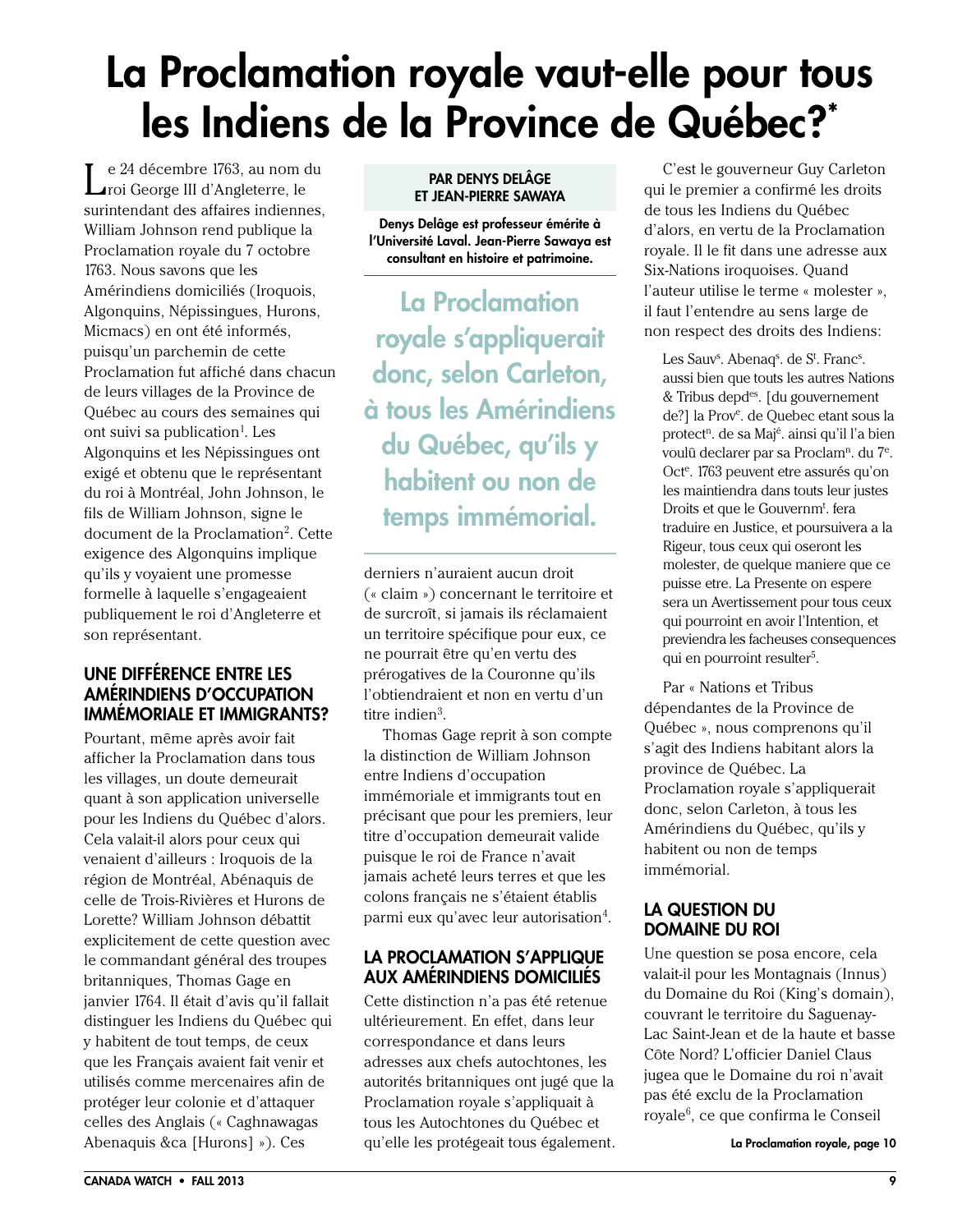### La Proclamation royale Suite de la page 9

législatif de Québec en 1766<sup>7</sup>.

Le titre autochtone reconnu par la Proclamation royale est valide puisque que le roi de France ne l'avait jamais éteint. Il couvre tout le territoire de la Province de Québec d'alors, de même qu'il s'applique à tous les Indiens qui l'habitent, peu importe l'ancienneté de leur établissement.

### **NOTES**

\* Voir : Denys Delâge et Jean-Pierre Sawaya, *Les Traités des Sept-Feux avec les Britanniques. Droits et pièges d'un héritage colonial au Québec*, Québec, Septentrion, 2001.

### 1. Jean-Baptiste D'Estimauville, Québec, 10 janvier 1797, *RG 8*, bob. C-2848, vol. 250, pt. 1, p. 66; William Van Felson à James Murray, Bonaventure, 10 février 1765, *RG 4* A 1, vol. 12, pp. 4564-4565.

- 2. William Johnson, « By the King A Proclamation, Given under my Hand and Seal at Arms, at Johnson-Hall, the 24th Day of December 1763 », *The Papers of Sir William Johnson* (*JP*), vol. 10, p. 985; « A Proclamation by the Honorable Sir William Johnson », Johnson Hall, 24 décembre 1763, *RG 8*, bob. C-2855, vol. 267, p. 121.
- 3. William Johnson à Thomas Gage, Johnson Hall, 27 janvier 1764, *JP*, vol. 4, pp. 307-308.
- 4. Thomas Gage à William Johnson, New-York, 6 février 1764, *JP*, vol. 4, p. 318.
- 5. Guy Carleton, Québec, 28 février 1767, *MG 19*, *F 1*, bob. C-1483, vol. 21, pt. 2, pp. 54-55.
- 6. Daniel Claus à John Johnson, Montréal, 25 août 1766, *MG 19*, *F 1*, bob. C-1481, vol. 14, pt. 1, pp. 108-109.
- 7. « Extrait des minutes de la réunion du comité ad hoc du Conseil législatif de Québec sur les postes de la traite de Tadoussac », 11 octobre 1766, *CO 42*, vol. 5, fol. 314-318, cité dans Nelson– Martin Dawson, *Lendemains de conquête au Royaume du Saguenay*, Montréal, Nuit blanche,1996, pp. 276-281.

### Significance of the Royal Proclamation continued from page 8

the area of all the later maritime provinces—and would "very shortly be effected in the distant and remote parts of this Government." Wilmot's statement made an implied distinction between "distant and remote parts" and the settled or granted areas of Nova Scotia. However, not only were the grants and settlements small in relation to the overall geography, but the absence of any preceding Indigenous land surrender logically brought the region within the general category recognized by the Proclamation of lands that had been neither ceded to nor purchased by the Crown, contrary to the current strictures expressed by the Supreme Court of Canada in its 2005 judgment in the cases of *R. v. Bernard Stephen* and *R. v. Marshall*. Elsewhere in what became Atlantic Canada, large areas of Labrador fell within the related category of reserved lands that lay "beyond the Heads or Sources of any of the rivers which fall into the Atlantic Ocean from the West or North-West." As to the applicability of this or any associated provision of the Proclamation to the island of Newfoundland, evidence is lacking, and no naval governor is known to have commented or ruled on the question.

Settler encroachments not only caused profound environmental and economic harm to Indigenous communities … but also led to the granting of land to colonists on an unprecedented scale.

### Increasing Colonial **SETTLEMENT**

In the maritime colonies, however, the real limitation on the historical application of the Royal Proclamation's requirements for Indigenous land transfer was neither logical nor legal, but was determined largely by the dispossession brought about by increasing colonial settlement, especially during and following the Loyalist migration of the early 1780s. Settler encroachments caused profound environmental and economic harm to Indigenous communities, notably through agriculture and the disruption of transportation routes. It also led to the granting of land to colonists on an unprecedented scale. Creation of reserves, whether on an ad hoc basis or—as in Nova Scotia in 1819—more systematically, limited access to land and resources and did

nothing to prevent further encroachments. All three of the maritime colonies legislated during the pre-Confederation period for the sale or lease of reserve lands with the ostensible purpose of generating funds to be used for the benefit of Indigenous communities, but in reality these funds were used to facilitate further settler colonization. The results in terms of poverty and disease were predictable enough.

The Royal Proclamation of 1763 had historical implications with which both Indigenous and non-Indigenous inhabitants of present-day Atlantic Canada continue to live. Through enhanced historical understandings of the provisions that attempted to regulate Indigenous land alienation, and their subversion by colonial authorities, it may well prove also to be a fertile source of legal activity reaching into the future.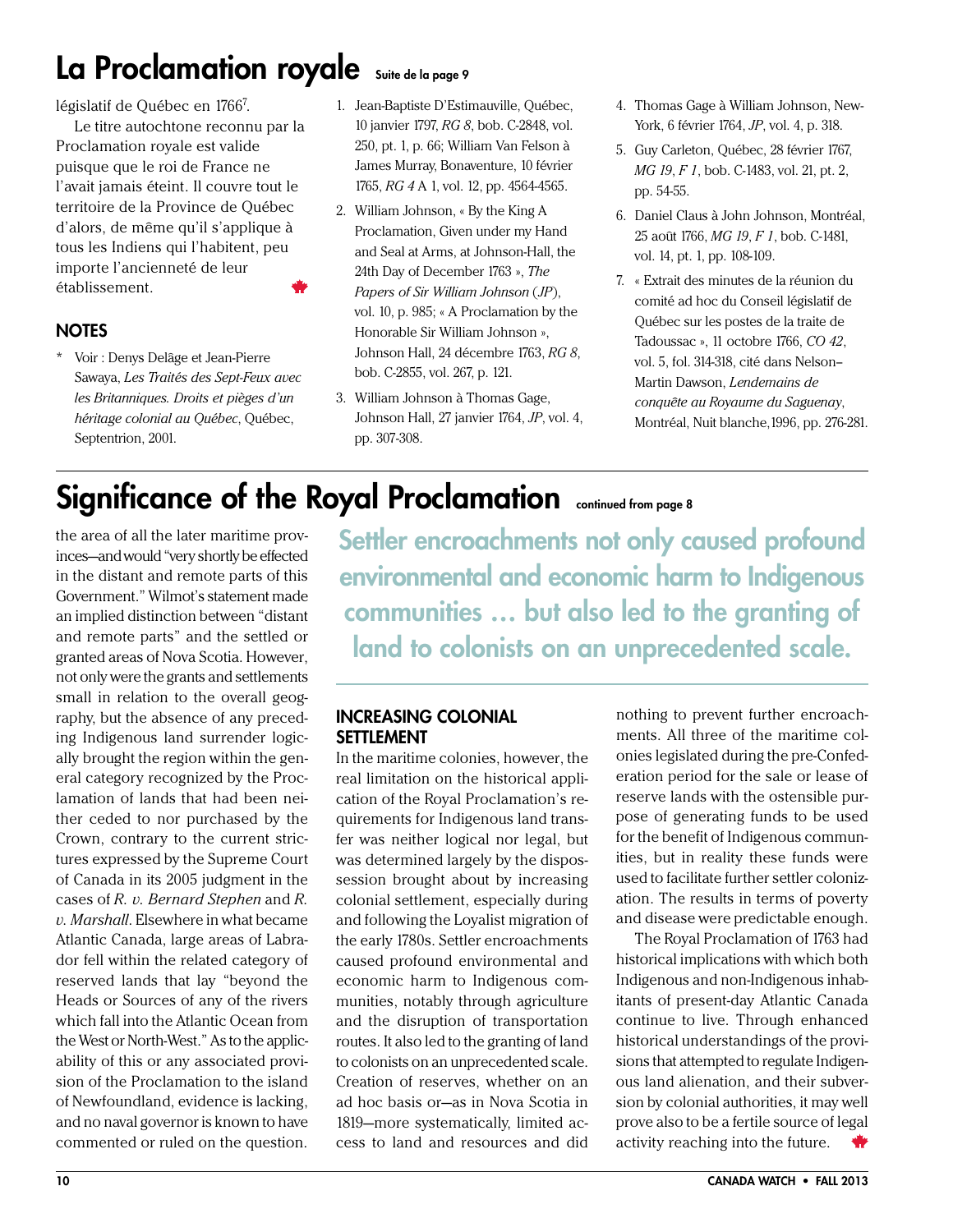# <span id="page-10-0"></span>The Royal Proclamation and the Canadiens

The Royal Proclamation of 1763 holds an ambiguous place in debates over Quebec's relationship with Canada. In sovereignist discourse, it is regularly evoked as a baleful reminder of British perfidy toward francophone Quebecers. The relatively benign military occupation between 1759-60 and 1764 raised false hopes in the minds of the Canadiens (the French-descended colonists). The Royal Proclamation dashed these hopes and stamped on Canadien rights. It took away their laws and it imposed the harsh anti-Catholic measures in force in England and its colonies. It was a "*chape de plomb*" (a leaden weight), as an editorialist for *Le Devoir* put it earlier this year, or more dramatically, according to another commentator, an "*arrêt de mort*" (a death sentence). In contrast, in what I call the "jovialist" discourse of those who see the British Conquest of Quebec as unreservedly beneficial, the Proclamation is often barely mentioned at all. The emphasis is put on the *Quebec Act*, which restored Canadien law and Canadien civil rights. At best, it is suggested that by introducing English public law, the Proclamation also introduced English liberties such as *habeas corpus* (the right to contest unlawful imprisonment) and trial by jury.

The reality was, of course, more complex. It is undeniable that initial British policy toward the Canadiens was to restrain them and, eventually, to assimilate them by converting them to Protestantism. This can be seen both in the Royal Proclamation and in other associated documents issued at about the same time, such as the commission and instructions of the first civil governor, James Murray. For example, the very limited boundaries the Proclamation set for the new province of Quebec were justified in part by the need to watch over the Canadien population. As well, the Proclamation, commission and instructions provided for calling an elected assembly, but only

#### By Donald Fyson

Donald Fyson is a professor in the Department of Historical Sciences at Université Laval.

In practice, the effects of the Proclamation on the Canadien population were quite different from what was envisaged.

Protestants would be able to sit in it. And Murray's instructions explicitly directed him to promote Protestantism among the Canadiens. Equally undeniable, though, is that in practice, the effects of the Proclamation on the Canadien population were quite different from what was envisaged. Two examples can help illustrate this point: on the one hand, the civil law and on the other, the civil rights of Roman Catholics.

### The Civil Law

The civil law of pre-Conquest Canada, based on the Custom of Paris and regulating matters such as property and family relations, is often seen as one of the traditional pillars of Canadien and, later, francophone Quebec identity. The Royal Proclamation, according to some, attacked the very foundations of this identity by abolishing the civil law and imposing English law in one fell swoop, underscoring the injustice of the British and their Conquest. This is based mainly on the Proclamation's very general promise that all of the colony's inhabitants could have "the Enjoyment of the Benefit of the Laws of our Realm of England" and its vague statement that the colony's courts were to judge cases "according to Law and Equity, and as near as may be agree-

able to the Laws of England." No one has ever been able to say with certainty what either of these statements meant. Did the Royal Proclamation, or the commissions and instructions to the governors, intend to do away with French civil law? Commentators at the time were divided on the issue; historians have never been able to come to a definitive determination.

Things were more complicated on the ground. In theory, there was indeed to be only a very limited toleration of French civil law, essentially for cases between Canadiens that concerned pre-Conquest issues. In practice, though, the courts relied on both English common law and French civil law, and parties argued whatever law best suited their case. In theory, an English common-law system had no place for Canadien notaries with their French-style deeds and contracts. In practice, Canadien notaries carried on much as before the Conquest—Canadien families regulated their affairs according to pre-Conquest norms, and even British merchants had regular recourse to the notarial system. In theory, there were to be strict limits on Canadien lawyers, who could essentially only have Canadien clients. In practice, Canadien lawyers acted for both Canadien and British clients, just like British lawyers, and pleaded both French civil law and English common law. In short, the civil law survived, and formed one part of the mixed, hybrid system that characterizes Quebec law. Yet, it was certainly a fundamental shift from the pre-Conquest legal system, one to which Canadiens had to adapt as best they could.

### The Civil Rights of Roman Catholics

The same sort of disjuncture between theory and reality can be seen on the issue of Roman Catholic civil rights. In the classic "miserabilist" view of the effects of the British Conquest of Quebec,

The Canadiens, page 12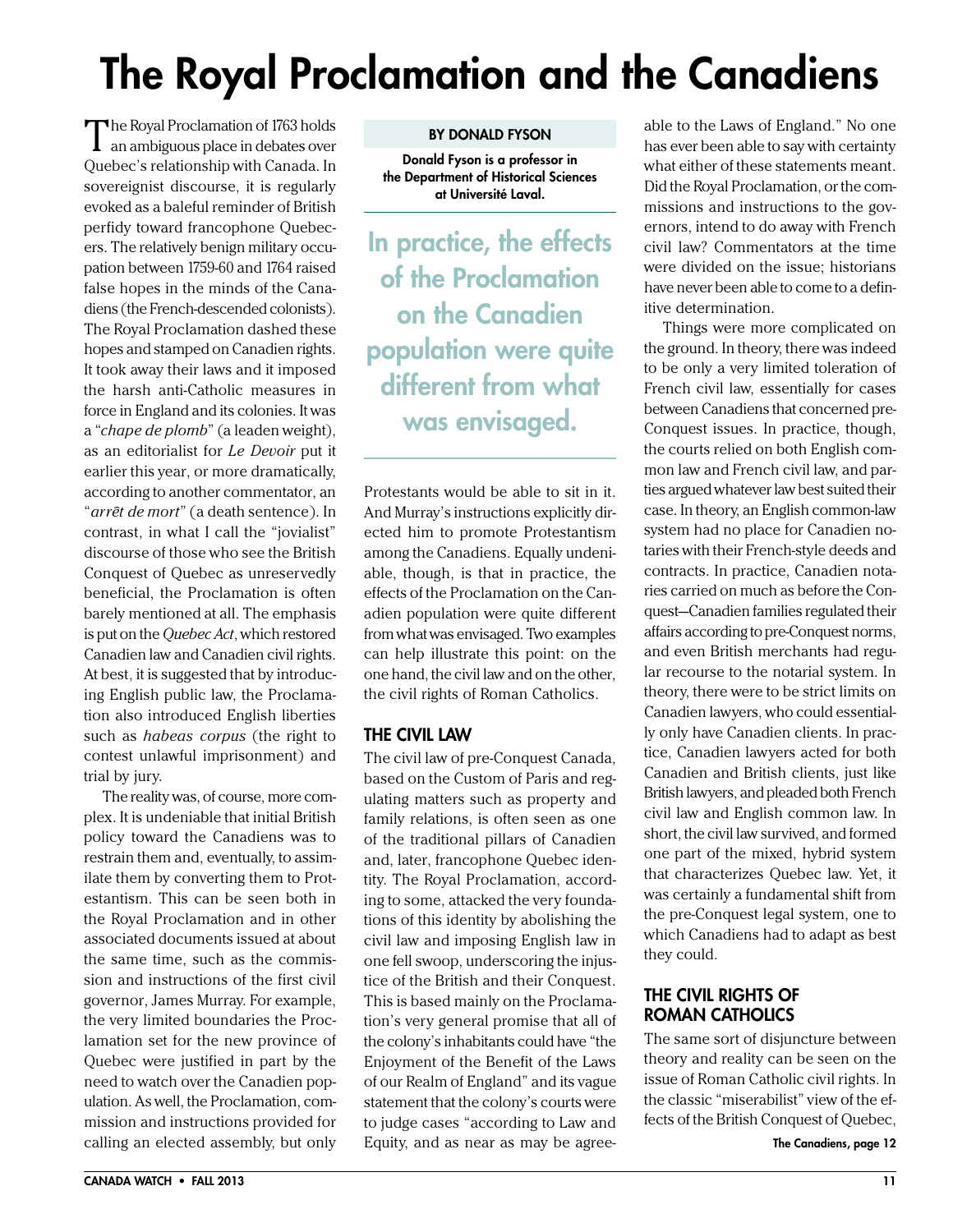## The Canadiens continued from page 11

the Royal Proclamation took away the civil rights of Catholic Canadiens. The most commonly cited example of this is the imposition of the provisions of the English anti-Catholic Test Acts. The Test Acts required anyone seeking public office or employment to abjure the Catholic faith through a series of oaths and declarations. As one commentator suggested, this meant that even the humblest town crier in Quebec could not be a Catholic, and Catholics, at least at first, could not even sit on the juries that were so central to the British liberties that supposedly accompanied the Conquest.

Yet, the Royal Proclamation mentioned nothing whatsoever about the Test Acts or any other anti-Catholic measures. Instead, this interpretation developed from the few ambiguous words in the Proclamation regarding the benefit of the laws of England, along with the 1763 Treaty of Paris, which guaranteed Canadiens the right to practise their religion "as far as the Laws of Great Britain permit."

However, did this include English anti-Catholic legislation? Again, even contemporary commentators could not agree. In 1763, the English minister most directly responsible for the Proclamation, Lord Egremont, directed Governor Murray to adhere to the laws of

The harsh anti-Catholicism that some have read into the Royal Proclamation was tempered by the practical necessities of rule.

Great Britain in matters relating to Catholicism. But as early as 1765, the English law officers of the Crown declared that the English anti-Catholic laws did not apply in Quebec. With such contradictory messages, the early governors proceeded cautiously. Their commissions and instructions took a clearly anti-Catholic stance. At the same time, they explicitly imposed oaths and declarations only on the members of the Governor's Council and on the personnel of the courts, including judges. In practice, the governors stuck only to these restrictions, and even then, not entirely. Not because they were particularly tolerant of Catholicism; rather, it was impossible to rule the colony with only the

## Canadian Studies Network Réseau d'études canadiennes

The CSN-REC facilitates communicat<br>among Canadianists and holds an The CSN-REC facilitates communication annual meeting to discuss issues of mutual concern and new developments in Canadian Studies.

## [http://www.csn-rec.ca](http://www.csn-rec.ca/)



handful of Protestant adult male civilians present at the beginning, or even the hundreds in the colony by the mid-1770s.

Hence, colonial administrators turned to Catholic Canadiens to fill a wide range of public posts, especially those in the lower levels of the colony's government. This included some, such as court clerks, which a strict reading of the governors' commissions would suggest should only be held by Protestants, and even a few higher positions, including two judges. Some positions, notably parish bailiffs, were occupied right across the colony by hundreds of Canadien farmers. Canadiens also most certainly could and did serve on juries. By virtue of their sex, Canadien women were excluded from all such positions; however, this was no different from their treatment under the French régime.

Did this mean that Catholics were treated equally to Protestants? Certainly not. After all, they were excluded from most of the highest positions, including what passed for a legislature—the Governor's Council. At the same time, the harsh anti-Catholicism that some have read into the Royal Proclamation was tempered by the practical necessities of rule and the willingness of Canadiens to fill the positions available to them.

### Complexity and Ambiguity

The impact of the Royal Proclamation on the Canadien population of Quebec is far from a simple question, then. And it cannot be reduced to ideologically driven certitudes, whether jovialist or miserabilist. Extrapolating from a literal and legalistic reading of the Proclamation is of little help, especially because even contemporary observers recognized that it was a very unclear and poorly drafted document. Far more important is the study of what actually occurred on the ground. Above all, such studies reveal the complex and ambiguous effects of the Royal Proclamation on the lives of Canadiens.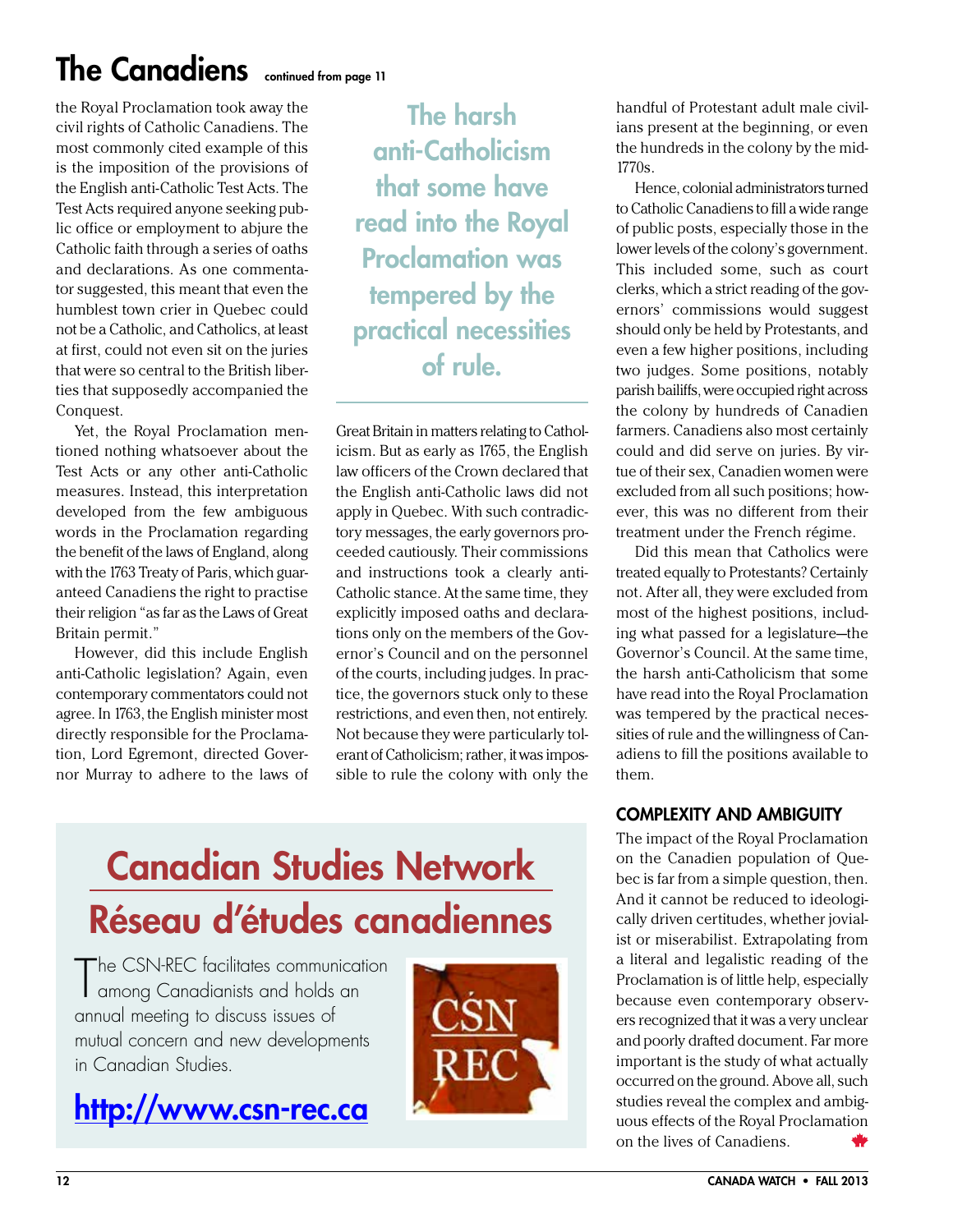## <span id="page-12-0"></span>The Haundenosaunee/Six Nations and the Royal Proclamation of 1763

### The Covenant Chain **RELATIONSHIP**

The Haudenosaunee/Six Nations have a very different understanding of the Royal Proclamation of 1763. While the document stated the process by which the Crown would engage Native people in acquiring lands for settlement, it also asserted the sovereignty of the Crown over all people in North America. The Haudenosaunee would have considered this unilateral proclamation not applicable to them. It was contrary to the long-standing Covenant Chain relationship they had already agreed to with the Crown.

In order to fully grasp this assertion, one needs to understand the progression of wampum belt agreements over time—those agreements that preceded the Proclamation and those that followed. The Two Row wampum belt was formalized between the Haudenosaunee and the Dutch in 1613, as a foundation for the relationship between two sovereign nations, represented by their individual governments. In 1667, the British, having supplanted the Dutch in North America, sought to secure an alliance with the Haudenosaunee for trade purposes. They entered into the Covenant Chain, a relationship of "respect, trust and friendship." As part of this relationship, the Haudenosaunee stipulated, "We will not be as Father and Son, but like Brothers." Simultaneously, the French had established trading relationships with nations to the northeast.

### Beaver Hunting Grounds

In 1701, the British entered into the Nanfan Treaty with the nations of the Great Lakes. This treaty established the "Beaver Hunting Grounds," a territory that was acknowledged as shared among the nations that participated in the treaty. This included the Haudenosaunee. The Beaver Hunting Grounds was a terriBy Keith Jamieson

Keith Jamieson is the director of the Six Nations Legal Consortium.

They entered into the Covenant Chain, a relationship of "respect, trust and friendship."

tory that spanned most of the Great Lakes and into the Ohio River Valley. By covering such an expanse of land, one could suggest that the Nanfan Treaty was an effort by the British to counter French ambitions of their domination over the fur trade and to assert British authority. Between 1667 and 1763, the Covenant Chain between the Haudenosaunee and the British was restored on several occasions. On each occasion, the Covenant was renewed following prescribed protocols.

There is a progression of ideas and concepts that flows from this series of significant events that speak to a Haudenosaunee perception of the Royal Proclamation of 1763. Their approach to this document is perhaps best evidenced by the Haudenosaunee's noticeable absence (except for seven Seneca war chiefs) at the Treaty of Niagara in 1764. By 1764, the Seven Years War had ended with the defeat of the French. The successive renewals of the Covenant Chain and the British victory in the Seven Years War restored the Nanfan Treaty's Beaver Hunting Grounds. The Royal Proclamation was issued by the Crown to address the French and to state the terms that would be taken to treaty with First Nations going forward. The Haudenosaunee respected the Two Row wampum belt by not interfering with how the British dealt with the French and

other native nations. Instead, the Haudenosaunee relied on the relationship established by the Covenant Chain.

### Pledge of the Crown Belt

This protocol was also respected during the American Revolution. Following the defeat of the British, the British compensated the Haudenosaunee as their allies with the Haldimand Deed lands. These lands were acquired from the Mississauga under the prescribed terms of the Royal Proclamation and awarded to the Haudenosaunee. As far as the Haudenosaunee are concerned, this act suggests that the Covenant Chain relationship was still intact as separate from the Royal Proclamation decades after the Proclamation was issued. In the War of 1812, the British and the Haudenosaunee once again invoked the Covenant Chain. Following the signing of the Treaty of Ghent, the Crown met with the Haudenosaunee and in the spring of 1815, presented them with the "Pledge of the Crown Belt," which reiterated that all their possessions, rights, and privileges (land, etc.) would be restored to them as they had been before 1812.

The Crown in Canada has enshrined the Royal Proclamation of 1763 as a foundational constitutional document. In privileging this document, the Crown and the Canadian government effectively ignore those agreements and relationships that preceded and followed it. Today, the Haudenosaunee of the Grand River look to the Covenant Chain relationship and the Nanfan Treaty as informing negotiations with the Crown while making virtually no reference to the Royal Proclamation of 1763.

Learn more about Canada Watch and the Robarts Centre for Canadian Studies at <http://robarts.info.yorku.ca>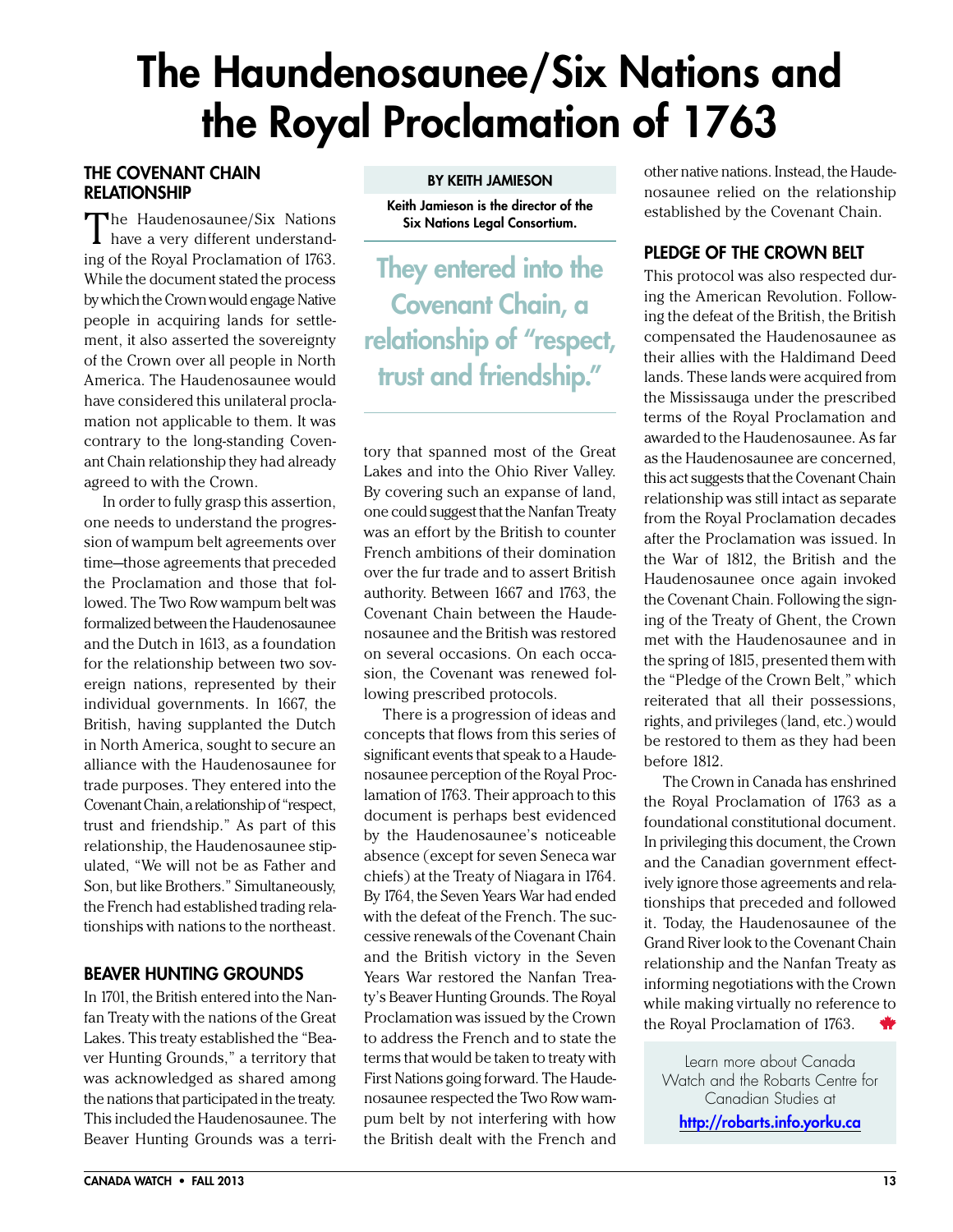# The Royal Proclamation of 1763

<span id="page-13-0"></span> $\rm W$  hereas We have taken into Our Royal Consideration the extensive and valuable Acquisitions in America, secured to Our Crown by the late Definitive Treaty of Peace, concluded at Paris the Tenth Day of February last, and being desirous, that all Our loving Subjects, as well of Our Kingdoms as of Our Colonies in America, may avail themselves, with all convenient Speed, of the great Benefits and Advantages which must accrue therefrom to their Commerce, Manufactures, and Navigation; We have thought fit, with the Advice of Our Privy Council, to issue this Our Royal Proclamation, hereby to publish and declare to all Our loving Subjects, that We have, with the Advice of Our said Privy Council, granted Our Letters Patent under Our Great Seal of Great Britain, to erect within the Countries and Islands ceded and confirmed to Us by the said Treaty, Four distinct and separate Governments, stiled and called by the Names of Quebec, East Florida, West Florida, and Grenada, and limited and bounded as follows; viz.

First. The Government of Quebec, bounded on the Labrador Coast by the River St. John, and from thence by a Line drawn from the Head of that River through the Lake St. John to the South End of the Lake nigh Pissin; from whence the said Line crossing the River St. Lawrence and the Lake Champlain in Forty five Degrees of North Latitude, passes along the High Lands which divide the Rivers that empty themselves into the said River St. Lawrence, from those which fall into the Sea; and also along the North Coast of the Baye des Chaleurs, and the Coast of the Gulph of St. Lawrence to Cape Rosieres, and from thence crossing the Mouth of the River St. Lawrence by the West End of the Island of Antiocosti, terminates at the aforesaid River of St. John.

Secondly. The Government of East Florida, bounded to the Westward by the Gulph of Mexico, and the Apalachicola River; to the Northward, by a Line drawn from that Part of the said River where the Chatahouchee and Flint Rivers meet, to the Source of St. Mary's River, and by the Course of the said River to the Atlantick Ocean; and to the Eastward and Southward, by the Atlantick Ocean, and the Gulph of Florida, including all Islands within Six Leagues of the Sea Coast.

Thirdly. The Government of West Florida, bounded to the Southward by the Gulph of Mexico, including all Islands within Six 1763, OCTOBER 7.

A Proclamation George r.

Leagues of the Coast from the River Apalachicola to Lake Pentchartain; to the Westward, by the said Lake, the Lake Mauripas, and the River Mississippi; to the Northward, by a Line drawn due East from that Part of the River Mississippi which lies in Thirty one Degrees North Latitude, to the River Apalachicola or Chatahouchee; and to the Eastward by the said River.

Fourthly. The Government of Grenada, comprehending the Island of that Name, together with the Grenadines, and the Islands of Dominico, St. Vincents and Tobago.

And, to the End that the open and free Fishery of Our Subjects may be extended to and carried on upon the Coast of Labrador and the adjacent Islands, We have thought fit, with the Advice of Our said Privy Council, to put all that Coast, from the River St. John's to Hudson's Straights, together with the Islands of Anticosti and Madelaine, and all other smaller Islands lying upon the said Coast, under the Care and Inspection of Our Governor of Newfoundland.

We have also, with the Advice of Our Privy Council, thought fit to annex the Islands of St. John's, and Cape Breton or Isle Royale, with the lesser Islands adjacent thereto, to Our Government of Nova Scotia.

We have also, with the Advice of Our Privy Council aforesaid, annexed to Our Province of Georgia all the Lands lying between the Rivers Attamaha and St. Mary's.

And whereas it will greatly contribute to the speedy settling Our said new Governments, that Our loving Subjects should be informed of Our Paternal Care for the Security of the Liberties and Properties of those who are and shall become Inhabitants thereof; We have thought fit to publish and declare, by this Our Proclamation, that We have, in the Letters Patent under Our Great Seal of Great Britain, by which the said Governments are constituted, given express Power and Direction to Our Governors of Our said Colonies respectively, that so soon as the State and Circumstances of the said Colonies will admit thereof, they shall, with the Advice and Consent of the Members of Our Council, summon and call General Assemblies within the said Governments respectively, in such Manner and

Form as is used and directed in those Colonies and Provinces in America, which are under Our immediate Government; and We have also given Power to the said Governors, with the Consent of Our said Councils, and the Representatives of the People, so to be summoned as aforesaid, to make, constitute, and ordain Laws, Statutes, and Ordinances for the Publick Peace, Welfare, and Good Government of Our said Colonies, and of the People and Inhabitants thereof, as near as may be agreeable to the Laws of England, and under such Regulations and Restrictions as are used in other Colonies: And in the mean Time, and until such Assemblies can be called as aforesaid, all Persons inhabiting in, or resorting to Our said Colonies, may confide in Our Royal Protection for the Enjoyment of the Benefit of the Laws of Our Realm of England; for which Purpose, We have given Power under Our Great Seal to the Governors of Our said Colonies respectively, to erect and constitute, with the Advice of Our said Councils respectively, Courts of Judicature and Publick Justice, within Our said Colonies, for the hearing and determining all Causes, as well Criminal as Civil, according to Law and Equity, and as near as may be agreeable to the Laws of England, with Liberty to all Persons who may think themselves aggrieved by the Sentences of such Courts, in all Civil Cases, to appeal, under the usual Limitations and Restrictions, to Us in Our Privy Council.

We have also thought fit, with the Advice of Our Privy Council as aforesaid, to give unto the Governors and Councils of Our said Three New Colonies upon the Continent, full Power and Authority to settle and agree with the Inhabitants of Our said New Colonies, or with any other Persons who shall resort thereto, for such Lands, Tenements, and Hereditaments, as are now, or hereafter shall be in Our Power to dispose of, and them to grant to any such Person or Persons, upon such Terms, and under such moderate Quit-Rents, Services, and Acknowledgements as have been appointed and settled in Our other Colonies, and under such other Conditions as shall appear to Us to be necessary and expedient for the Advantage of the Grantees, and the Improvement and Settlement of our said Colonies.

And whereas We are desirous, upon all Occasions, to testify Our Royal Sense and Approbation of the Conduct and Bravery of the Officers and Soldiers of Our Armies,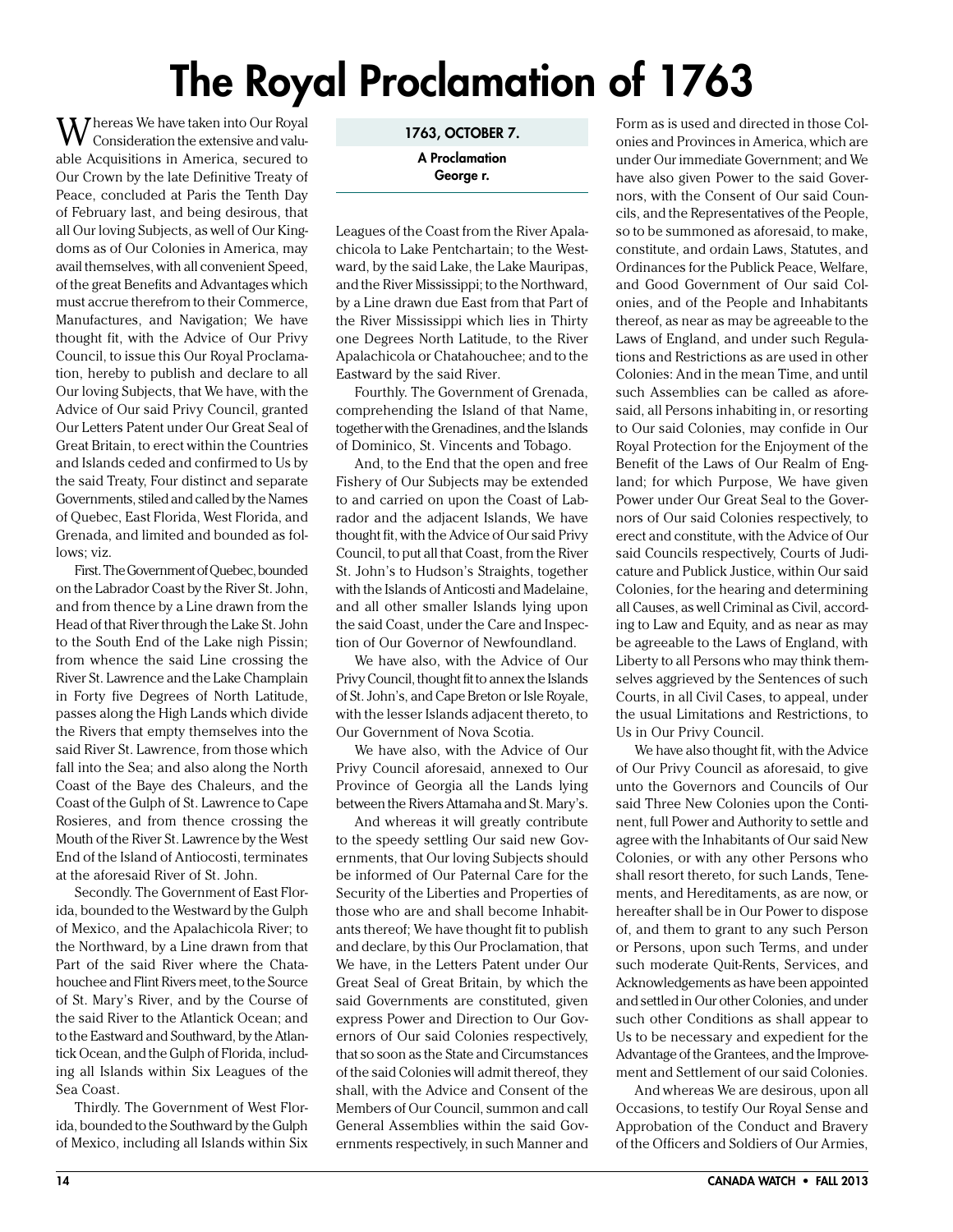and to reward the same, We do hereby command and impower Our Governors of Our said Three New Colonies, and all other Our Governors of Our several Provinces on the Continent of North America, to grant, without Fee or Reward, to such Reduced Officers as have served in North America during the late War, and to such Private Soldiers as have been or shall be disbanded in America, and are actually residing there, and shall personally apply for the same, the following Quantities of Lands, subject at the Expiration of Ten Years to the same Quit-Rents as other Lands are subject to in the Province within which they are granted, as also subject to the same Conditions of Cultivation and Improvement; viz.

To every Person having the Rank of a Field Officer, Five thousand Acres. — To every Captain, Three thousand Acres. — To every Subaltern or Staff Officer, Two thousand Acres. — To every Non-Commission Officer, Two hundred Acres. — To every Private Man, Fifty Acres.

We do likewise authorize and require the Governors and Commanders in Chief of all Our said Colonies upon the Continent of North America, to grant the like Quantities of Land, and upon the same Conditions, to such Reduced Officers of Our Navy, of like Rank, as served on Board Our Ships of War in North America at the Times of the Reduction of Louisbourg and Quebec in the late War, and who shall personally apply to Our respective Governors for such Grants.

And whereas it is just and reasonable, and essential to Our Interest and the Security of Our Colonies, that the several Nations or Tribes of Indians, with whom We are connected, and who live under Our Protection, should not be molested or disturbed in the Possession of such Parts of Our Dominions and Territories as, not having been ceded to, or purchased by Us, are reserved to them, or any of them, as their Hunting Grounds; We do therefore, with the Advice of Our Privy Council, declare it to be Our Royal Will and Pleasure, that no Governor or Commander in Chief in any of Our Colonies of Quebec, East Florida, or West Florida, do presume, upon any Pretence whatever, to grant Warrants of Survey, or pass any Patents for Lands beyond the Bounds of their respective Governments, as described in their Commissions; as also, that no Governor or Commander in Chief in any of Our other Colonies or Plantations in America, do presume, for the present, and until Our further Pleasure be known, to grant Warrants of Survey, or pass Patents for any Lands

And We do further declare it to be Our Royal Will and Pleasure, for the present as aforesaid, to reserve under Our Sovereignty, Protection, and Dominion, for the Use of the said Indians, all the Lands and Territories not included within the Limits of Our said Three New Governments, or within the Limits of the Territory granted to the Hudson's Bay Company, as also all the Lands and Territories lying to the Westward of the Sources of the Rivers which fall into the Sea from the West and North West, as aforesaid; and We do hereby strictly forbid, on Pain of Our Displeasure, all Our loving Subjects from making any Purchases or Settlements whatever, or taking Possession of any of the Lands above reserved, without Our especial Leave and Licence for that Purpose first obtained.

And We do further strictly enjoin and require all Persons whatever, who have either wilfully or inadvertently seated themselves upon any Lands within the Countries above described, or upon any other Lands, which, not having been ceded to, or purchased by Us, are still reserved to the said Indians as aforesaid, forthwith to remove themselves from such Settlements.

And whereas great Frauds and Abuses have been committed in the purchasing Lands of the Indians, to the great Prejudice of Our Interests, and to the great Dissatisfaction of the said Indians; in order therefore to prevent such Irregularities for the future, and to the End that the Indians may be convinced of Our Justice, and determined Resolution to remove all reasonable Cause of Discontent, We do, with the Advice of Our Privy Council, strictly enjoin and require, that no private Person do presume to make any Purchase from the said Indians of any Lands reserved to the said Indians, within those Parts of Our Colonies where We have thought proper to allow Settlement; but that if, at any Time, any of the said Indians should be inclined to dispose of the said Lands, that same shall be purchased only for Us, in Our Name, at some publick Meeting or Assembly of the said Indians to be held for that Purpose by the Governor or Commander in Chief of Our Colonies respectively, within which they shall lie: and in case they shall lie within the Limits of any Proprietary Gov-

ernment, they shall be purchased only for the Use and in the Name of such Proprietaries, conformable to such Directions and Instructions as We or they shall think proper to give for that Purpose: And We do, by the Advice of Our Privy Council, declare and enjoin, that the Trade with the said Indians shall be free and open to all our Subjects whatever; provided that every Person, who may incline to trade with the said Indians, do take out a Licence for carrying on such Trade from the Governor or Commander in Chief of any of Our Colonies respectively, where such Person shall reside; and also give Security to observe such Regulations as We shall at any Time think fit, by Ourselves or by Our Commissaries to be appointed for this Purpose, to direct and appoint for the Benefit of the said Trade; And We do hereby authorize, enjoin, and require the Governors and Commanders in Chief of all Our Colonies respectively, as well Those under Our immediate Government as those under the Government and Direction of Proprietaries, to grant such Licences without Fee or Reward, taking especial Care to insert therein a Condition, that such Licence shall be void, and the Security forfeited, in Case the Person, to whom the same is granted, shall refuse or neglect to observe such Regulations as We shall think proper to prescribe as aforesaid.

And We do further expressly enjoin and require all Officers whatever, as well Military as those employed in the Management and Direction of Indian Affairs within the Territories reserved as aforesaid for the Use of the said Indians, to seize and apprehend all Persons whatever, who, standing charged with Treasons, Misprisions of Treason, Murders, or other Felonies or Misdemeanours, shall fly from Justice, and take Refuge in the said Territory, and to send them under a proper Guard to the Colony where the Crime was committed of which they stand accused, in order to take their Tryal for the same.

Given at Our Court at St. James's, the Seventh Day of October, One thousand seven hundred and sixty three, in the Third Year of Our Reign.

God Save the King

*London: Printed by Mark Baskett, Printer to the King's most Excellent Majesty; and by the Assigns of Robert Baskett. 1763. [http://www.aadnc-aandc](http://www.aadnc-aandc.gc.ca/eng/1370355181092/1370355203645) [.gc.ca/eng/1370355181092/](http://www.aadnc-aandc.gc.ca/eng/1370355181092/1370355203645) [1370355203645.](http://www.aadnc-aandc.gc.ca/eng/1370355181092/1370355203645)*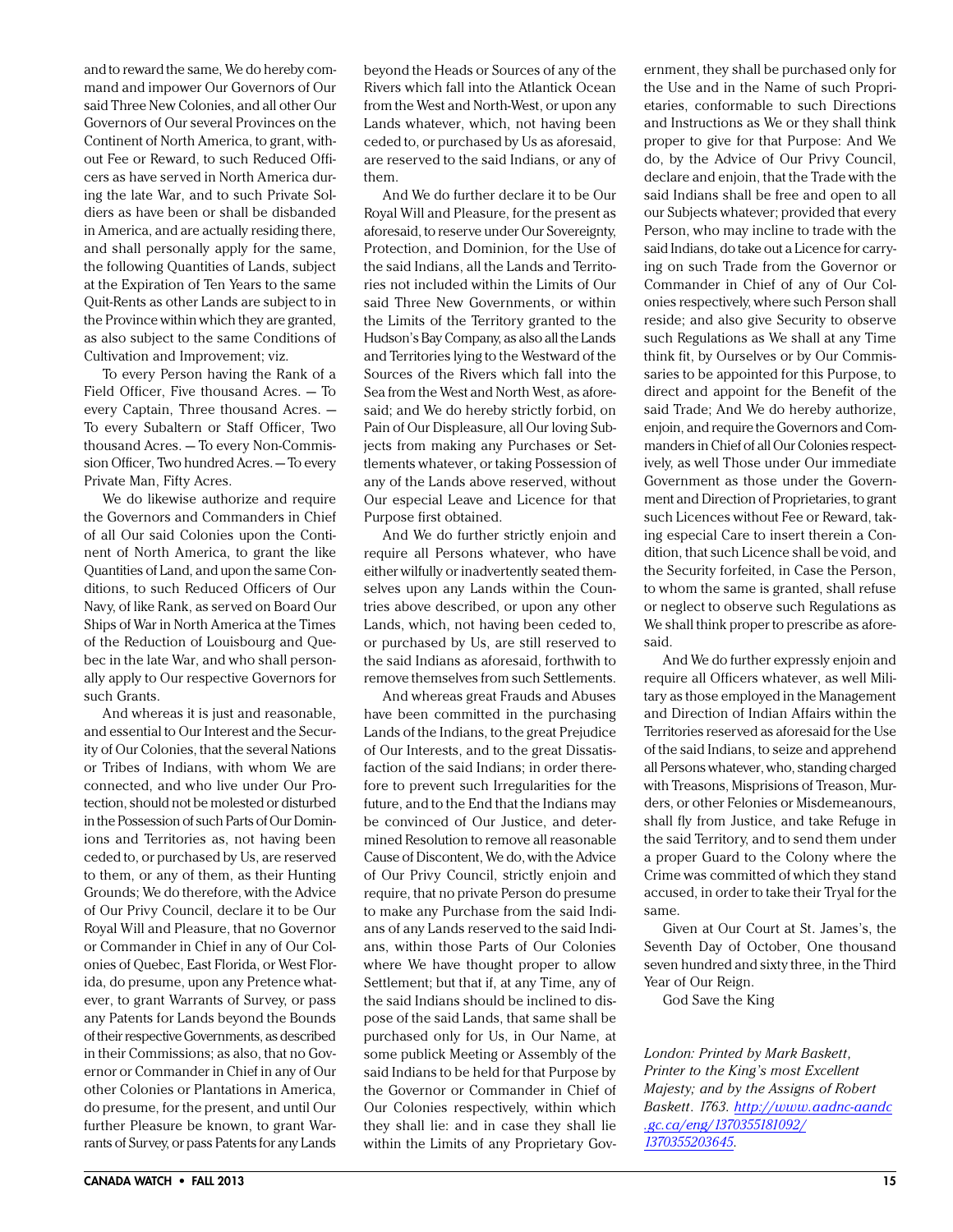

Created by Articulate Eye Design, Saskatoon for J.R. Miller, *Compact, Contract, Covenant: Aboriginal Treaty-Making in Canada* (Toronto: University of Toronto Press, 2009), p. 68.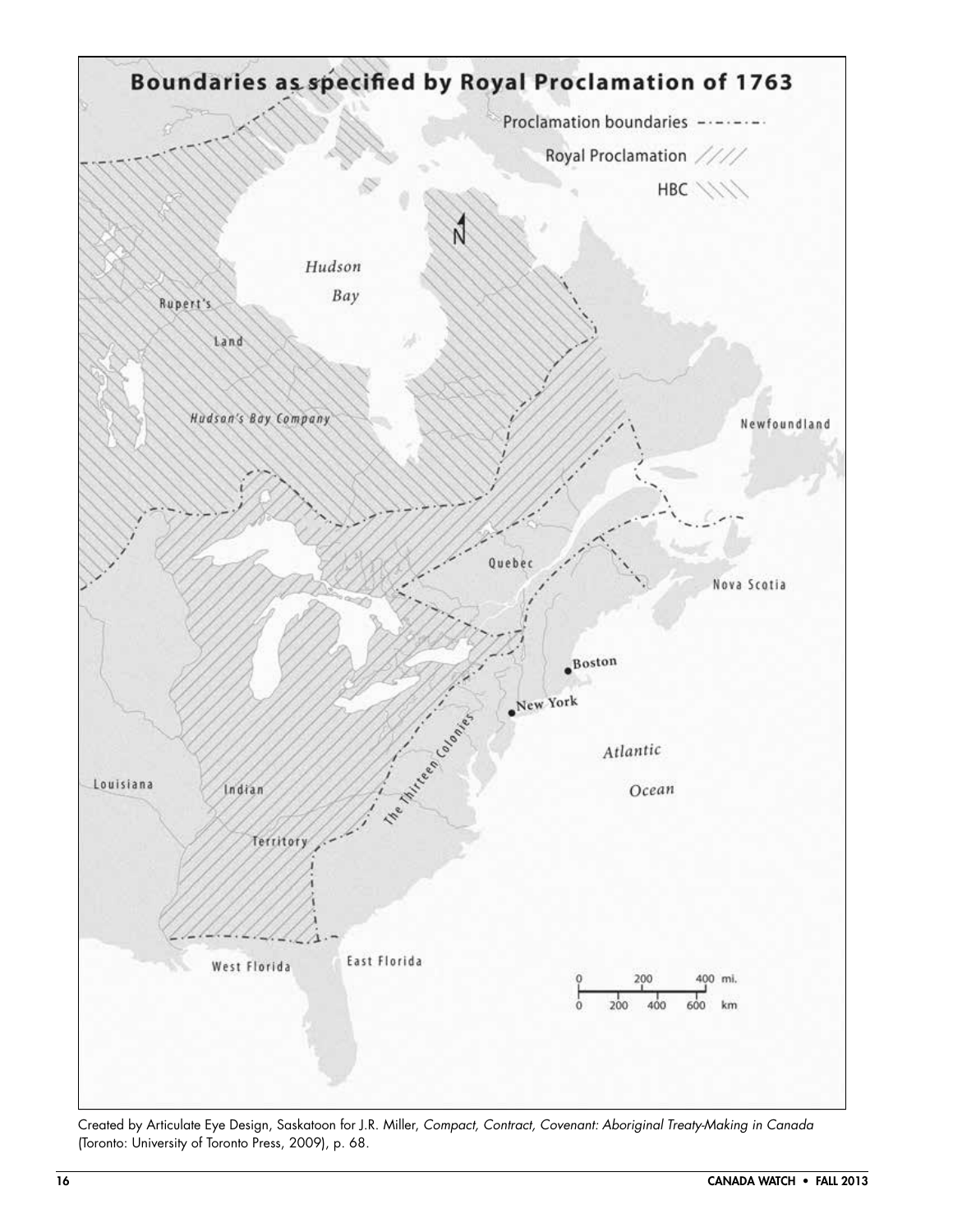## <span id="page-16-0"></span>Parchment, wampum, letters, and symbols: Expanding the parameters of the Royal Proclamation commemoration

This year marks the 250th anniver-sary of the Royal Proclamation, but for some reason it does not mark the 250th anniversary of the action taken by Odaawaa Chief Pontiac and others. A piece of paper signed by King George III receives more attention than the actions of this chief and his colleagues. Pontiac loses out in public consciousness and exposure to a piece of parchment that does not have any Anishinaabe signatories.

The Royal Proclamation has been called the Magna Carta of Indian rights and Aboriginal title. However, it was not made *for* the Anishinaabeg (Ojibwe, Odaawaa, Potowatomi, Nipissing, Mississauga, Algonquin, Saulteux, and Toughkawmiwans) nor the Haudenosaunee, nor any other nations (Menominee, Sauk, Fox, Cree, Sioux, Ho-Chunk); it was made for the settlers and colonial officials. It is a legal document designed as a foundation on which the British could commence dispossessing Native American nations of their land, to affect their Manifest Destiny.

### Tentative Steps to Peace: Anishinaabe –British Relations After 1760

The Anishinaabeg did not readily accept English plans. In fact, Alexander Henry vividly recounted his first meeting in 1761 with the Michilimackinac Ojibwe Chief Minavavana (Minwewe aka Gichi-Ojibwe). Minavavana clearly stated to Henry:

Englishman, your king has never sent us any presents, nor entered into any treaty with us, wherefore he and we are still at war; and until he does these things we must consider that we have no other father, nor friend among the white men than the King of France.<sup>1</sup>

#### By Alan Ojiig Corbiere, Bne Doodeman, Mchigiing njibaa

Alan Corbiere is the Anishinaabemowin Revival Program Coordinator at Lakeview School, M'Chigeeng First Nation.

It is a legal document designed as a foundation on which the British could commence dispossessing Native American nations of their land, to affect their Manifest Destiny.

In September 1761, Sir William Johnson, the newly appointed superintendent of Indian Affairs for northern British North America, had come to remedy the situation and treat with the Anishinaabeg at Detroit. Sir William, escorted by Mississauga Chief Wabbicommicott, attempted at that time to have 13 nations, including the Odaawaa, Ojibwe, Huron, and Potawatomi, enter into that "antient [*sic*] Covenant Chain formerly existing between us."2

At this point, the Odaawaa Chief, Macatepilesis [Makatepinesi], the Huron Chief, Anaiasa, the Mississauga Chief, Wabbicommicott, and others addressed the British as "Brother," not "Father." Each of these chiefs professed their fidelity to the British and claimed that they "are all determined as one man to hold fast by the Covenant Chain forever."<sup>3</sup> It seemed that the British had **Parchment, wampum, page 18** 

concluded a treaty with the Anishinaabeg that required the British to pay tribute to the owners of the land by way of giving presents annually. These efforts by Sir William Johnson, however, were unravelled by General Jeffrey Amherst when he ordered that the "Indian presents" be discontinued following the British Conquest of New France.

### Pontiac's War and the Treaty of Niagara

By 1763, the Anishinaabeg's dissatisfaction with British policy soon turned to anger and boiled over into the war that historians often call Pontiac's Rebellion. The Anishinaabeg and many other nations captured a number of forts; but Pontiac and the confederacy were unable to take over Fort Detroit and Fort Pitt. Despite this, the resistance sent a powerful message to the British—a message that forced the British to adjust their policies. Sir William Johnson, cultural intermediary par excellence, advised his superior, General Thomas Gage, in February 1764, that to effect a peace, the British must use the diplomatic process of the nations,

[a]t this Treaty wheresoever held we should tye [*sic*] them down according to their own forms of which they take the most notice, for Example by Exchanging a very large belt with some remarkable & intelligible figures thereon, Expressive of the occasion which should be always shewn at public Meetings, to remind them of their promises. … The use of frequent Meetings with Indns [*sic*] is here pointed out, They want the use of letters, consequently they must frequently be reminded of their promises, & this custom they keep up strictly, amongst themselves,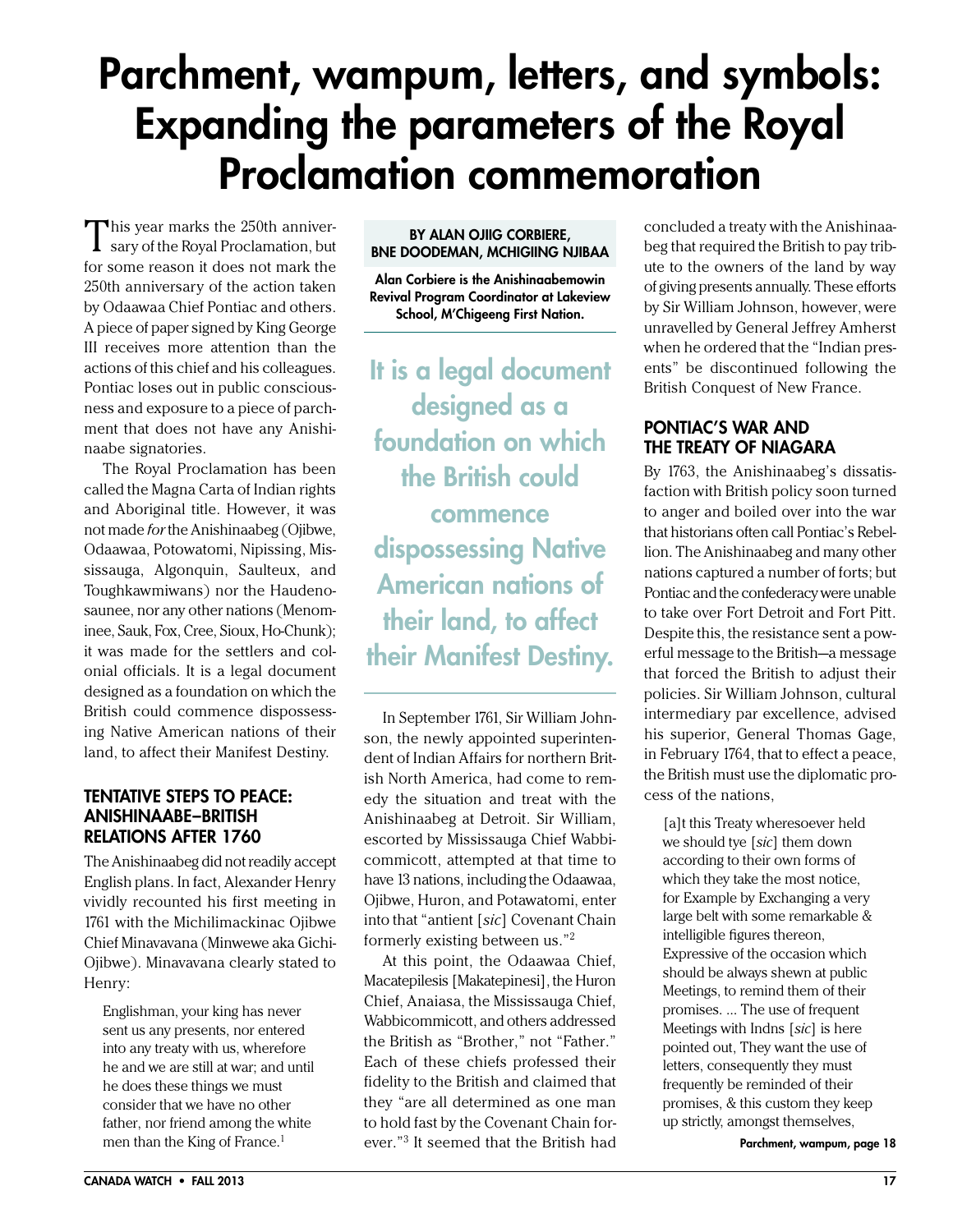### Parchment, wampum continued from page 17

since the neglect of the one, will prove a breach of the other.4

While Johnson stated that the purpose of the frequent meetings was to remind the Anishinaabeg of their promises, it actually worked the other way too: the Anishinaabeg took the opportunity to remind the British of their promises.

The intelligible symbols woven in wampum were two men holding hands, flanked by links of a chain with the date 1764. Johnson assembled representatives from many nations at Niagara in July 1764 and, on behalf of King George III, entered into a treaty relationship with them. At the conclusion of this meeting, Johnson distributed medals that the Anishinaabeg later used as a mnemonic device of the treaty proceedings. The various nations, on their part, delivered calumet pipes, wampum, and beaver blankets to Johnson.

In Johnson's speech to the assembled nations, he did not directly translate the Royal Proclamation. Instead, he used figurative speech and metaphorical language. Johnson spoke of an unextinguishable fire, a poker, an unending supply of wood, a mat to recline upon, and a ship that would always be filled with "warmth" or necessary goods. Johnson also compared the British nation, and the King, to the rising red sun, represented emblematically by the British soldiers wearing red. He also—unequivocally—stated that the King acknowledged that the nations owned the land and offered the nations "protection" from unscrupulous traders and speculators.

### The Legacy of the Treaty of Niagara

Since the delivery of the wampum at Niagara, this agreement has been "always shewn at public Meetings," and recited in council, and therefore, considered an active, living treaty. Note that the councils did not use a printed copy of the Royal Proclamation; the Anishnaabeg's "want of letters" dic-

It has only been a recent event that the chiefs, based on advice of lawyers, have used the Royal Proclamation as a legal mechanism, instead of the wampum belts, thus supplanting the "records of our old men."

tated the use of memory and mnemonic devices. The British, and the current successor Canadian government, privileges written documentation over Anishinaabe belts, pipes, and records. It is only recently that the courts have started to admit such important items as evidence. In 1852, Ojibwe Chief Shingwaukonse clearly declared the paramount importance of these items to the Anishinaabe understanding of the treaty relationship. On hearing of the discontinuation of gifts from the British, he pointedly stated:

Father—We salute you, we beg of you to believe what we say for though we cannot put down our thoughts on paper as you our Wampums and the records of our old men are as undying as your writings and they do not deceive.<sup>5</sup>

For years after 1852, the chiefs tried to have this foundational treaty (known as the Covenant Chain) abided by. The chiefs submitted numerous petitions, which fell on deaf ears. Eventually, the original belts disappeared, and the chiefs no longer used the belts in "public meetings" with colonial officials. It has only been a recent event that the chiefs, based on the advice of lawyers, have

**YORK** 

**RESEARCH** 

used the Royal Proclamation as a legal mechanism, instead of the wampum belts, thus supplanting the "records of our old men."

In the summer of 2004, the 240th anniversary of the treaty known as the Covenant Chain, I showed replica belts to the respected and revered elder Akiiwinini to see whether he had heard anything about this treaty and these belts. I held them out to him but he just pointed and said, "Maybe that is why we have had such a hard time."

### **NOTES**

- 1. Milo Milton Quaife, ed., *Alexander Henry's Travels and Adventures in the Years 1760–1776* (Chicago: Lakeside Press, 1921), 45.
- 2. LAC RG 10, vol. 6, Proceedings of a Treaty held at Detroit, September 9, 1761.
- 3. Ibid.
- 4. *The Papers of Sir William Johnson*, vol. IV, p. 330, Johnson to Gage, February 19, 1764.
- 5. Speeches of Chiefs in response to hearing the discontinuation of Indian Presents, Manitowaning 1852 [LAC RG 10, vol. 198, pt. 1, nos. 6101–6200, pp. 116405–116408].

*Real-world challenges demand different angles, different approaches, and different attitudes.*

<www.yorku.ca/research>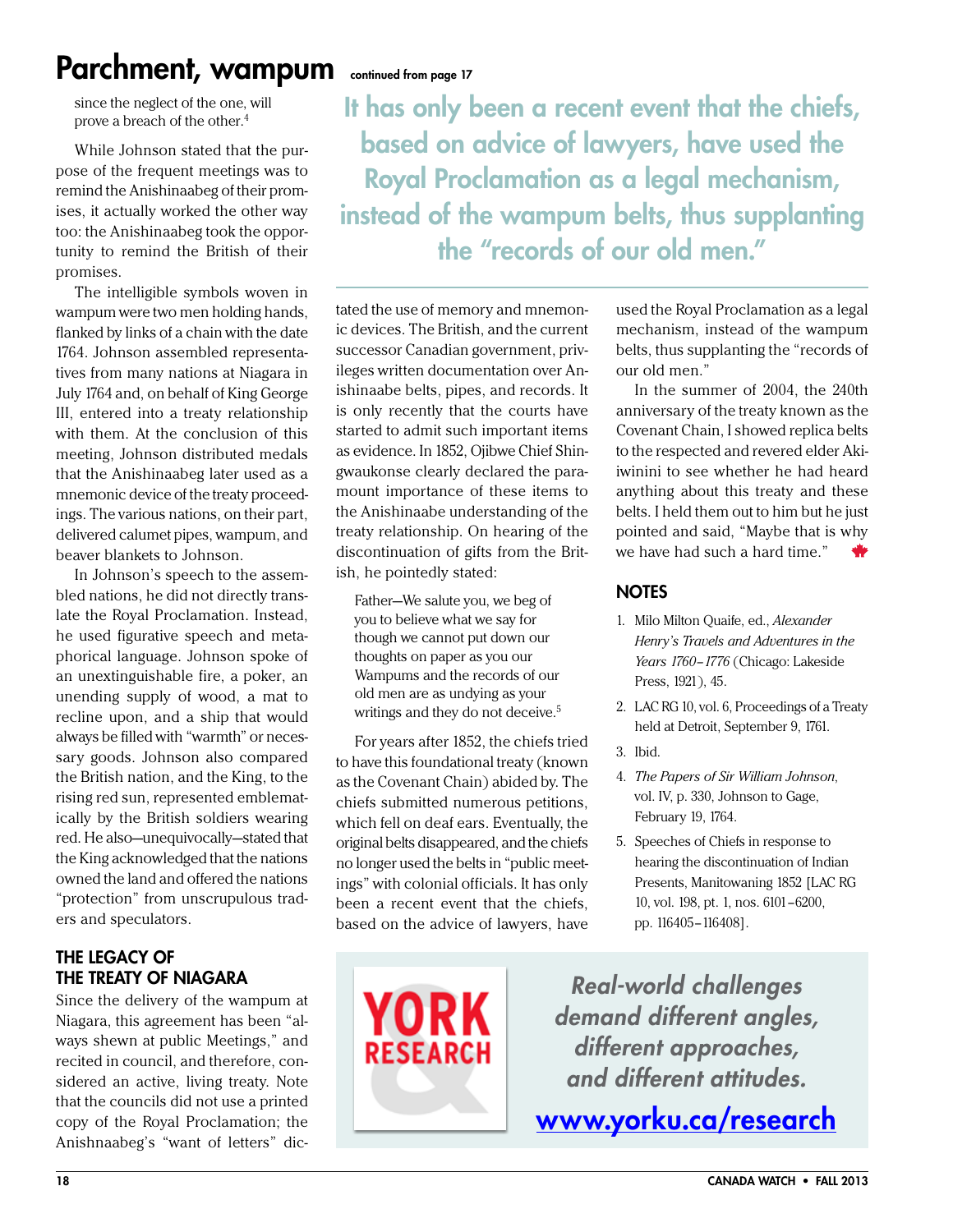# <span id="page-18-0"></span>Reflections on 1763 in Far Northern Ontario

### Fraught Relationships

The tensions in the Royal Proclama-<br>tion have ebbed and flowed over the past 250 years and, of course, are still with us today. The treaty relationships that unite First Peoples with other Canadians are inherently problematic, as a result of our differing understandings (or perhaps outright ignorance) of history. Notwithstanding the Proclamation, and the gubernatorial proclamations that reinforced it, many of the early treaties in what is now Ontario were fraught with dissatisfaction on the part of First Peoples, even before 1812. After Confederation, treaty-makers sometimes resorted to almost take-it-or-leaveit bargaining. Following the 1888 *St. Catherine's Milling* decision, outright deception sometimes led to diametrically opposed written and oral versions of the treaty relationship. The respectful principles embodied in the Proclamation languished for decades.

According to the Proclamation, Indigenous lands could be acquired only if the occupants were "inclined to dispose of [them] at some public Meeting or Assembly of the said Indians, to be held for that Purpose"—implying that free, informed, prior, and collective consent were essential. In 1794, Sir Guy Carleton, 1st Baron Dorchester, issued additional instructions. Treaty deliberations must be carried out "with great Solemnity and Ceremony according to the Ancient Usages and Customs of the Indians, the Principal Chiefs and leading Men of the Nation or Nations to whom the lands being first assembled." If the governor himself could not attend, he could appoint two representatives. The superintendent general of Indian affairs or his deputy was to use "such Interpreters as best understand the Language of the Nation or Nations treated with." Treaties were to be signed in triplicate "in Public Council" only "[a]fter explaining to the Indians the Nature and extent of the Bargain, the situation and bounds of the Lands and the price

John S. Long is a professor in the Schulich School of Education at Nipissing University.

The treaty relationships that unite First Peoples with other Canadians are inherently problematic, due to our differing understandings (or perhaps outright ignorance) of history.

to be paid." The Indigenous party was to be given one copy of the treaty, together with any "Descriptive Plans"; "by that means [they] will always be able to ascertain what they have sold and future Uneasiness and Discontents [will] be thereby avoided."

### "Outsiders"

The Proclamation was enhanced in a very different way after 1835. A cluster of assimilative doctrines, formulated by the British House of Commons Select Committee on Aborigines, started to be applied throughout Britain's settler colonies. Aboriginal peoples would be treated as "outsiders" who needed to become integrated into modern society as labourers, domestic servants, or farm hands. They would be regulated through separate laws until they were ready to be citizens. And so long as they were wards of the government, they would need government-appointed "protectors." Maintaining order and control was paramount. Aboriginal children would be radically changed through

schooling, heavily steeped in Christianity. Boarding schools (later called residential schools) and child welfare laws were employed to facilitate what we now recognize as genocide in this context.

In 1871, when the first of the post-Confederation treaties was signed, very different principles of consent were at work. Adams G. Archibald, a Father of Confederation and at different times lieutenant governor of Manitoba and Nova Scotia, became frustrated on his third day of treaty-making at Lower Fort Garry. He told spokesmen for the one thousand people before him:

[W]hether they wished it or not, immigrants would come in and fill up the country; that every year from this one[,] twice as many in number as their whole people there assembled would pour into the Province, and in a little while would spread all over it, and that now was the time for them to come to an arrangement.

In this context, it is no surprise that the treaty-signing was delayed over how to select and allocate reserves. "In defining the limits of their reserves," Archibald wrote, "they wished to have about twothirds of the Province." Sharing the land, in Aboriginal eyes, apparently meant keeping most of it, so they could maintain their cultures and economies.

### The Pleasure of the Crown

When the highest court in the British Empire decreed in *St. Catherine's Milling and Lumber Company v. The Queen* in 1888 that Aboriginal title depended solely on the pleasure of the Crown, there was no real incentive to explain the full nature of Treaty Nos. 8 through 11 to the Indigenous peoples those treaties sought to encapsulate. With or without their signatures on the parchment, the Crown could erase Aboriginal title at will. And consent could be manufactured.

Reflections, page 20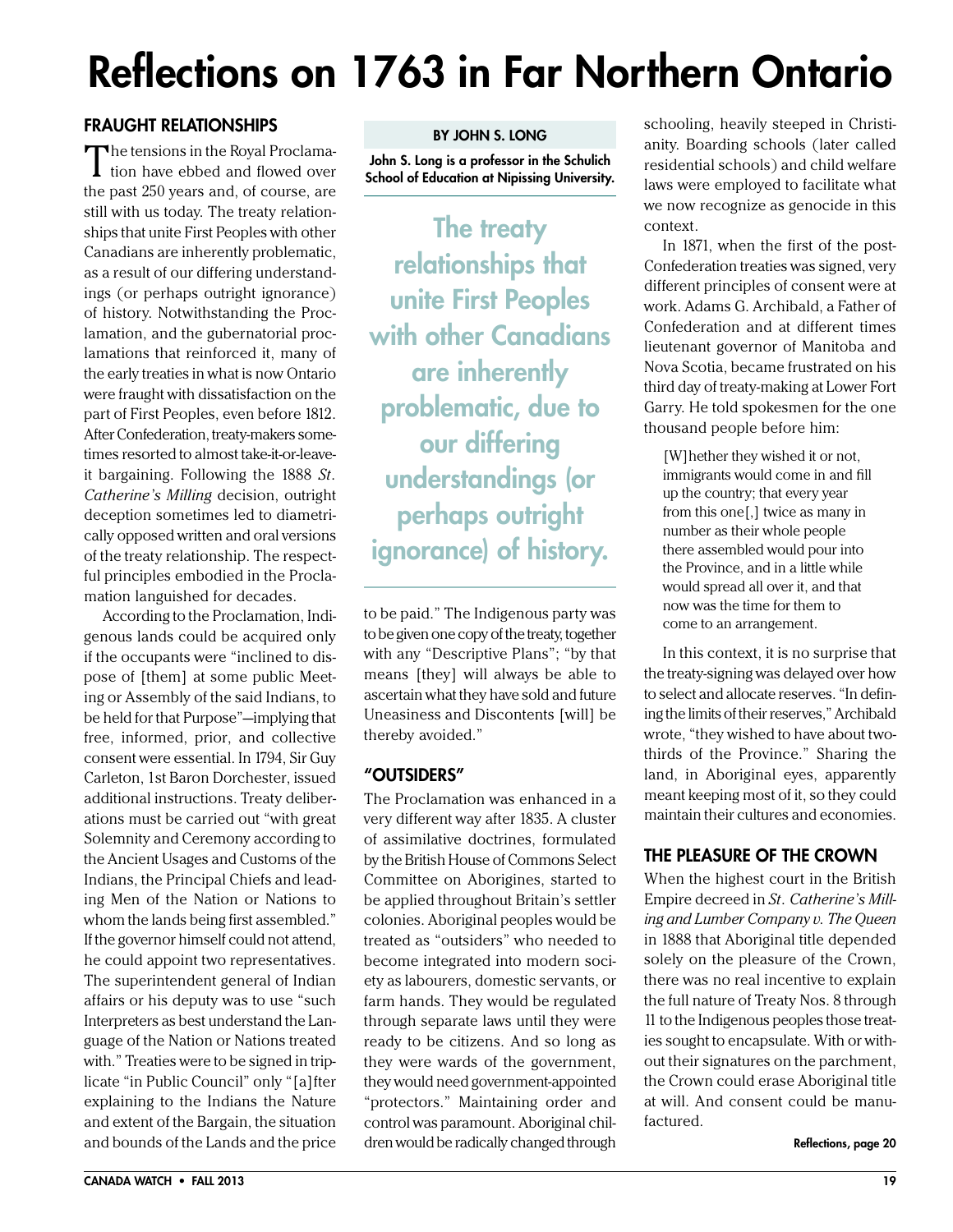### Reflections continued from page 19

By 1905, when Treaty No. 9 was signed, treaty-making meant hours, not days (or years, in the case of Treaty No. 3). At Fort Hope, a question from Moonias, a prominent member of the local Anishinaabe community, suggests that the notion that they would "cede, release, surrender and yield up" their lands forever was not understood:

He said that ever since he was able to earn anything, and that was from the time he was very young, he had never been given something for nothing; that he always had to pay for everything that he got, even if it was only a paper of pins. "Now," he said, "you gentlemen come to us from the King offering to give us benefits for which we can make no return. How is this?"

Reserve locations, and perhaps their size, were discussed only after the treaty was signed. On the parchment that was signed, a blanket extinguishment clause was substituted for any careful delineation of any lands surrendered. At Marten Falls, William Whitehead signed the treaty—but afterward, he twice spoke out, demanding a reserve for his small band for many miles on both sides of the Albany River. "[I]t was put forcibly before them," wrote Daniel George Mac-Martin, a treaty commissioner nominated by Ontario, "that they could hunt wherever they pleased."

That is not what the parchment said.

One question always preceded treaty-signing. What about our hunting, trapping and fishing?

In contrast to this oral explanation, the parchment said that their hunting, trapping, and fishing could be curtailed in two ways. First, it was subject to regulation—that is, by the laws of the Dominion. Second, harvesting would not be permitted on lands, which might one day be "taken up" for mining, forestry, railroads, town sites, and the like.

Preceding the marks that signify Indigenous concurrence with the treaty, at each of the six locations where Treaty No. 9 was signed that summer, are the words "after having been first interpreted & explained." A different interpreter was used at each signing. Prior to signing, the treaty was explained only to the few who would sign. Even with these limitations, one question always preceded treaty signing. What about our hunting, trapping, and fishing? The answer—the promise—always given, that these activities would not be curtailed. This assurance meant much more than feeding one's family. It meant that each

family will have unmolested use of its traditional territory, will be able to educate its children in the ancestral language, and will be allowed to collectively resolve its conflicts.

### An Oral Treaty

What was the purpose of Treaty No. 9? The commissioners simply said that the King, who wished the First Peoples to be happy and prosperous, had sent them. As a sign of his good intentions, there was a feast of bannock and tea, a flag for their chief, and cash—\$8 upon signing the treaty, and thereafter \$4 per person in perpetuity. No mention was made of the *Indian Act*. Treaty No. 9 was not explained at a public meeting. There was little concern for the quality of the interpreters—who do not seem to have been asked to explain the words on the parchments. The Indigenous signatories were not given a copy of it; and there was no plan or map to indicate what lands had been surrendered. The Proclamation was seemingly ignored. If the King's red carpet was rolled out in 1763, by 1905 it was rolled up and left under a desk in Ottawa at treaty time.

Yet, it seems that there was consensual agreement. An *oral* treaty of peace and friendship was concluded, signified by gift-giving and explicitly guaranteeing continued use of ancestral lands. This appears to be what was offered—and accepted.



As part of our partnership with Canada Watch, each essay is also available individually on [ActiveHistory.ca](http://ActiveHistory.ca/) at <http://activehistory.ca/papers/the-royal-proclamation-in-historical-context>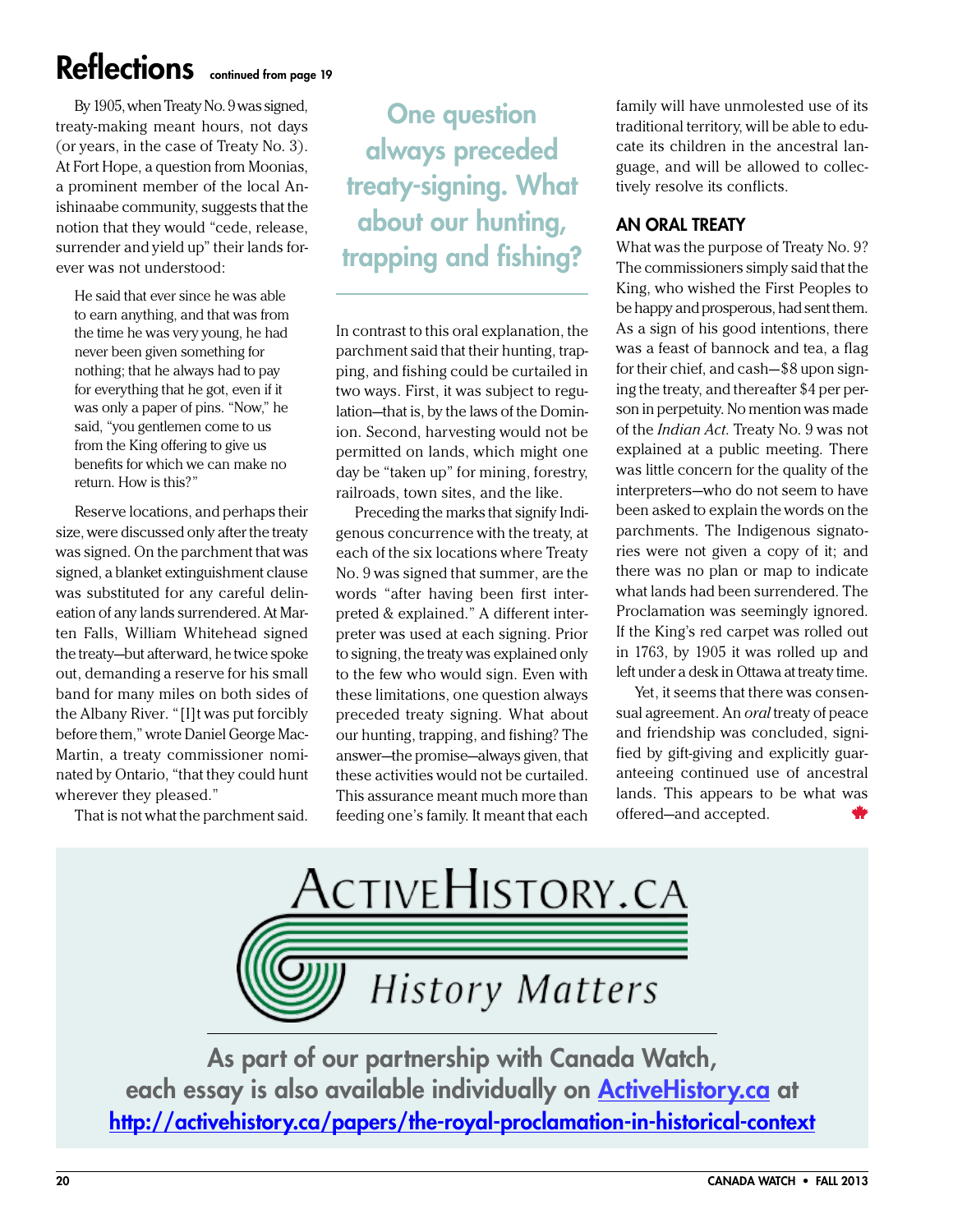## <span id="page-20-0"></span>"The said Lands … shall be purchased only for Us": The effect of the Royal Proclamation on government

### Framework for Land Rights

The Royal Proclamation is not an ancient document but it has remained in effect for 250 years, even if it is not well known by Canadians. It became the framework for treaty-making in relation to land rights in the decades after 1763, and as such it is a core document in Crown–First Nations relations. The principles that it established underlie a large part of the work of Aboriginal Affairs and Northern Development Canada and the Ontario Ministry of Aboriginal Affairs (MAA). Simply put, there would not be any territorial treaties, land claims, or ministries of Aboriginal affairs without the Royal Proclamation.

In the Royal Proclamation, then King George III claimed sovereignty over a large territory in North America but went on to say that "such Parts of Our [British] Dominions and Territories as, not having been ceded to, or purchased by Us, are reserved to them [First Nations], or any of them, as their Hunting Grounds … ." The document continues, "if, at any Time, any of the said Indians should be inclined to dispose of the said Lands, that same shall be purchased only for Us [the Crown], in Our Name, at some publick Meeting or Assembly of the said Indians to be held for that Purpose by the Governor or Commander in Chief of Our Colonies … ."1 In other words, the Proclamation recognizes First Nations rights to lands not yet ceded, but also establishes a framework for dealing with those rights. First Nations' lands could only be sold to representatives of the Crown, at public meetings called for that purpose. The Royal Proclamation created legal obligations on Crown officials: a strict process had to be followed for transferring rights in land from First Nations to the Crown and settlers.

#### By Brandon Morris and Jay Cassel

Brandon Morris is research adviser on land claims research at the Ontario Ministry of Aboriginal Affairs and a doctoral candidate in the Department of History at York University. Jay Cassel is research coordinator on land claims research at the Ontario Ministry of Aboriginal Affairs.

Land claims arise from one of two circumstances: the Crown's failure to fulfill its obligations according to the terms of a specific treaty; or its failure to abide by the terms of the Royal Proclamation.

These legal obligations, which have since been enshrined in section 25 of the *Canadian Charter of Rights and Freedoms*, have been the foundation of treaty-making in Canada since 1763.

In his book *Compact, Contract, Covenant: Aboriginal Treaty-Making in Canada*, J.R. Miller has shown that while the Crown and First Nations concluded commercial compacts, military alliances, and treaties of peace and friendship since the early 17th century, the Royal Proclamation ushered in a new phase of treaty-making. The territorial treaties signed since the Royal Proclamation provided for the exchange of First Nations lands for one-time pay-

ments (Upper Canadian Treaties) or a combination of reserves, annuity payments, and one-time payments of money and provisions (the Robinson Treaties of 1850 and the Post-Confederation Treaties).<sup>2</sup> Many of these treaties also guaranteed hunting, fishing, and gathering rights to First Nations. As a result, First Nations have a continuing interest in off-reserve Crown lands.

### The Ministry's Function

One of the most important functions of the Ministry of Aboriginal Affairs is to address First Nations land claims. While the *Constitution Act* of 1867 assigned to the federal government exclusive law-making authority for "Indians, and Lands reserved for the Indians," including the power to make treaties with First Nations, Ontario becomes involved in land claims if it was responsible for the actions giving rise to a claim, if it benefited from those actions, or if it holds Crown land that may be involved in the settlement of a claim. Land claims arise from one of two circumstances: the Crown's failure to fulfill its obligations according to the terms of a specific treaty; or its failure to abide by the terms of the Royal Proclamation. The Crown may not have lived up to its obligations under a specific treaty if it did not set aside the proper quantity of land to which a First Nation was entitled or if agents of the Crown unlawfully took land through the construction of a dam that flooded reserve land, or created a right-of-way for a highway, railway, or power line without obtaining informed consent.

Instances in which the Crown has not fulfilled its obligations under the Royal Proclamation give rise to what are called *comprehensive claims* and,

The said lands, page 22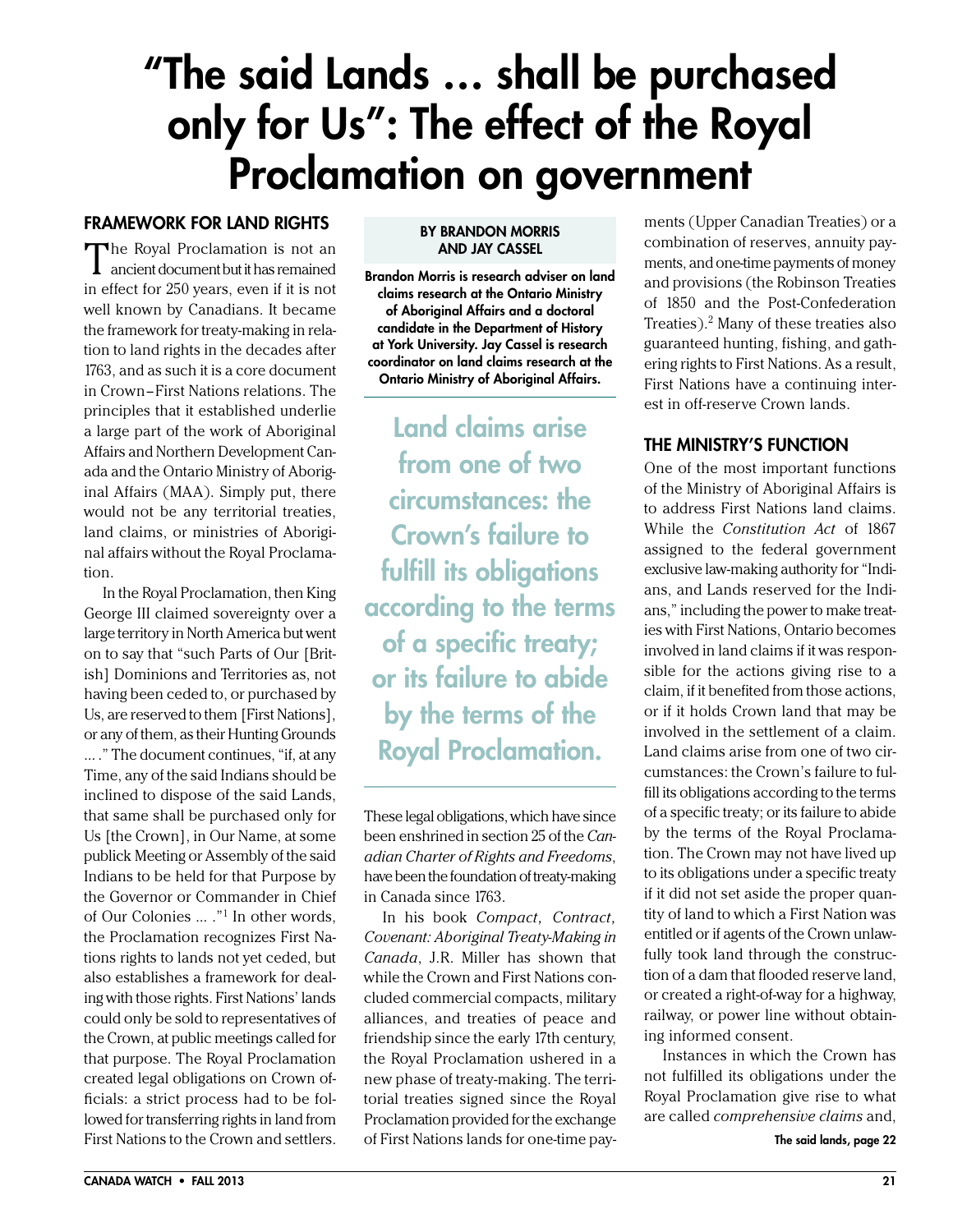### The said lands continued from page 21

when accepted by Canada and the province concerned, result in negotiations to establish modern-day treaties. Examples in which the Proclamation was ignored can be found across the country—in British Columbia (British Columbia Treaty Commission), Quebec (the James Bay and Northern Quebec Agreement), and in the Maritime provinces. The Crown's failure to follow the Proclamation in Ontario's Ottawa River Valley has resulted in the Algonquin Land Claim, which has led to negotiations aimed at achieving the province's first modern-day treaty.

Although the Royal Proclamation of 1763 is clearly a colonial document, establishing a process by which the Crown could acquire First Nations lands, it has also been fundamental to maintaining a relationship between the Crown and First Nations in which Aboriginal rights are acknowledged and taken seriously. In the United States where, after the Revolution, the Proclamation no longer applied, the treaty-making process unfolded differently, and the United States fought a long succession of "Indian Wars." In Canada, the relationship between the Crown and First Na-

Although the Royal Proclamation of 1763 is clearly a colonial document, establishing a process by which the Crown could acquire First Nations lands, it has also been fundamental to maintaining a relationship between the Crown and First Nations in which Aboriginal rights are acknowledged and taken seriously.

tions has been preserved in binding territorial treaties because of the Royal Proclamation. While this relationship has shifted to one of inequality in which settler interests have largely prevailed, there nevertheless continues to be a relationship anchored in this historic document. Since 1982, the *Canadian Charter of Rights and Freedoms* has incorporated the promises of 1763 in its terms, and courts have made a succession of rulings obliging the Crown to respect its undertakings. We are presented, 250 years later, with an opportunity to renew the Crown–First Nations relationship.

### **NOTES**

- 1. "Royal Proclamation of 1763": [http://www.aadnc-aandc.gc.ca/eng/137](http://www.aadnc-aandc.gc.ca/eng/1370355181092/1370355203645) [0355181092/1370355203645,](http://www.aadnc-aandc.gc.ca/eng/1370355181092/1370355203645) accessed July 31, 2013.
- 2. J.R. Miller, *Compact, Contract, Covenant: Aboriginal Treaty-Making in Canada* (Toronto: University of Toronto Press, 2009), chapter 3.

CREATING CANADA: From the Royal Proclamation of 1763 to Modern Treaties



By the KING, PROCLAMATION.  $A -$ 

October 7, 2013 . Auditorium, Canadian Museum of Civilization A Symposium hosted by the Land Claims Agreements Coalition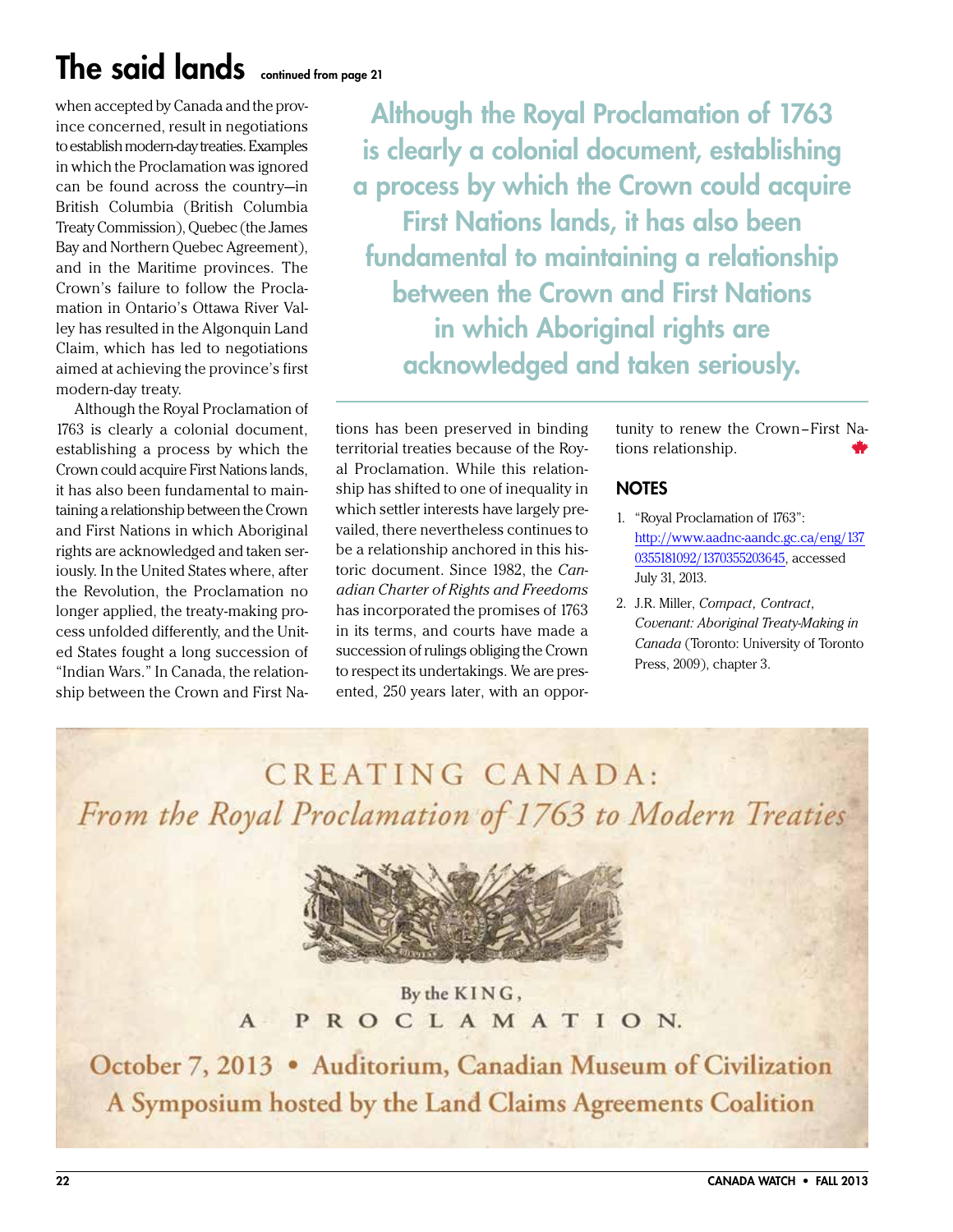## <span id="page-22-0"></span>Much ado about nothing: The Royal Proclamation on the edge of empire

On October 7, 1763, only months after signing the Treaty of Paris and ending the Seven Years' War, Britain sought to confirm sovereignty over its newly acquired territories in North America through a Royal Proclamation. "The Royal Proclamation"—as it is now known—was a document designed to address the challenges born of conquest. The exigencies of an expanded empire necessitated imperial directives to bring new peoples and lands into the British imperial fold. In short, the Royal Proclamation prescribed a series of changes that attempted to redefine North America.

### A Pivotal Moment in the History of North America

For many historians, the Proclamation has become a crucial turning point where broader continental discussions of empires, colonies, and peoples give way to national discourses.<sup>1</sup> In Canada, there has been an overwhelming focus on one particular aspect of the Proclamation, the creation of the colony of Quebec. The new colony signalled an end to French North America and the beginning of two national historiographies—one for Canada and one for Quebec. American historiography, on the other hand, has focused primarily on the creation of Indian Territory in the trans-Appalachian West as part and parcel of the growing tensions that led to the American Revolution. Much like their English Canadian counterparts, American historians see French North America as having disappeared after 1763. It was replaced by a westwardmarching American Frontier.2

### A View to the West: The Pays des Illinois

Looking at French settlements in the Illinois Country offers an alternative point of reference from which to understand the effects of the Royal Procla-

#### By Robert Englebert

Robert Englebert is an assistant professor in the Department of History at the University of Saskatchewan.

The Proclamation has become a crucial turning point where broader continental discussions of empires, colonies and peoples give way to national discourses.

mation and the consequences of imperial change in North America. While Quebec and Indian Territory received considerable attention from British authorities, the villages of the Illinois Country were mostly forgotten. In fact, the Illinois Country was not mentioned at all in the Proclamation. Yet at the western edge of the new Indian Territory, a group of five villages dotted the east bank of the Mississippi between the Ohio and Illinois rivers. Together they made up the most concentrated French settlement in what had been known during the French Regime as the *pays des Illinois*. <sup>3</sup> Here, on the periphery of the British Empire, the effect of the Royal Proclamation was negligible.

It took nearly two years following the 1763 Treaty of Paris for the British to claim this newly acquired territory. When Captain Thomas Stirling and his men finally arrived on the banks of the Mississippi at Fort de Chartres in 1765, they found Louis St. Ange de Bellerive governing a French-speaking population as if nothing had changed. The Royal Proclamation's directive to extend British law to the colony of Quebec did not apply to French settlements further west.General Thomas Gage's address delivered to the inhabitants of the Illinois Country by Captain Stirling in 1765 made no mention of the rule of British law, the creation of a civil government, or the maintenance of a military regime. It simply reiterated the protections afforded under the Treaty of Paris, such as freedom of religion, the right to relocate, and a provision for an oath of allegiance. Thus, French law continued to reign despite British imperial rule. British attempts to handle local disputes and establish English courts were undermined by a revolving door of commandants and resistance from French settlers and merchants. In many ways, dayto-day life in the Illinois Country remained unchanged.4

### The Royal Proclamation's Limits

French settlements in the Illinois Country undermined the Royal Proclamation. Established French settlements dispelled the myth of Indian Territory as a settler-free zone with limited and tightly controlled trade. Moreover, *Canadiens* continued to migrate to the Illinois Country and marry into established families, which served to maintain the French character of many of the villages.5 Trade between the Illinois Country and Canada persisted, thanks in large part to Illinois merchants with ties to Aboriginal nations throughout the interior of North America and traders at Michilimackinac, Detroit, and Montreal. The British trade licence system initially slowed the southern fur trade, but it ultimately failed to stem the flow of goods and people to the Illinois Country. Hundreds of fur trade voyageur contracts signed in Montreal confirmed the

Much ado about nothing, page 24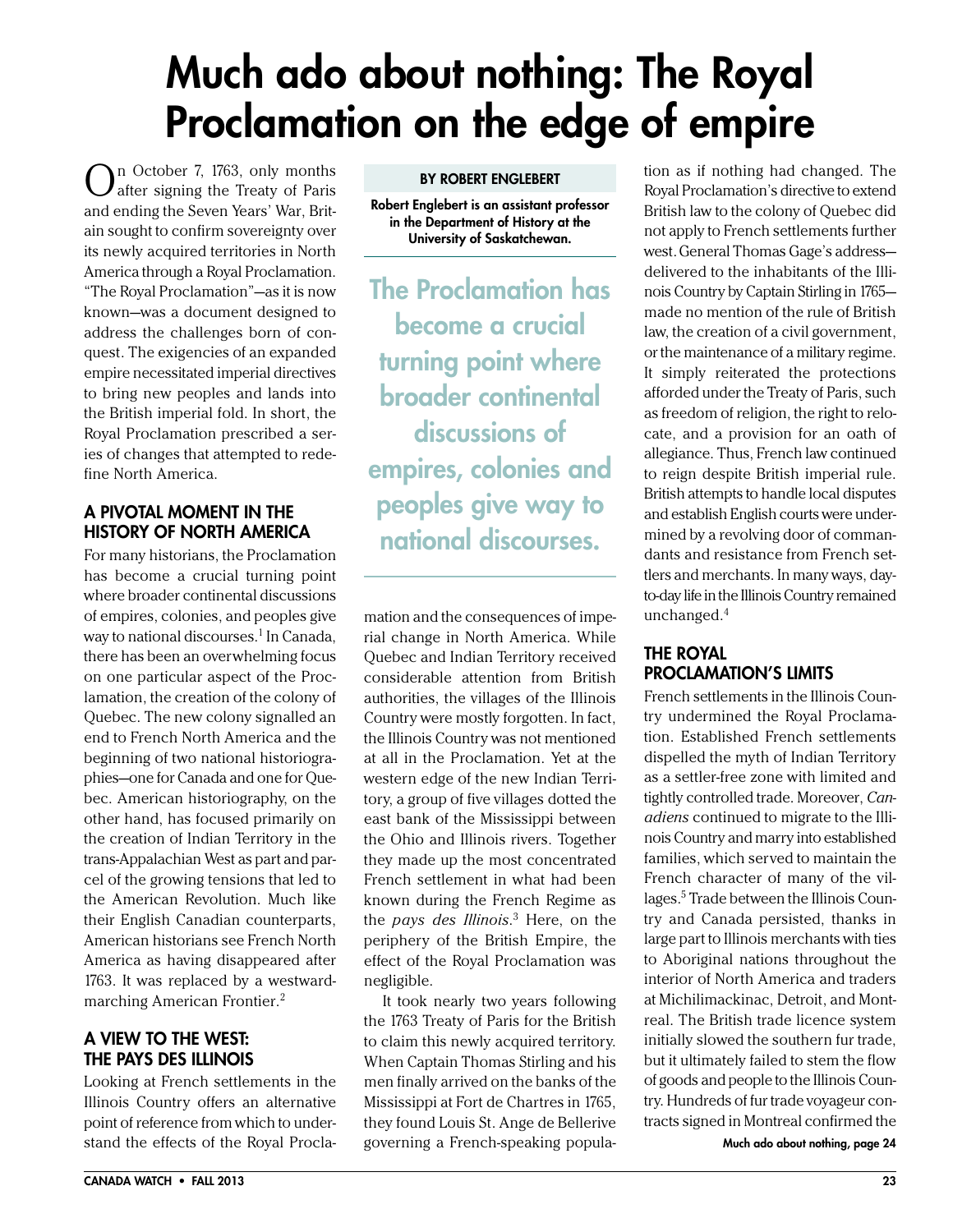### Much ado about nothing continued from page 23

re-emergence of robust trade with the Illinois Country in the years following the Proclamation.<sup>6</sup> Merchants travelled back and forth between the St. Lawrence and Mississippi and helped families keep in touch with loved ones and settle business over long distances.<sup>7</sup>

The Royal Proclamation may have redrawn the imperial map, but it did not, in one fell swoop, break the historic French socio-economic linkages between the Illinois Country and Canada.8 Nor did it effectively assert British control over new subjects at the edge of empire. The Proclamation projected a new vision of empire with which colonial administrators and subjects were left to grapple. Examining the Illinois Country and French colonial continuity provides an opportunity to break away from our narrow national discourses, broaden our historical gaze, and ask new questions about the relationship between imperial directives and colonial historical realities.

### **NOTES**

1. Allan Greer, "National, Transnational, and Hypernational Historiographies: New France Meets Early American History" *Canadian Historical Review* 91, no. 4 (December 2010): 698-699; Robert

The Royal Proclamation may have redrawn the imperial map, but it did not, in one fell swoop, break the historic French socio-economic linkages between the Illinois Country and Canada.

Englebert, "Mental Mapping and the French River World in North America, 1763-1805," PhD diss., University of Ottawa, 2010; Bethel Saler and Carolyn Podruchny, "Glass Curtains and Storied Landscapes: Fur Trade Historiography in Canada and the United States," in *Bridging National Borders in North America: Transnational and Comparative Histories*, ed. Andrew Graybill and Benjamin Johnson (Durham, NC: Duke University Press, 2010), 275-302.

- 2. See Jay Gitlin, *The Bourgeois Frontier: French Towns, French Traders & American Expansion* (New Haven, CT: Yale University Press, 2010).
- 3. There was also Ste. Geneviève on the west bank of the Mississippi, but it became part of Upper Louisiana with the Treaty of Fontainebleau in 1762.
- 4. Colin G. Calloway, *The Scratch of a Pen: 1763 and the Transformation of North America* (Oxford: Oxford University Press, 2006), 131.
- 5. Englebert, op. cit.
- 6. Ibid.
- 7. Robert Englebert, "Merchant Representatives and the French River World, 1763-1803" *Michigan Historical Review* 34, no. 1 (Spring 2008): 63-82.
- 8. Although I have focused here on French settlements, equally important ties to Spanish Louisiana and Aboriginal peoples throughout the interior of North America make this a broader continental history. Robert Englebert and Guillaume Teasdale, *French and Indians in the Heart of North America, 1630-1815* (Michigan State University Press / University of Manitoba Press, 2013), xi-xxxiii.

### Canadian Studies Network/Réseau d'études canadiennes

The Canadian Studies Network/Réseau d'études canadiennes is a bilingual organization dedicated to serving<br>the purposes of scholars — including faculty, students, and independent researchers — involved in the study of the purposes of scholars — including faculty, students, and independent researchers — involved in the study of Canada through Canadian Studies programs or within other disciplines at the post-secondary level in Canada. The CSN-REC's goal is to strengthen links, promote exchanges, and build new partnerships among Canadianists working in academic institutions in order to promote thriving Canadian Studies programs in Canada at both the undergraduate and graduate studies level, to facilitate professional connections with international Canadian Studies associations, and to foster critical teaching and research on Canada. In support of this mission, the CSN-REC will

facilitate communication among Canadianists and hold an annual meeting to discuss issues of mutual concern and new developments in the field. We welcome individuals or institutions involved in Canadian Studies at the post-secondary level to participate in and/or join the Canadian Studies Network.



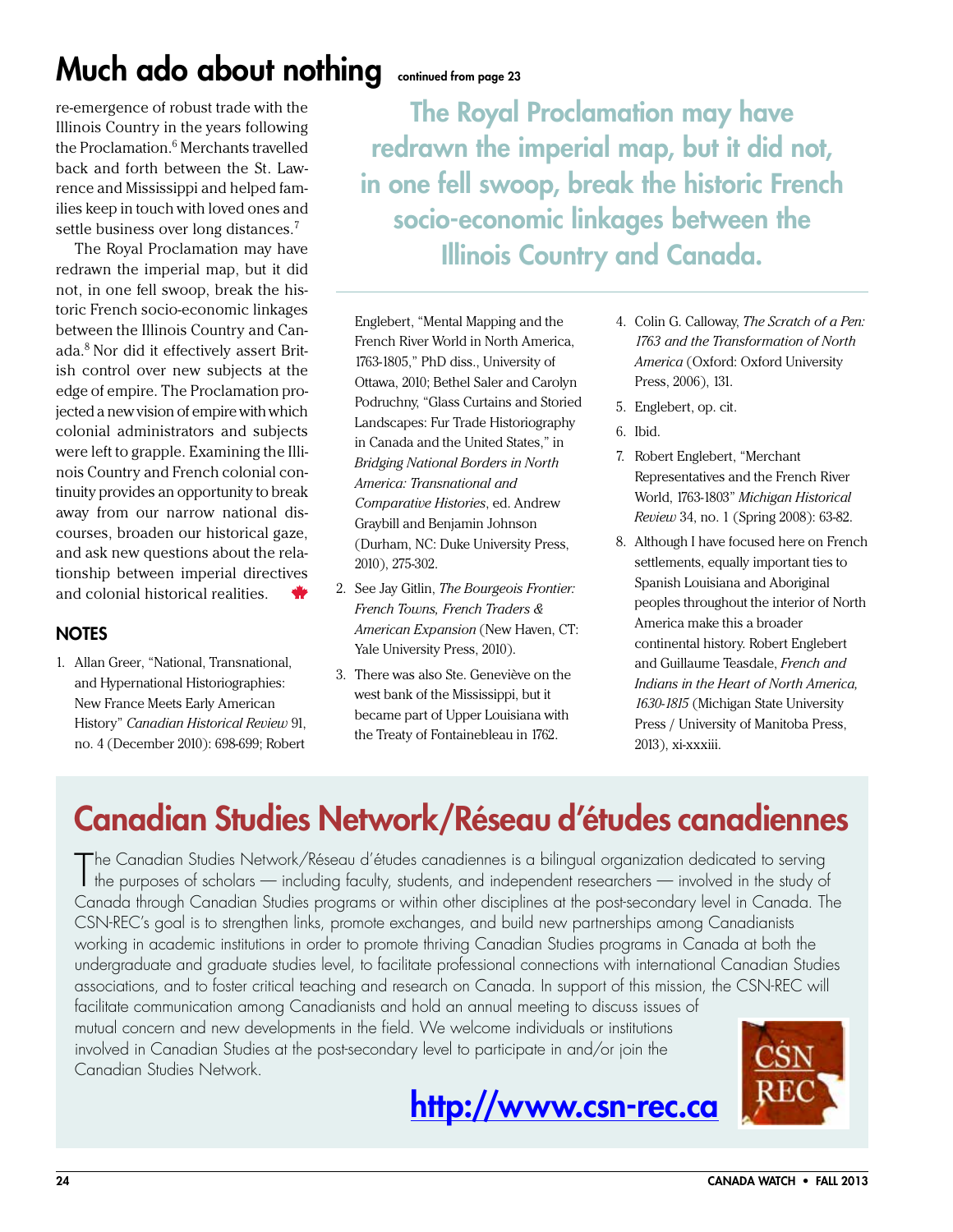## <span id="page-24-0"></span>The life and times of the Royal Proclamation of 1763 in British Columbia

[The Royal Proclamation's] force as a statute is analogous to the status of Magna Carta which has always been considered to be the law throughout the Empire. It was a law which followed the flag as England assumed jurisdiction over newly-discovered or acquired lands or territories. It follows, therefore, that the *Colonial Laws Validity Act*  applied to make the Proclamation the law of British Columbia. *—Hall J, in Calder et al. v.* 

*Attorney-General of British Columbia, [1973] SCR 313, at 395)*

This quotation from the dissenting **L** opinion of Justice Emmett Hall in *Calder et al. v. Attorney-General of British Columbia* represents the high point of a long struggle by First Nations for recognition of the Royal Proclamation of 1763 as part of "the law of British Columbia." For over 100 years the Proclamation has played an important, though hotly contested, role in what was known until recently as the "British Columbia Indian Land Question."

### Early Recognition

The history of the Proclamation in BC began shortly after confederation with Canada, when the Dominion government disallowed the new province's *Crown Lands Act*. In recommending this course of action, the Dominion minister of justice explicitly pointed out BC's failure, in direct violation of the policy set out in the Royal Proclamation, to protect or even to acknowledge Indian land rights in the legislation. A slightly amended version of the statute was approved, and the Dominion government declined to pursue the matter of the Proclamation's legal status in BC.

British Columbia's Aboriginal leaders became aware of the Proclamation early in the 20th century, and quickly grasped its significance. In an interview

#### By Neil Vallance and Hamar Foster

Neil Vallance is a PhD candidate in the Law and Society Graduate Program, Faculty of Law, University of Victoria. Hamar Foster is a professor in the Faculty of Law at the University of Victoria.

For over one hundred years the Proclamation has played an important, though hotly contested, role in what was known until recently as the "British Columbia Indian Land Question."

in June 1910, a reporter for the *Victoria Daily Colonist* asked some Nisga'a elders why they thought that their legal case for Aboriginal title was strong. There were many reasons, they said, and one of the most important was the Royal Proclamation of 1763. "[T]he King is on our side," they said, and then quoted from the Proclamation, noting that it "had the effect and operation of a statute of the Imperial Parliament." The astonished reporter asked how they knew all this when he, a white man, did not. One reason, they said, was that their lawyer was "the very best in Canada"—referring almost certainly to J.M. Clark, KC, of Toronto.

Therefore, it is hardly surprising that the Proclamation is quoted at length in the Cowichan Petition of 1909 and in the Nisga'a Petition of 1913, both of which were taken to the Privy Council

in England by Arthur E. O'Meara, a lawyer and Anglican priest who worked with Clark and eventually replaced him as counsel. The Proclamation continued to be cited and relied on for another 17 years in what amounted to a fullfledged campaign for Aboriginal title.

### **DISMISSAL**

Then, in 1927, a parliamentary committee dismissed the land claims of the Allied Indian Tribes of British Columbia and Parliament amended the *Indian Act* to make raising funds for this cause effectively illegal, actions that drove the campaign underground. The Great Depression and the Second World War ensured that the BC "Indian Land Question" stayed on the back burner. When Aboriginal veterans returned from the battlefields, the issue resurfaced, especially once the prohibition against funding was rescinded in 1951. Indeed, the Proclamation dominated the new campaign for title, which got under way in the late 1950s.

### **RENEWAL**

In the *White and Bob* case, Thomas Berger was the first lawyer to argue in court that the Proclamation applied to BC. In 1964, one Court of Appeal judge decided in favour of the Proclamation, one against, and the third did not mention it, leaving its status undecided. Berger repeated his arguments in 1973, this time before the Supreme Court of Canada in the *Calder* case. Three justices decided in favour of the Proclamation, and three against. Once again, its status remained in limbo. In many respects, the point became moot after the 1984 Supreme Court of Canada decision in the *Guerin* case, in which the court decided that Aboriginal title exists at common law, independently of the Proclamation. Ironically, this is a con-

The life and times, page 26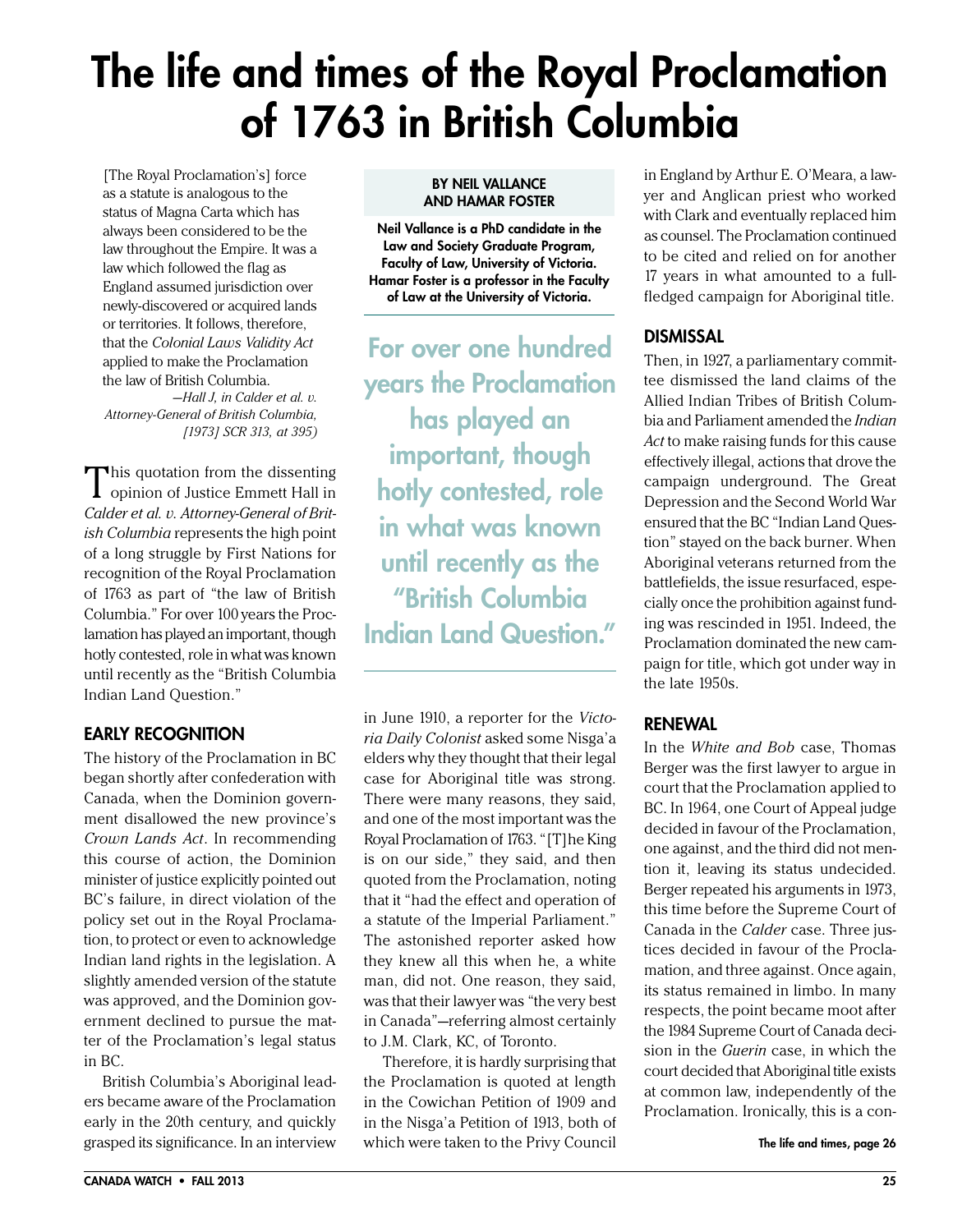## The life and times continued from page 25

clusion that lawyers for the Nisga'a and the Allied Tribes had reached threequarters of a century earlier. In fact, in 1909, even the lawyer retained by Ottawa in response to the Cowichan Petition was of this view. The wheels of justice grind exceedingly slow.

The fight did not end there, however. Many still believed that a favourable court decision had the potential to advance the cause of Aboriginal title in BC. In the 1991 trial decision in the *Delgamuukw* case, Chief Justice McEachern acknowledged that "[a] great deal of interesting evidence was adduced about this Proclamation and I estimate almost one-quarter of the arguments of counsel was devoted to this question." In the end, he concluded, "the Royal Proclamation, 1763 has never had any application or operation in British Columbia." On appeal, the Supreme Court of Canada declined to engage with the

British Columbia's Aboriginal leaders became aware of the Proclamation early in the 20th century, and quickly grasped its significance.

issue in its 1997 decision, merely noting that "although aboriginal title was recognized by the *Proclamation*, it arises from the prior occupation of Canada by aboriginal peoples" (per Lamer CJ). That statement effectively ended the fight, leaving the legal status of the Proclamation in BC forever undecided.

### A New Royal PROCLAMATION?

The continuing symbolic power of the Proclamation was highlighted in 2009, when the provincial government of Premier Gordon Campbell and the First

Nations Leadership Council (composed of the BC Assembly of First Nations, the First Nations Summit, and the Union of BC Indian Chiefs) retained a small team of historians and lawyers to draft a new Royal Proclamation to accompany proposed legislation recognizing Aboriginal title in the province. The new Proclamation was intended to supplement and complement the original one, and was to be proclaimed by BC's first Aboriginal lieutenant governor, Steven Point. Although this project did not come to pass, the story of the Proclamation in BC may not be over.

### ACTIVEHISTORY.CA

is a website that connects the work of historians with the wider public and the importance of the past to current events.

Active history is defined variously as history that listens and is responsive; history that will make a tangible difference in people's lives; history that makes an intervention and is transformative to both practitioners and communities. We seek a practice of history that emphasizes collegiality, builds community among active historians and other members of communities, and recognizes the public responsibilities of the historian.

Active History is a collaborative project always looking for people to contribute blog posts to the website, submit a paper, and join our database.

Please contact us at info@activehistory.ca if you would like to support the project.

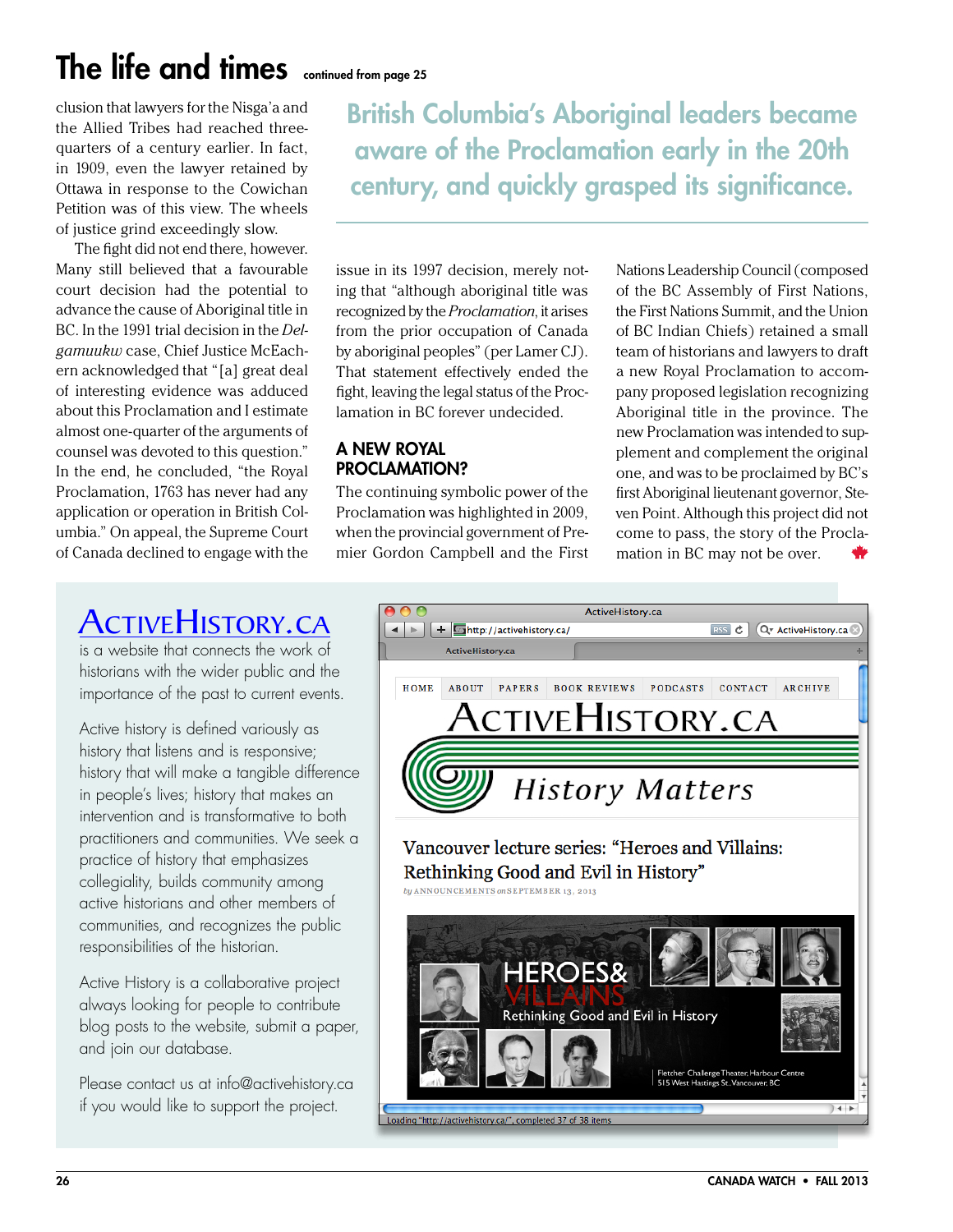## <span id="page-26-0"></span>The spirit of 1763: The Royal Proclamation in national and global perspective

It is an auspicious moment for Can-<br>adians to revisit one of the founding adians to revisit one of the founding documents in Canada's legal and political history. After a century of near neglect from politicians, bureaucrats, and lawyers, the last 40 to 50 years have seen this document brought to new life and vigour. The renewal of interest in the Proclamation, however, was not solely a domestic event. The Royal Proclamation re-emerged in First Nations and Canadian legal cultures at a time when Indigenous rights became increasingly important around the globe. Though not anchored in the Royal Proclamation of 1763 per se, countries around the world grappled with similar histories of promises and neglect. As we look forward, beyond this 250th anniversary, it seems prudent to situate this document in the broader context, asking the question: "What does the Royal Proclamation mean for Canadians today?"

### North American Context

Issued at a time of fundamental transition in North American affairs—with the French defeated, the British in the ascendency, and the real prospect of seemingly endless conflicts on the continent coming to an end—the Royal Proclamation of 1763 promised respect for Indigenous peoples and a commitment to deal honourably with First Nations in the future. While politicians and business leaders in some of the British colonies found the Proclamation constraining, there was broader agreement that negotiating treaties before occupying Indigenous lands would prevent the violence that attended the western advance of the settlement frontier.

The start of the American Revolution and the British–American tensions that ended in the War of 1812 prevented the stepwise implementation of the Proclamation. The newly founded United States of America largely ignored this particular part of its British legal leg-

#### By Ken Coates

Ken Coates is the Canada Research Chair in Regional Innovation at the Johnson-Shoyama Graduate School of Public Policy at the University of Saskatchewan and a Senior Fellow at the Macdonald-Laurier Institute in Ottawa, responsible for the Institute's program on Aboriginal peoples and resource use.

The Royal **Proclamation** re-emerged in First Nations and Canadian legal cultures at a time when Indigenous Rights became increasingly important around the globe.

acy, sparking conflict with Indigenous peoples as its population surged westward. In the remaining British North American colonies, the Robinson Superior Treaties of the mid-19th century captured some of the spirit of the Proclamation, but faltered in implementation. The new Dominion of Canada, more for financial and logistical reasons than from a commitment to the Proclamation, negotiated treaties in western Canada as a prelude to settling the frontier. After a weak start under Governor James Douglas, the Colony of British Columbia and the province that followed in 1871 brushed aside on specious legal grounds any political or moral obligation to sign treaties with First Nations peoples west of the Rockies.

Much later, beginning in the early 1970s, with the Yukon Native Brotherhood (later the Council for Yukon First The spirit of 1763, page 28

Nations) and the Nisga'a in northwestern British Columbia, the Government of Canada rediscovered its commitment to signing treaties with Indigenous peoples. The modern treaties bear scant resemblance to the 19th-century accords that started the process. Today's lengthy and complicated legal culture shares little in common with the general and superficial agreements of the Robinson Treaties or the Numbered Treaties on the prairies and northern Ontario. In a technical manner, the modern treaties reflect an effort to exercise the honour of the Crown, and to bring contemporary Canadian public policy and Aboriginal–newcomer relations in line with both the spirit of the Royal Proclamation and the requirements of Canadian law.

As the events associated with the Idle No More movement, the growing frustration among Aboriginal leaders, and the 2012-13 threats of more aggressive Indigenous protests reveal, however, First Nations, Metis, and Inuit peoples clearly do not believe that this country has honoured its historical commitments or captured in law and practice the aspirations articulated in the Royal Proclamation. The non-Aboriginal backlash against assertions of Indigenous rights (which, incidentally, are those defined by British and Canadian law and not the rights that Indigenous peoples believe arise from their cultural and legal traditions) suggests that a rapprochement remains a far way off. The Caledonia standoff by the Six Nations in southern Ontario and Chief Theresa Spence's winter 2012-13 fast in Ottawa produced bitter critiques of Aboriginal aspirations and tactics. With the exception of the territorial North, where modern treaties have been generally accepted as establishing new political realities, non-Indigenous frustration with Aboriginal rights, claims, and tactics appears to be increasing rather than declining.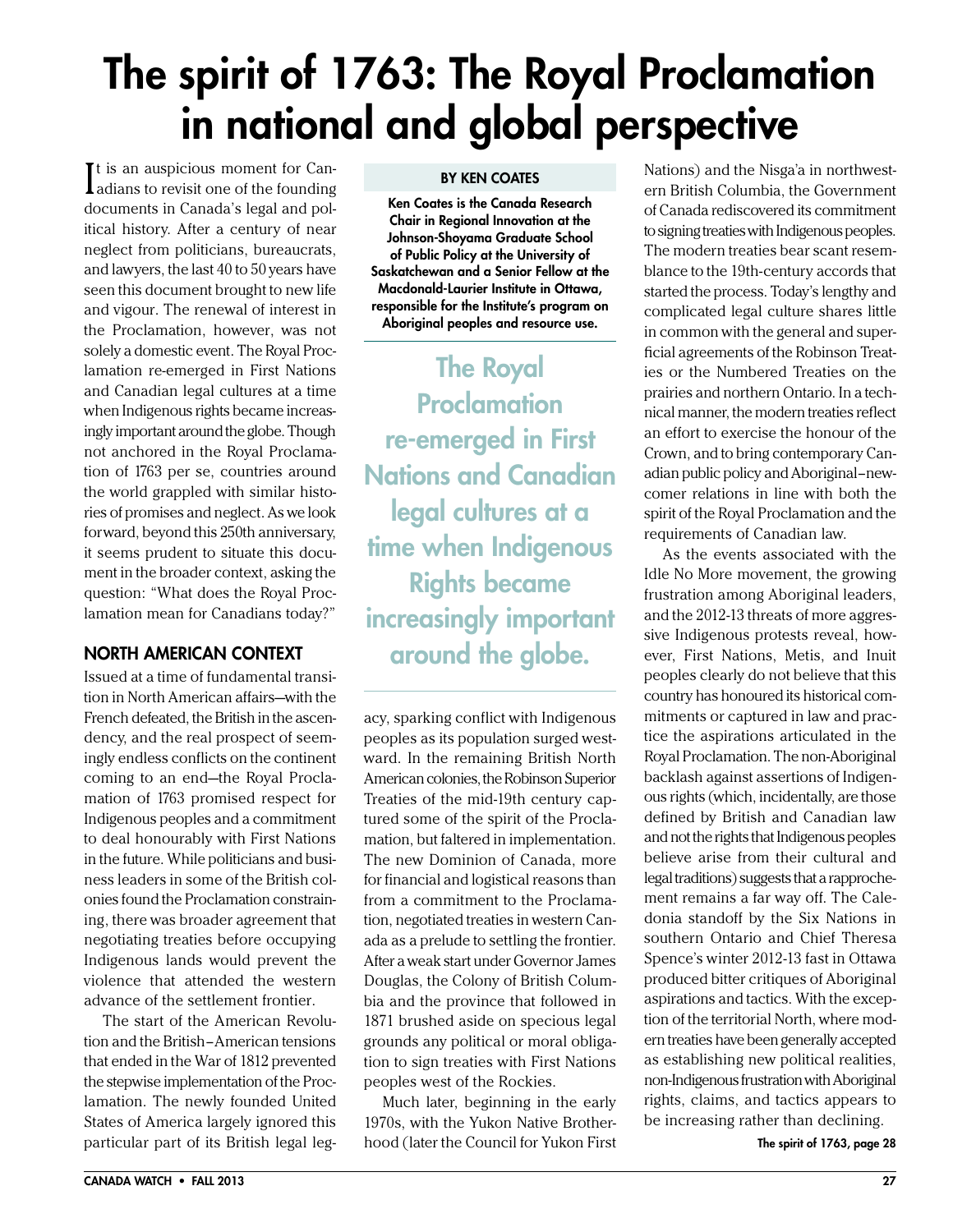### The spirit of  $1763$  continued from page 27

Meaningful partnership with Aboriginal peoples is not a technical or legal accomplishment but rather a cultural one.

### Global Context

Canada is not alone in its struggles to find common ground with Indigenous and other marginalized peoples. Nor is the Royal Proclamation the only example of a colonial or national administration establishing lofty aspirations for cultural cooperation and peaceful co-existence. The 1840 Treaty of Waitangi, effectively the founding document for the nation of New Zealand, articulated a commitment to Maori–Pakea (newcomer) cooperation that languished for almost 150 years until a national commitment was rediscovered in the late 20th century. The newly established Communist government of China offered strong constitutional assurances of respect for minority languages and cultures, and then imposed a state-driven system of cultural standardization. The newly independent state of Burma, in its 1947 constitution, established a foundation for nation-building that recognized the territorial and cultural aspirations of tribal peoples. This commitment, following a global pattern, was followed by decades of neglect, attempted assimilation, and cultural genocide.

Indeed, Indigenous peoples and cultural minorities worldwide have had a rough ride over the last 200 years. In country after country, regardless of legal assurances of land and cultural rights, Aboriginal communities and minorities found themselves dominated by national governments, often with the aid of religious organizations, marginalized by economic and land acquisition processes, and overwhelmed by the cultural forces of the dominant societies. Where possible, these peoples have held onto their languages, traditions, life ways, and even their lands, typically at the cost of a great deal of

suffering, cultural loss, and social dislocation. The passage of time has not been easy. Written assurances of partnership, cooperation, and fair treatment have rarely provided much protection.

### Lessons for Canada

Canada faces two fundamental challenges as it contemplates the 250th anniversary of the Royal Proclamation. The first is the technical requirement that the country honour British and Canadian law by ensuring that contemporary practices are aligned with the constitutional and legal rights of Indigenous peoples. This is an ongoing and costly process whereby Aboriginal peoples are often forced to turn repeatedly to the courts in order to force government compliance. That there is a modern treaty process still under way in Canada, with a significant number of impressive and substantial agreements already concluded, indicates that the Canadian government is moving slowly, and usually reluctantly, toward ensuring that the nation's formal obligations are met.

The second challenge is much more formidable, and moves away from the technicalities of the law. The underlying spirit of the Royal Proclamation recognized the legitimacy and partnership of Indigenous peoples with colonial settlers, just as the Treaty of Waitangi did in New Zealand and other founding constitutional documents have done elsewhere around the globe. The cultural, social, and economic imperatives of recognition, acceptance, and cooperation are, clearly, even harder to achieve. Dominant cultures expect migration to be the norm. They often struggle to accept difference and peaceful co-existence. Assumed superiority is the hallmark of dominant socio-polit-

ical groups, achieved as much through education, social relationships, hiring practices, and cultural norms as through political and legal action.

### Can Canadians Recapture THE SPIRIT OF 1763?

Recapturing the underlying meaning of the Royal Proclamation is not simply a task for lawyers, judges, and politicians. Meaningful partnership with Aboriginal peoples is not a technical or legal accomplishment but rather a cultural one. To honour the spirit of 1763 requires Canadians to move away from the narrow focus on the law and stop seeing Aboriginal people simply as poor and disadvantaged citizens. Instead, Canadians must recognize that Indigenous peoples have rich and vibrant cultures and are true partners in Confederation. Far from leaving the task of reconciliation to the courts and the legislatures, Canadians need to reach out to Indigenous Canadians in friendship and a sincere desire for cultural understanding and sharing.

The national discussion of the Royal Proclamation of 1763 has focused on legal and constitutional obligations, for the simple reason that social, cultural, and economic cooperation continues to remain elusive. For Canadians to rediscover the spirit of 1763, they must first realize the vital role that First Nations, Metis, and Inuit people played in this country's history. Indigenous peoples must be embraced as full partners in nation-building. Upon this foundation, together Canadians and Aboriginal communities must find new ways of collaborating.

Most likely, however, the 250th year of living under the Royal Proclamation will bring further evidence of a continued, in some quarters growing, gap between Indigenous peoples and newcomers in Canada. This, as much as the failure to attend systematically to legal and constitutional obligations, is the true sadness of the long history of the Royal Proclamation of 1763.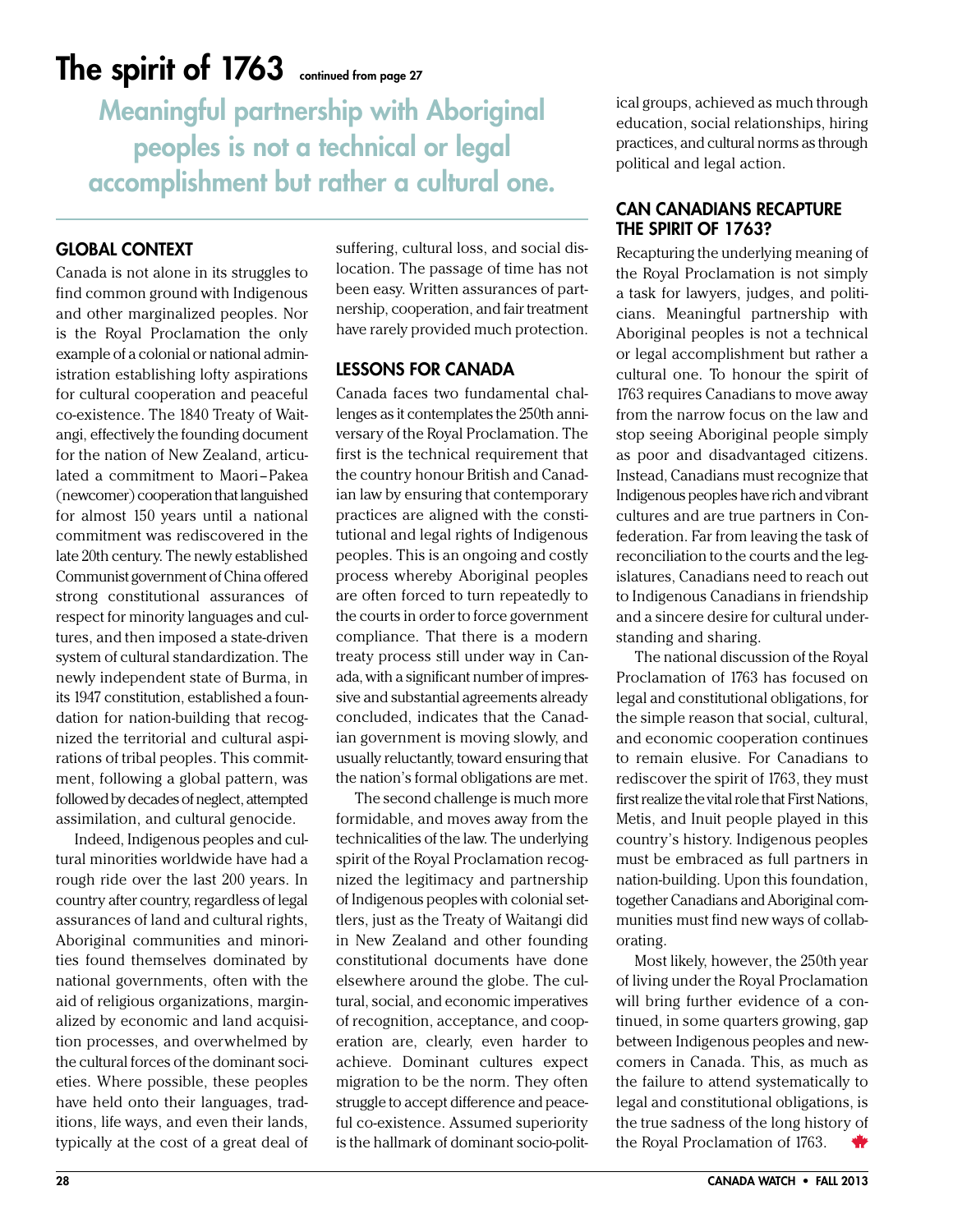## <span id="page-28-0"></span>The Royal Proclamation and colonial hocus-pocus: A learned treatise

We do further declare it to be our Royal Will and Pleasure, for the present, as aforesaid, to reserve under Our Sovereignty, Protection and Domain, for the use of said Indians, all lands and territories not within the limits of … etc., etc.

### Don't Get Me Started

 $\Omega$  omeone should write a PhD thesis  $\mathbf{\mathcal{Q}}$  on the number of Indigenous lifetimes wasted on litigation because of these words. Someone should quantify exactly how much money lawyers (and historians) have made from them since 1763, or perhaps real estate developers, past and present. Someone else should write a dissertation on Stephen Harper and the concept of "protection." I could go on …

I tried to write something balanced and thoughtful about the Royal Proclamation for this issue of *Canada Watch*. But the truth is that it just makes me mad. It is embarrassing, but my contribution to this discussion of the historical legacy of the Royal Proclamation is a rant. Oh dear, there goes my career …

The Royal Proclamation makes me think of some Hollywood actor in redface intoning, "White man speaks with forked tongue!" In its "equivocation between sovereignty and subordination," as someone so succinctly put it (was it John Borrows? Jim Miller? Brian Slattery?), it has been used creatively to both deny Aboriginal title (*St. Catherine's Milling*) and assert it (did I mention lawyers?). Really, we should probably thank the Royal Proclamation for the Indian business. I hate to say it, but its lasting legacy is ineffectual treaties on the one hand and the *Indian Act* on the other.

On second thought, how can one begin to say one is sorry?

I know. I know. The Royal Proclamation is the Magna Carta of Native Victoria Freeman is a sometime lecturer at York University who struggles to control her emotions.

While the Proclamation seemingly offered Indigenous peoples permanent "protection" against the "Frauds and Abuses" of settlers and land speculators … it did not protect Indigenous peoples from the Proclamation's author.

rights in Canada. But only in a legal sense. The human relationships agreed to through the Treaty of Niagara have been forgotten; we are left with words on paper. And wampum, if one likes that sort of thing.

### "Poor" Policy

The Royal Proclamation of 1763 was a unilateral attempt to deal with Indigenous– settler–Crown relations by royal edict. Given that legislative assemblies on two continents were busy undermining George's authority, the Proclamation was plagued by bad timing. Ineffectual in many instances, since the King was so damn far away, local governments, like Nova Scotia, could just ig-

nore the parts of the Proclamation they did not like, such as having to purchase Unceded Land before moving on to it. In the end, it was poor policy. Trying to control the relationship between Indigenous peoples and settlers through law without attempting to build bridges or facilitate relations between peoples on the ground created some unfortunate [settler blowback](http://en.wikipedia.org/wiki/American_Revolution). Even the Treaty of Niagara, which successfully "tied down" two thousand Indigenous leaders in an alliance with the British through promises that First Nations would never live in poverty (will you commemorate this First Confederation, Stephen Harper?), did not meaningfully engage settler populations. Indigenous leaders consulted their constituencies before ratifying treaties, Europeans less so.

The British never attempted to educate their own population or build a consensus for mutual co-existence with Indigenous people. This was beyond the perceived role of government at the time. Also, permanent mutual co-existence between two sovereign polities was never the aim of the Crown. The return of peace, the securing of alliance with the western Indians, and the direction of settlers north and south rather than west was expedient as Britain extended jurisdiction over the new territories it had gained from France, especially in light of Pontiac's war.

### YOU CROSS THIS LINE and I'll …

While the Proclamation seemingly offered Indigenous peoples permanent "protection" against the "Frauds and Abuses" of settlers and land speculators through the creation of a line demarcating Indian territory and zones of prohibited settlement, as well as a formalized process for land purchases, it did not protect Indigenous peoples from

A learned treatise, page 30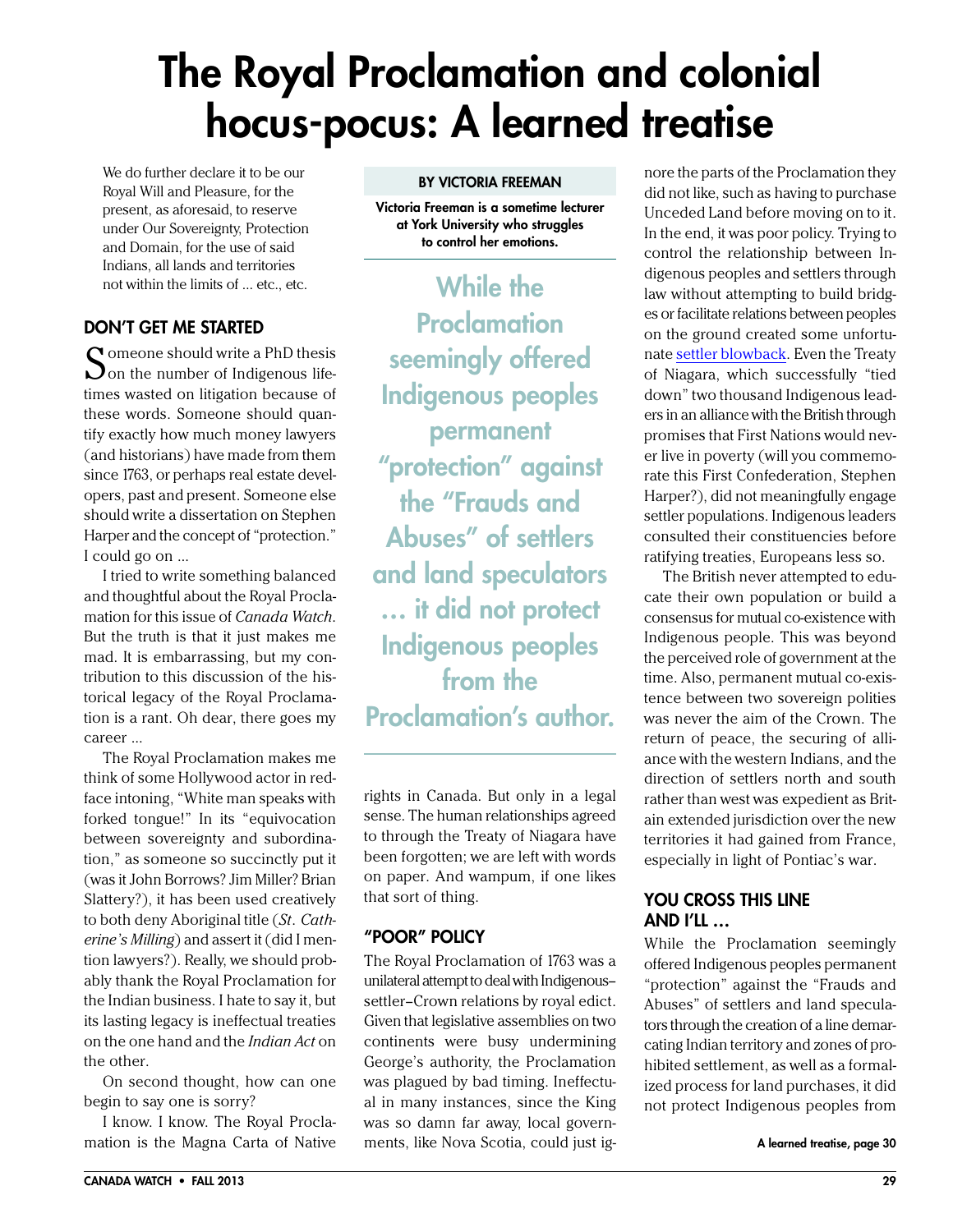## A learned treatise continued from page 29

the Proclamation's author. The Great Protector had his own economic and political agenda, such as turning allies into subjects without their knowledge or consent (just as today we still insist that all Native people are Canadians, whether they or their ancestors ever agreed to be). The stipulation of the Crown's monopoly on land purchases from the Indians, while protecting First Nations from some "Frauds and Abuses" by settlers, allowed the Crown to dictate the price of land and acquire it far below its market value. In the case of the Mississauga tract in 1805, the purchase price was reportedly 2.5 percent of market value, thus excluding Aboriginal peoples from the new economy being created around them and financing the development of the colony's infrastructure on their backs. Joseph Brant fought against this, but that is another story.

That the British never conceived of the Proclamation Line, or British promises generally, as permanent was demonstrated only five years later, when the line was extended westward in the

The Proclamation has had its uses in the struggle to maintain Indigenous connections to land and assert Indigenous self-determination.

Treaty of Fort Stanwix, a move from which Sir William Johnson, superintendent of the Northern Indians, personally benefited. Empire was always understood to be a work in progress; what First Nations did not understand was that treaties were inviolable until circumstances changed.

The Proclamation also formalized extinguishment as the *sine qua non* of the treaty process—rather than any idea of sharing territory in a mutually beneficial way, the latter a concept of clearly inferior peoples with quaint, progressinhibiting ideas about peace and friendship. Extinguishment is a word with genocidal resonance, methinks.

### The Light at the End of a Very Long Tunnel

Yet—I cannot deny that the Proclamation has had its uses in the struggle to maintain Indigenous connections to land and assert Indigenous self-determination, a struggle that I, with my unprofessional presentist bias, support. It kept hope alive by offering a vision of a world governed by the principles of non-interference and consent (if you read the text with one eye shut). The treaties it engendered over the centuries, imperfect as they are, are a start, the beginnings of learning how to live together. Perhaps, for these reasons, the Royal Proclamation has persisted, through the *British North America Act*, through the Constitution of 1982 and the *Charter of Rights and Freedoms*. You could say that it has successfully resisted extinguishment, and there must be a lesson in that.



### Canadian Studies Network Réseau d'études canadiennes

The Canadian Studies Network/Réseau d'études<br>Canadiennes is a bilingual organization dedicate canadiennes is a bilingual organization dedicated to scholars who are involved in the study of Canada through Canadian Studies programs or within other disciplines at the post-secondary level in Canada. The CSN-REC, in support of its goal to facilitate professional connections with international Canadian Studies associations, and to foster critical teaching and research on Canada, facilitates communication among Canadianists and holds an annual meeting to discuss issues of mutual concern and new developments in the field. We welcome individuals or institutions involved in Canadian Studies at the post-secondary level to participate in and/or join the Canadian Studies Network.





ne indviduals or institutions involved in Canadian Studies at the post-secondary level to participate in and/or join the Canadian Studies Network.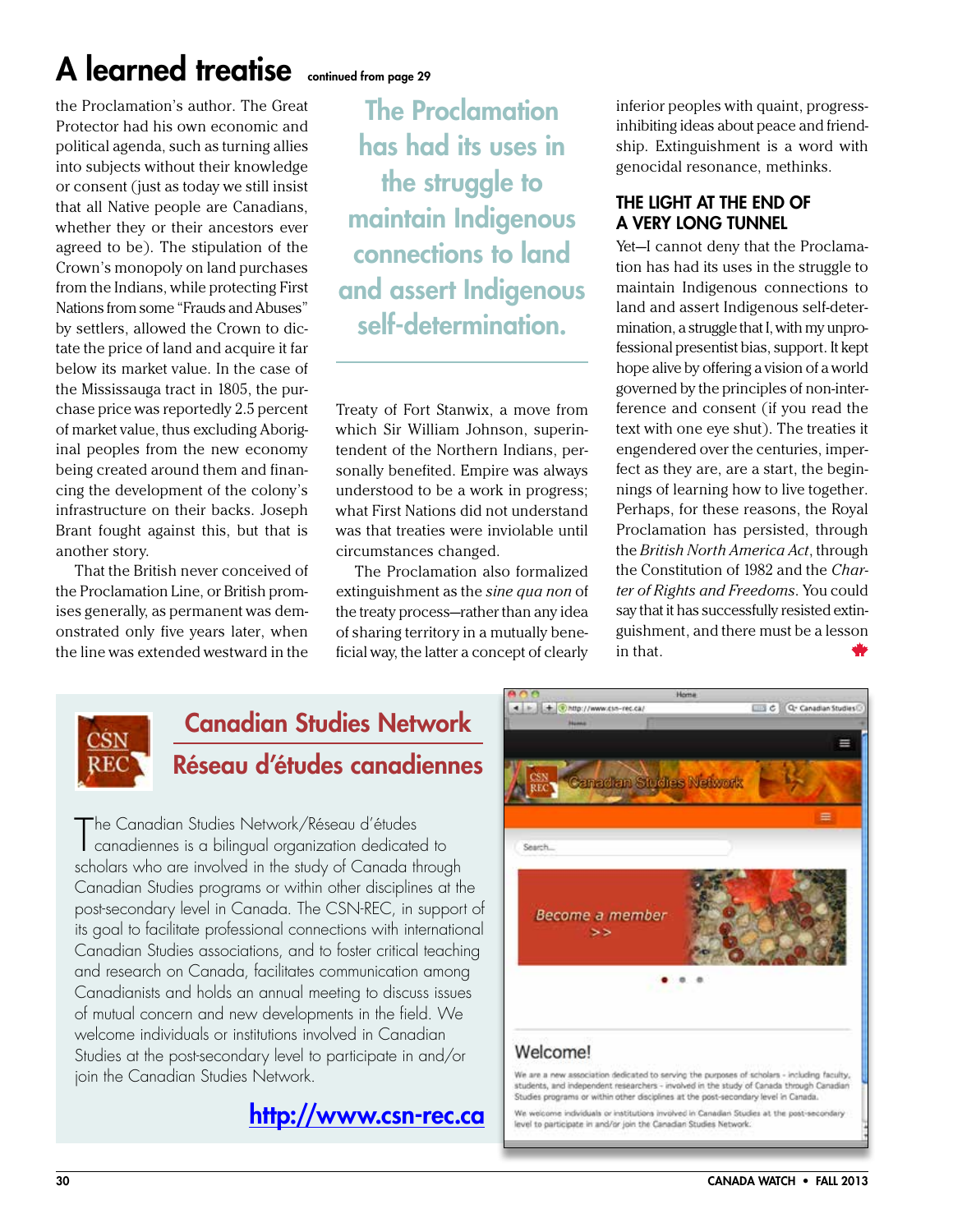### Further Reading

- <span id="page-30-0"></span>Beaulieu, Alain, "'An equitable right to be compensated': The Dispossession of the Aboriginal Peoples of Quebec and the Emergence of a New Legal Rationale (1760-1860)," *The Canadian Historical Review*, vol. 91 no. 1, (March 2013), 1-27.
- Borrows, John. "Constitutional Law from a First Nations Perspective: Self-Government and the Royal Proclamation." *University of British Columbia Law Review* 28 (1994): 1-48.
- Borrows, John. "Wampum at Niagara: The Royal Proclamation, Canadian Legal History and Self-Government." In *Aboriginal and Treaty Rights in Canada: Essays on Law, Equality and Respect for Difference*, ed. Michael Asch, 155-172. Vancouver: UBC Press, 1997.
- Buckner, Phillip, and John G. Reid, eds. *Remembering 1759: The Conquest of Canada in Historical Memory*. Toronto: University of Toronto Press, 2012.
- Buckner, Phillip, and John G. Reid, eds. *Revisiting 1759: The Conquest of Canada in Historical Perspective*. Toronto: University of Toronto Press, 2012.
- Calloway, Colin. *The Scratch of a Pen: 1763 and the Transformation of North America*. Toronto: Oxford University Press, 2006.
- Courtois, Charles-Philippe, ed. *La Conquête: Une anthologie*. Montréal: Typo, 2009.
- Delâge, Denys, and Jean-Pierre Sawaya. *Les traités des Sept-Feux avec les Britanniques : Droits et pièges d'un héritage colonial au Québec*. Sillery, QC: Septentrion, 2001.
- Dixon, David. *Never Come to Peace Again: Pontiac's Uprising and the Fate of the British Empire in North America*. Norman: University of Oklahoma Press, 2005.
- Dowd, Gregory Evans. *War Under Heaven: Pontiac, the Indian Nations and the British Empire*. Baltimore: John Hopkins University Press, 2004.
- Foster, Hamar, et al. *Let Right Be Done: Aboriginal Title, the Calder Case, and the Future of Indigenous Rights*. Vancouver: UBC Press, 2007.
- Freeman, Victoria. *Distant Relations: How My Ancestors Colonized North America*. Toronto: McClelland & Stewart, 2000.
- Fyson, Donald. *Magistrates, Police, and People: Everyday Criminal Justice in Quebec and Lower Canada, 1764-1837*. Toronto: University of Toronto Press, 2006.
- Fyson, Donald. "The Canadiens and the Conquest of Quebec: Interpretations, Realities, Ambiguities." In *Quebec Questions: Quebec Studies for the Twenty-First Century*, ed. Stéphan Gervais et al., 18-33. Toronto: Oxford University Press, 2011.
- Harris, Cole. *Making Native Space: Colonialism, Resistance, and Reserves in British Columbia*. Vancouver: UBC Press, 2002.
- Johnson, Leo A. "The Mississauga–Lake Ontario Land Surrender of 1805." Ontario History 83, no. 3 (September 1990): 234-253.
- Long, John S. *Treaty No. 9: Making the Agreement to Share the Land in Far Northern Ontario in 1905*. Montreal and Kingston, ON: McGill-Queen's University Press, 2010.
- Miller, J.R. *Compact, Contract, Covenant: Aboriginal Treaty-Making in Canada*. Toronto: University of Toronto Press, 2009.
- Morris, Alexander. *The Treaties of Canada with the Indians of Manitoba and the North-West Territories, Including the Negotiations on Which They Were Based, and Other Information Relating Thereto*. Toronto: Belfords, Clarke & Co., 1880.<http://www.gutenberg.org/ebooks/7126>.
- Mushkegowuk Council. *The Real Treaty—As Orally Agreed To*. [http://www.mushkegowuk.com/documents/](http://www.mushkegowuk.com/documents/jamesbaytreaty9_realoralagreement.pdf) [jamesbaytreaty9\\_realoralagreement.pdf](http://www.mushkegowuk.com/documents/jamesbaytreaty9_realoralagreement.pdf).
- Mushkegowuk Council. "The Lawsuit." In *Treaty 9 Diaries: The Real Agreement Between First Nations and the Crown in 1905*. [http://www.treaty9diaries.ca/the-lawsuit.](http://www.treaty9diaries.ca/the-lawsuit)
- Slattery, Brian. "The Land Rights of Indigenous Canadian Peoples, as Affected by the Crown's Acquisition of Their Territories." PhD diss., Faculty of Law, Oxford University, 1979.
- Slattery, Brian. "Understanding Aboriginal Rights." *Canadian Bar Review* 66 (1987): 727-783. [http://papers.ssrn.com/sol3/](http://papers.ssrn.com/sol3/papers.cfm?abstract_id=1567571) [papers.cfm?abstract\\_id=1567571.](http://papers.ssrn.com/sol3/papers.cfm?abstract_id=1567571)

### Visit the Robarts Centre at <http://robarts.info.yorku.ca> for our new Annual Lecture Series